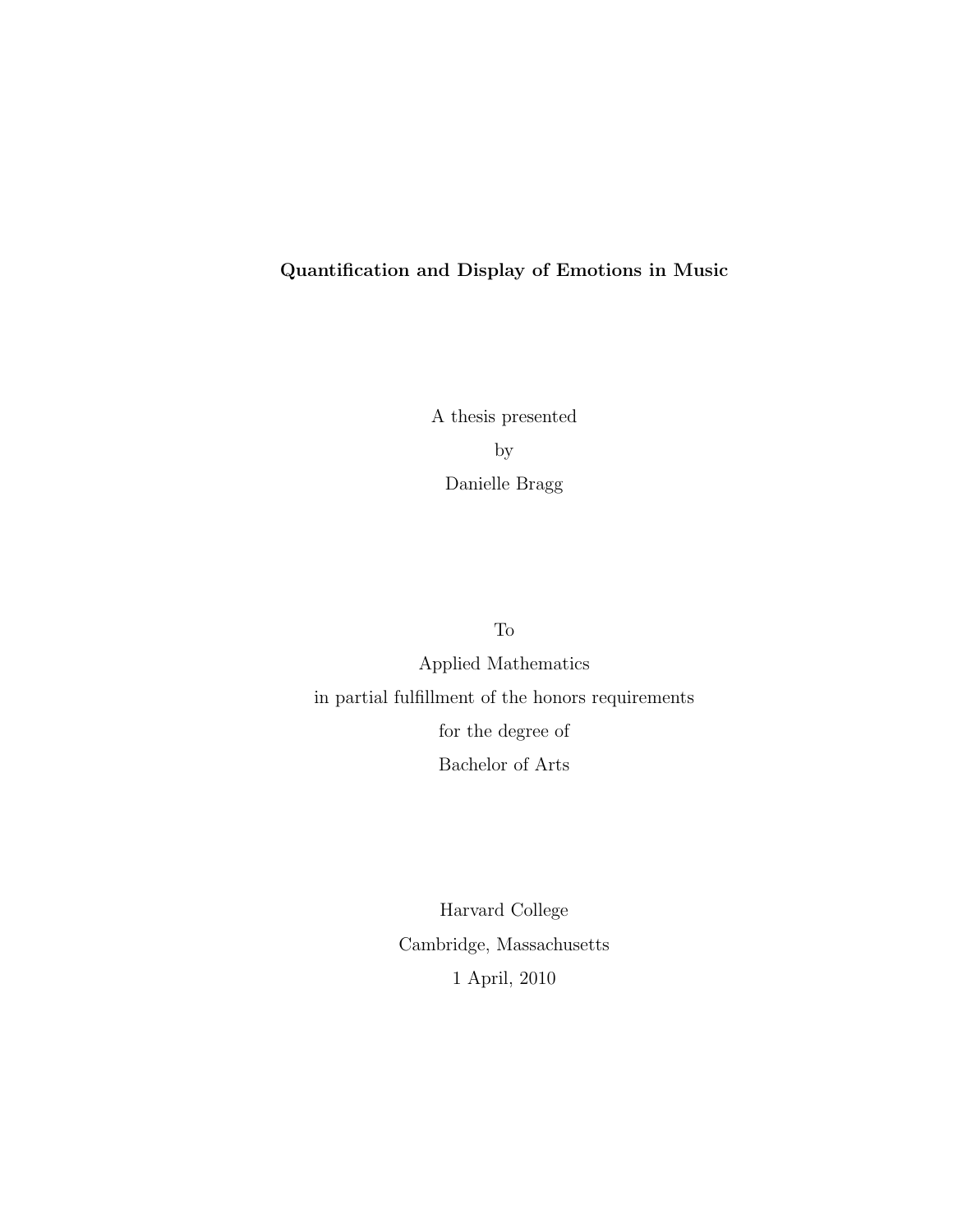# Abstract

In this project, we quantify emotion in music, and portray our findings in a visualization system. The work can be divided into three main stages: processing music files in MIDI format to extract the desired musical properties, mapping these properties to emotions, and producing an appropriate and effective visualization of these emotional quantities. The MIDI processing stage provides continuous data on musical content by performing file segmentation followed by property extraction. A mathematical model we develop then maps the extracted properties to quantitative emotional values. The use of vectors and matrices in the structure of the model uniquely suits the problem's demand for a mapping between lists of quantitative data. The numerical values used in the model are derived directly from cumulative documented results of experimental studies. The final visualization presents the numerical results in a Processing sketch, where emotions are encoded with color, and fluid dynamics infuse it with dynamism.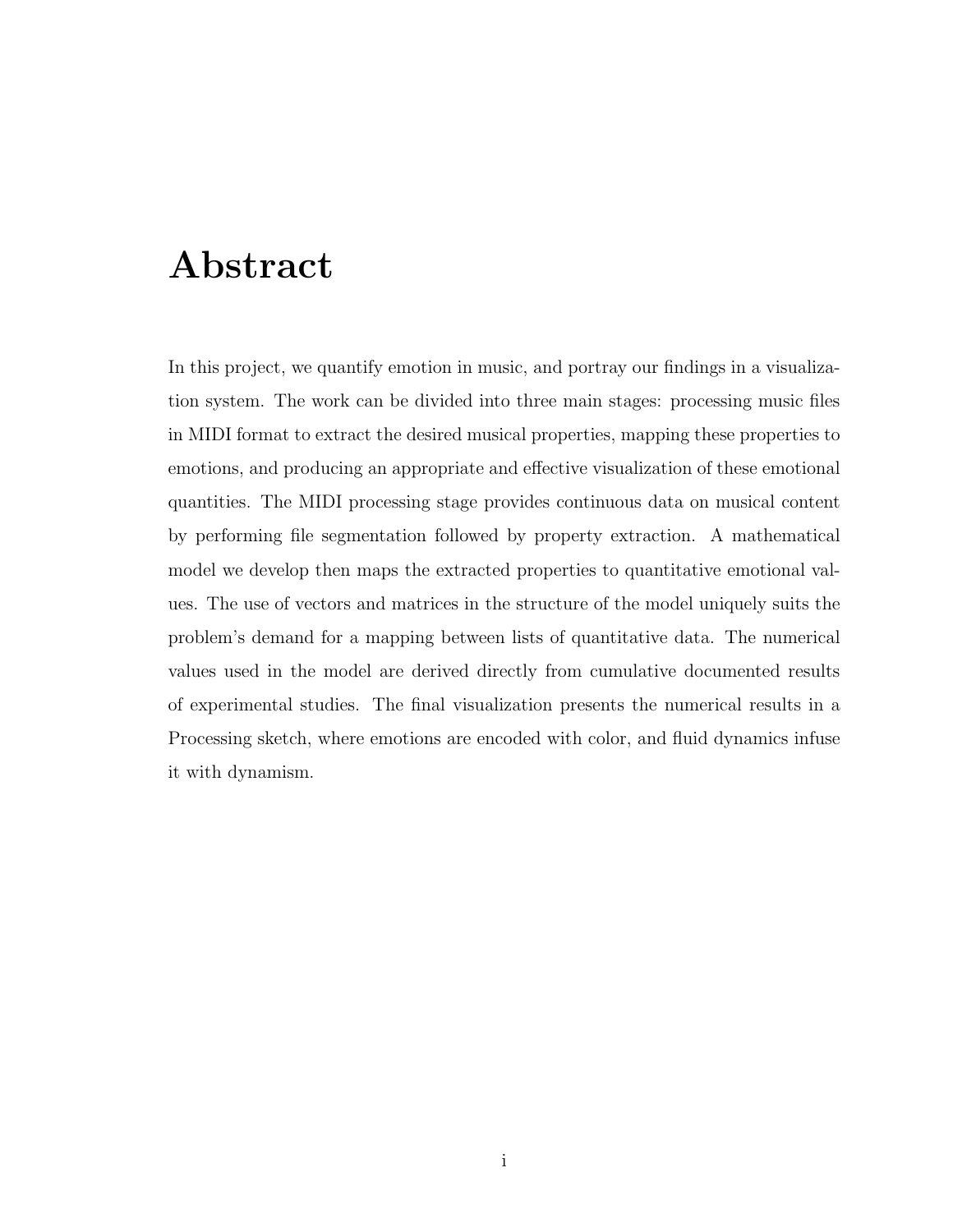# Acknowledgments

I thank my advisor Professor Pfister for his guidance and direction throughout this project. I also thank Miriah Meyer for being a supportive mentor, and making time to discuss my work through countless meetings and e-mails. Both Professor Pfister and Miriah Meyer helped make this research an exciting and rewarding process.

I am also deeply grateful for the constant encouragement from my family and friends. I thank my parents for the wonderful education and many opportunities they have given me, and for their constant support through my endeavors. I thank my friends for growing, learning, and laughing with me. Their love and support has made all the difference.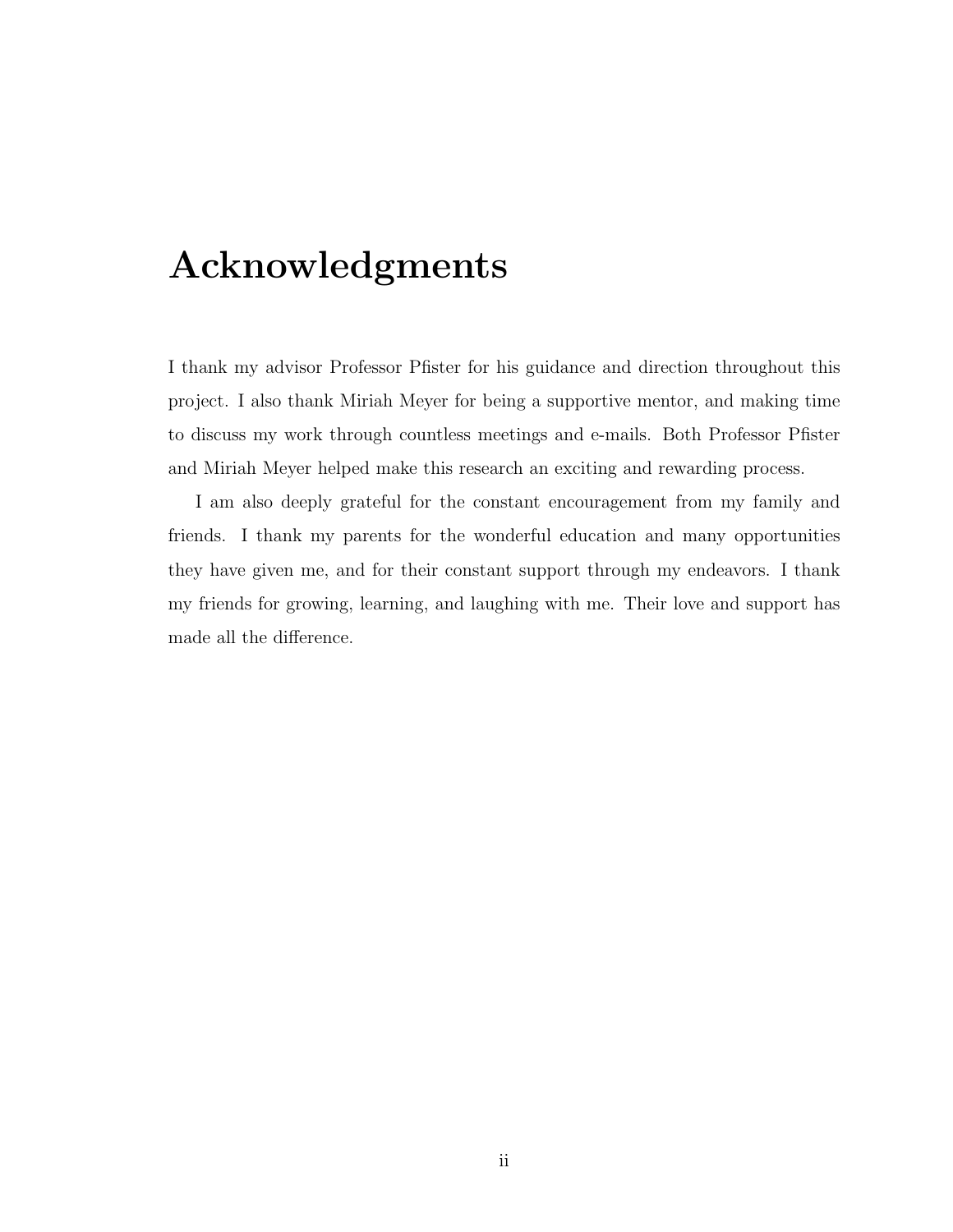# **Contents**

| $\mathbf{1}$   |                                         | Introduction |                                                 |                |  |  |  |  |  |  |  |
|----------------|-----------------------------------------|--------------|-------------------------------------------------|----------------|--|--|--|--|--|--|--|
|                | 1.1                                     |              |                                                 | $\overline{2}$ |  |  |  |  |  |  |  |
|                | 1.2                                     |              |                                                 | 3              |  |  |  |  |  |  |  |
| $\overline{2}$ | <b>Related Work</b><br>$\boldsymbol{6}$ |              |                                                 |                |  |  |  |  |  |  |  |
|                | 2.1                                     |              |                                                 | 6              |  |  |  |  |  |  |  |
|                | 2.2                                     |              |                                                 | $\overline{7}$ |  |  |  |  |  |  |  |
|                | 2.3                                     |              |                                                 | 8              |  |  |  |  |  |  |  |
| 3              |                                         |              | <b>MIDI</b> Files to Musical Properties         | 11             |  |  |  |  |  |  |  |
|                | 3.1                                     | MIDI files   |                                                 | 11             |  |  |  |  |  |  |  |
|                |                                         | 3.1.1        |                                                 | 12             |  |  |  |  |  |  |  |
|                |                                         | 3.1.2        | Preprocessing - MIDI Segmentation               | 12             |  |  |  |  |  |  |  |
|                | 3.2                                     |              |                                                 | 14             |  |  |  |  |  |  |  |
|                |                                         | 3.2.1        |                                                 | 14             |  |  |  |  |  |  |  |
|                |                                         | 3.2.2        |                                                 | 15             |  |  |  |  |  |  |  |
|                | 3.3                                     |              | Converting between Lists of Musical Properties  | 15             |  |  |  |  |  |  |  |
|                |                                         | 3.3.1        | Juslin and Laukka Background                    | 16             |  |  |  |  |  |  |  |
|                |                                         | 3.3.2        | jSymbolic to Juslin and Laukka                  | 16             |  |  |  |  |  |  |  |
| 4              |                                         |              | The Model - From Musical Properties to Emotions | 18             |  |  |  |  |  |  |  |
|                | 4.1                                     |              |                                                 |                |  |  |  |  |  |  |  |
|                | 4.2                                     |              |                                                 | 19             |  |  |  |  |  |  |  |
|                |                                         | 4.2.1        |                                                 | 19             |  |  |  |  |  |  |  |
|                |                                         | 4.2.2        | Our Solution - An Empirical Study               | 20             |  |  |  |  |  |  |  |
|                |                                         | 4.2.3        |                                                 | 21             |  |  |  |  |  |  |  |
|                | 4.3                                     |              | Musical Property Classification Vector          | 23             |  |  |  |  |  |  |  |
|                | 4.4                                     | The Matrix   |                                                 |                |  |  |  |  |  |  |  |
|                | 4.5                                     | 27           |                                                 |                |  |  |  |  |  |  |  |
|                | 4.6                                     | 28           |                                                 |                |  |  |  |  |  |  |  |
|                |                                         | 4.6.1        | Perception of Anger                             | 28             |  |  |  |  |  |  |  |
|                |                                         | 4.6.2        |                                                 | 28             |  |  |  |  |  |  |  |
|                |                                         | 4.6.3        |                                                 | 29             |  |  |  |  |  |  |  |
|                |                                         | 4.6.4        |                                                 | 30             |  |  |  |  |  |  |  |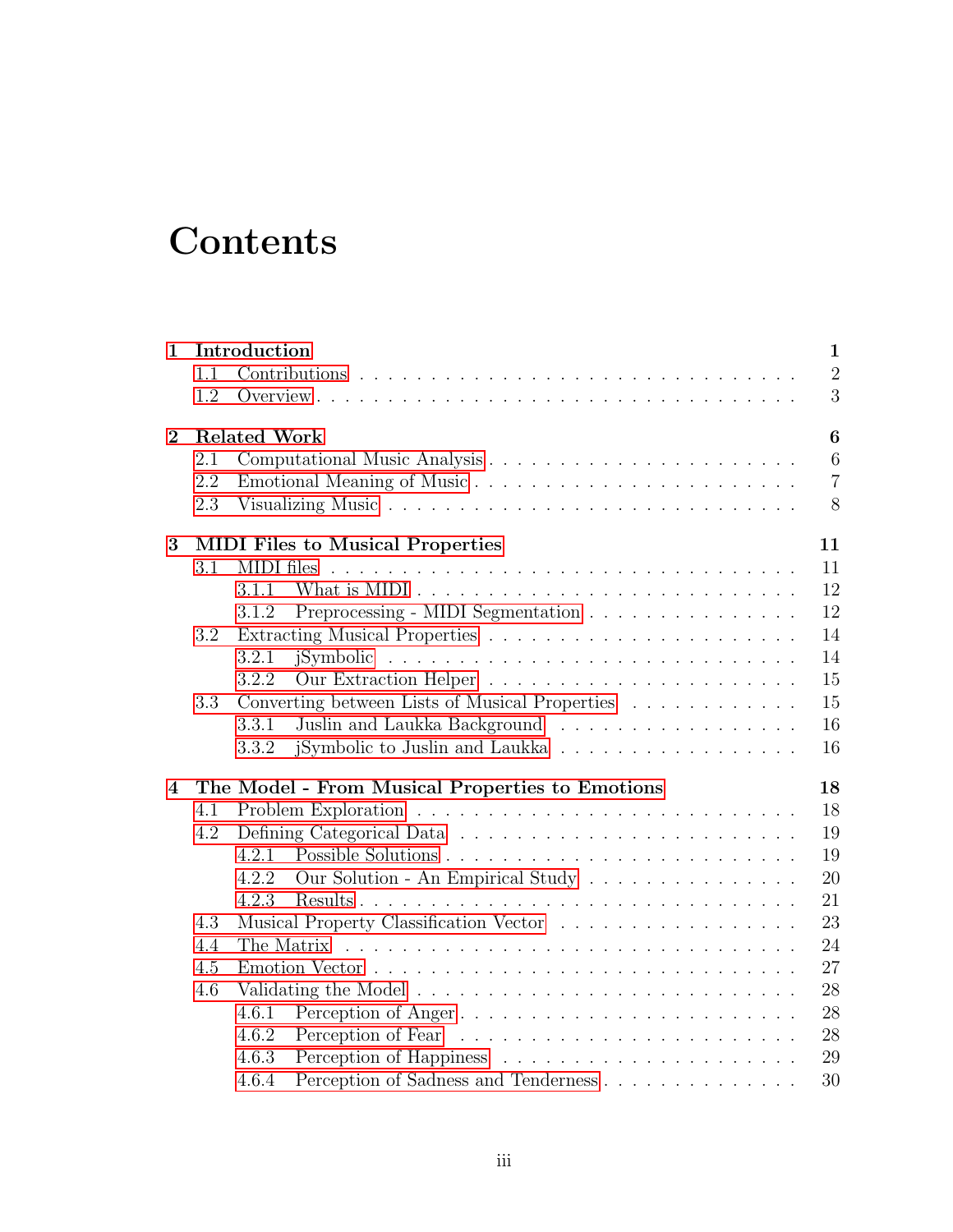| $\bf{5}$     |                                                      | The Visualization                                       |          |  |  |  |  |  |  |
|--------------|------------------------------------------------------|---------------------------------------------------------|----------|--|--|--|--|--|--|
|              | 5.1                                                  |                                                         | 31       |  |  |  |  |  |  |
|              | 5.2                                                  |                                                         |          |  |  |  |  |  |  |
|              |                                                      | 5.2.1                                                   | 33       |  |  |  |  |  |  |
|              |                                                      | 5.2.2                                                   | 34       |  |  |  |  |  |  |
|              |                                                      | 5.2.3                                                   | 35       |  |  |  |  |  |  |
|              |                                                      | 5.2.4<br>Randomized Fluid Dynamics                      | 36       |  |  |  |  |  |  |
|              |                                                      | 5.2.5<br>Whirlwind Fluid Dynamics                       | 36       |  |  |  |  |  |  |
|              |                                                      | 5.2.6                                                   | 37       |  |  |  |  |  |  |
|              | 5.3                                                  |                                                         | 37       |  |  |  |  |  |  |
|              |                                                      | 5.3.1                                                   | 38       |  |  |  |  |  |  |
|              |                                                      | 5.3.2                                                   | 38       |  |  |  |  |  |  |
|              | 5.4                                                  |                                                         | 39       |  |  |  |  |  |  |
|              |                                                      | Input Functions and Data Storage<br>5.4.1               | 39       |  |  |  |  |  |  |
|              |                                                      | 5.4.2                                                   | 40       |  |  |  |  |  |  |
|              |                                                      | 5.4.3                                                   | 40       |  |  |  |  |  |  |
|              |                                                      | Initially Normalized Magnitude of Fluid Forces<br>5.4.4 | 41       |  |  |  |  |  |  |
|              |                                                      | 5.4.5                                                   | 42       |  |  |  |  |  |  |
|              |                                                      | Keeping it Fresh with Randomization<br>5.4.6            | 43       |  |  |  |  |  |  |
|              |                                                      | 5.4.7                                                   | 44       |  |  |  |  |  |  |
|              |                                                      | Running the Visualization Tool<br>5.4.8                 | 44       |  |  |  |  |  |  |
|              | 5.5                                                  |                                                         | 45       |  |  |  |  |  |  |
|              |                                                      | 5.5.1                                                   | 46       |  |  |  |  |  |  |
|              |                                                      | 5.5.2                                                   | 47       |  |  |  |  |  |  |
|              |                                                      |                                                         |          |  |  |  |  |  |  |
| 6            |                                                      | Conclusion                                              | 49       |  |  |  |  |  |  |
|              | 6.1                                                  |                                                         | 49       |  |  |  |  |  |  |
|              | 6.2                                                  |                                                         | 50       |  |  |  |  |  |  |
|              |                                                      | 6.2.1                                                   | 51       |  |  |  |  |  |  |
|              |                                                      | 6.2.2                                                   | 51       |  |  |  |  |  |  |
|              |                                                      | 6.2.3                                                   | 52       |  |  |  |  |  |  |
|              | 6.3                                                  |                                                         | 53       |  |  |  |  |  |  |
|              | <b>Bibliography</b>                                  |                                                         |          |  |  |  |  |  |  |
| $\mathbf{A}$ | Correlations between Musical Properties and Emotions |                                                         |          |  |  |  |  |  |  |
|              | <b>B</b> Distributions of Musical Properties         |                                                         |          |  |  |  |  |  |  |
| $\bf C$      | <b>Visualization Code</b>                            |                                                         |          |  |  |  |  |  |  |
|              | C.1                                                  |                                                         | 68<br>69 |  |  |  |  |  |  |
|              | C.2                                                  |                                                         | 76       |  |  |  |  |  |  |
|              |                                                      |                                                         | 77       |  |  |  |  |  |  |
|              |                                                      |                                                         | 79       |  |  |  |  |  |  |
|              |                                                      |                                                         |          |  |  |  |  |  |  |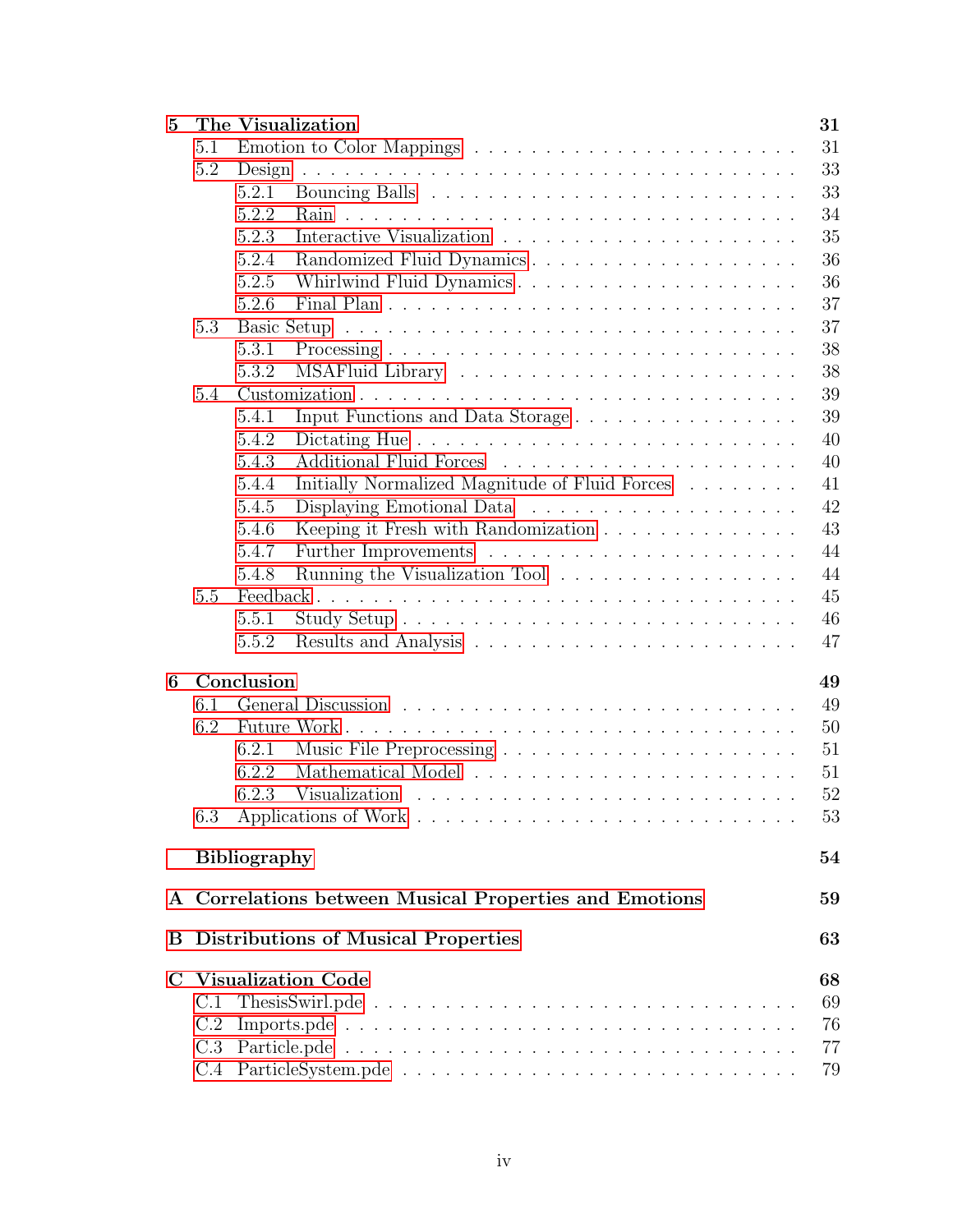# <span id="page-5-0"></span>Chapter 1

# Introduction

This thesis explores and develops methods for quantifying and presenting the emotional content of music. The emotional power of music is arguably greater than the emotional power of any other medium. Music can bring a person to tears. It can lull a baby to sleep, and it can make people of all ages want to get up and dance. Its effects are felt clearly, but the methods it employs to touch our hearts are more elusive.

Because music itself evokes emotional responses, we explore techniques for musical analysis and property extraction. However, automated musical analysis is a challenge. Popular file formats for music storage like WAV and MP3 are difficult to analyze electronically. Because they are audio files, they require signal analysis to yield symbolic data of the musical events. Less popular formats like MIDI provide symbolic data without preprocessing, thus facilitating the extraction of musical properties. Analysis is still a challenge though, as accessing MIDI file data requires a specialized environment. Furthermore, MIDI files do not all conform to a standard format, and instead store information in different places and in different ways. Even with the help of software that extracts musical properties from a MIDI file, obtaining an analysis of different sections of the piece requires breaking the piece into smaller portions for analysis. This segmentation is further frustrated by the fact that the original file's setup information might not hold for a segment halfway through the piece, once features like tempo have changed. Notes that play through segmentation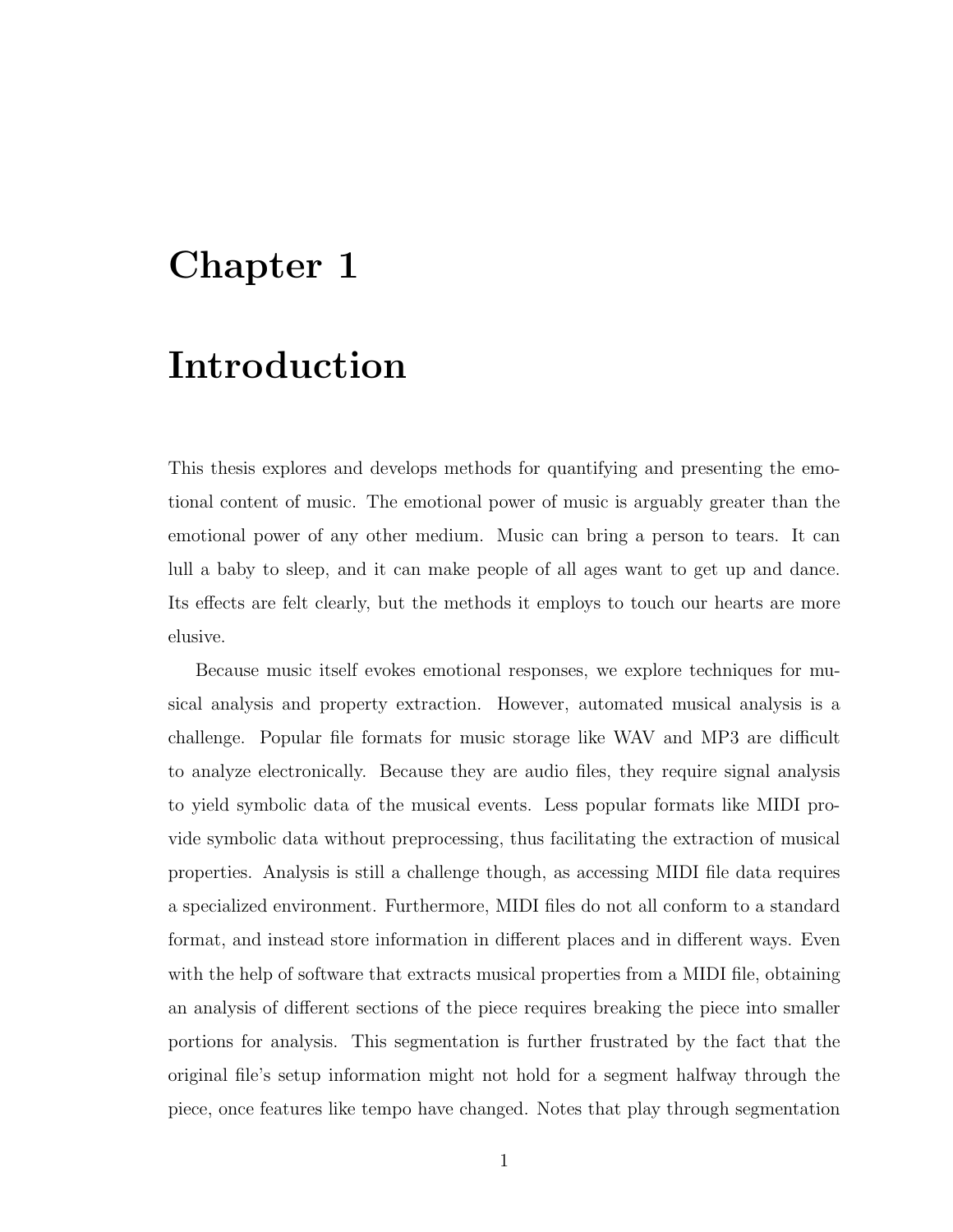break points also provide a challenge. In this thesis, we present a solution to MIDI file segmentation and property extraction.

Once the musical properties of the music are exposed, determining emotional composition based on those musical properties is another challenge. Indeed, many musicians study and practice for years to develop techniques that will effectively reach their audiences. Tempo, dynamics, articulation, and note duration are a few of the many musical properties that can be manipulated to communicate different messages. The possible ranges of each of these properties is large, and musical properties weighted in different ways combine to create unique effects. Furthermore, it is unlikely that a piece of music communicates a pure emotion, but rather a mix of emotions in different proportions. To encapsulate these dimensions of musical language, we present a mathematical model that maps musical property values to a vector of quantitative emotional values.

Finally, we faced the task of presenting our quantitative emotional data in a suitable format. Such a presentation could help listeners better understand the emotional content of music. Though music can potentially enrich a person's life, it is not always so accessible. In particular, the deeper meaning of classical music can be elusive. This disconnect often lies in a lack of understanding of the music. Visualization techniques create a fitting environment for presenting quantified emotional content. Their capacity for creativity, flexibility, and multidimensionality facilitates the portrayal of abstract data. The final contribution of this work on the quantification of emotion in music is a visualization tool that bases its display on the emotional content of a piece of music.

### <span id="page-6-0"></span>1.1 Contributions

This work addresses the problem of quantifying the emotional content of music, and presents a visual method for presenting emotional findings. In tackling this task, we present the following contributions:

• Software to perform MIDI segmentation. With the help of a MIDI-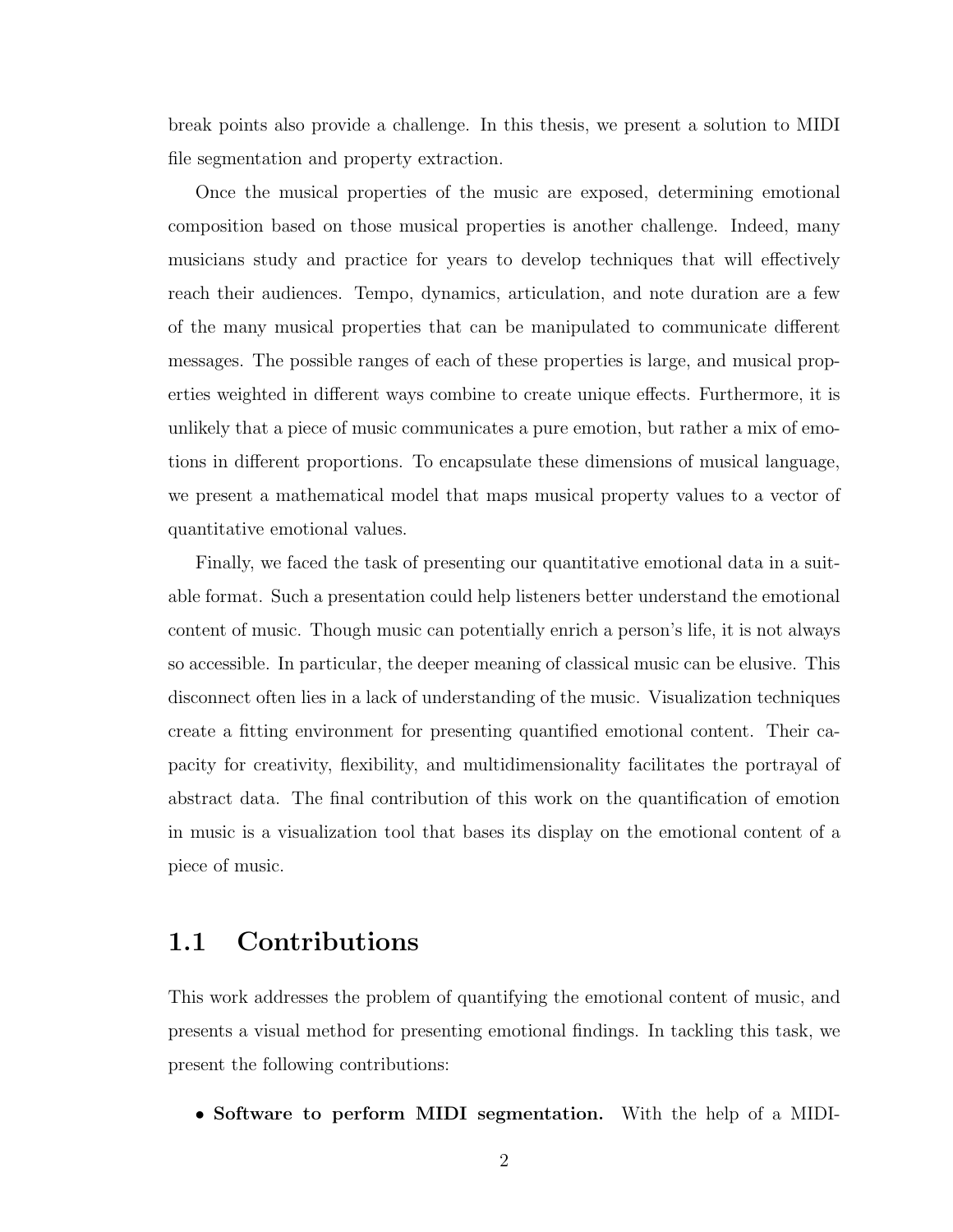oriented programming environment, our software segments a MIDI file into smaller MIDI files of uniform playback length. A user can easily customize the playback length to suit his needs. (Chapter [3\)](#page-15-0)

- A software package for extracting a comprehensive list of musical properties from MIDI files. Supplementing existing music analysis software with our own property extraction software, we create a more complete software package. It extracts the musical properties necessary for drawing conclusions about higher level properties of the music. (Chapter [3\)](#page-15-0)
- An empirical method to define cutoff points for categorizing musical property values. Based on a list of user studies discussed in the literature, we create histograms of the distributions of musical properties. Cutoff points are defined so that each categorical range encompasses an equal number of data points. (Chapter [4\)](#page-22-0)
- A method for quantifying the emotions in music. We define a mathematical model based on linear algebra that maps a vector of musical property values to a vector of quantified emotions. The matrix is defined by statistical data on the impact of the musical properties on the emotions. The model's computations yield a vector of the cumulative effects of the musical properties on each of the emotions. (Chapter [4\)](#page-22-0)
- A visualization that relays quantitative information about emotions. Based on mappings from emotions to colors, the visualization uses quantity of color on the screen to indicate the amount of emotion present. Its use of fluid dynamics facilitates color mixing and heightens the intrigue of the display. (Chapter [5\)](#page-35-0)

### <span id="page-7-0"></span>1.2 Overview

Our work to quantify emotion occurred in three major stages: MIDI file segmentation and extraction of musical properties from these segments, design of a model mapping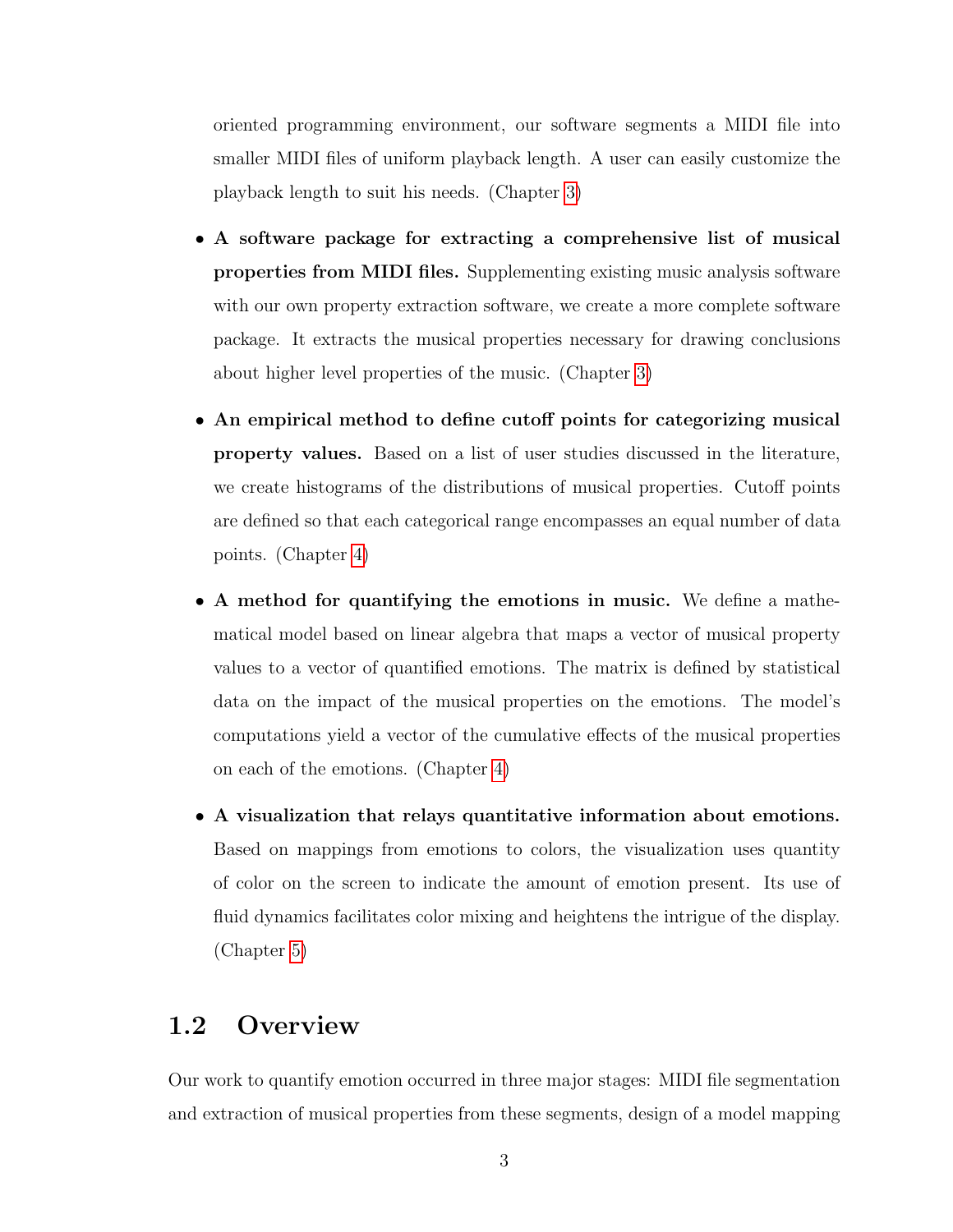musical properties to quantities of emotions, and finally the development of a system to display those emotional quantities. Figure [1.1](#page-8-0) provides an overview of this work flow.



<span id="page-8-0"></span>Figure 1.1: Overview of Workflow

Chapter [3](#page-15-0) presents the techniques employed to move from a MIDI file to a list of musical properties. It provides background on MIDI files and describes the difficulties encountered in processing them. Because we wanted to perform musical analysis at various points throughout a work, we describe a tactic for segmenting a MIDI file into smaller MIDI chunks. We then present a software package that extracts a comprehensive list of musical properties from each of these MIDI files. In order to make sense of these properties in light of the literature on musical properties and emotional meaning, we also create a conversion between sets of property names.

Chapter [4](#page-22-0) presents the mathematical model that maps these extracted property values to quantified emotions. Given data on correlations between musical properties and emotions, we explored the problem through a series of bar charts. Since the problem calls for a mapping between sets of quantitative data, we determined that a mathematical model based on linear algebra most appropriately addresses the problem. In Chapter [4,](#page-22-0) we describe the components of the model and demonstrate its validity.

Chapter [5](#page-35-0) describes the final visualization built on our quantified emotional values. Visualization provides a unique medium for the presentation of our quantified emotions. We describe the design decisions behind the visualization system, as well as its implementation. The chapter concludes with a brief user study and discussion of results.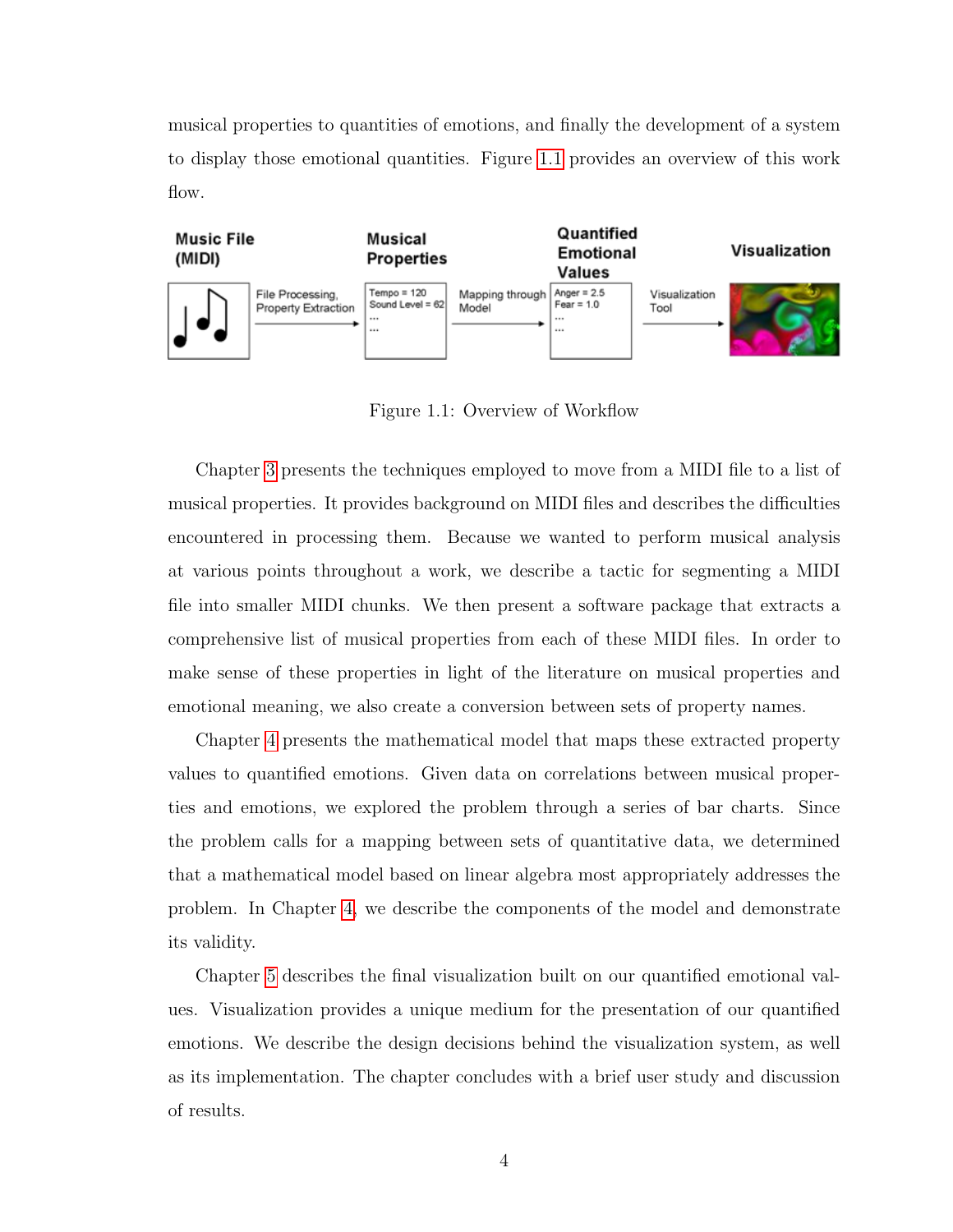Finally, Chapter [6](#page-53-0) summarizes the challenges we faced in quantifying emotions in music, and discusses future directions of work. Discussion of the greater significance of our work is also included, touching on applications to music performance training and musical composition.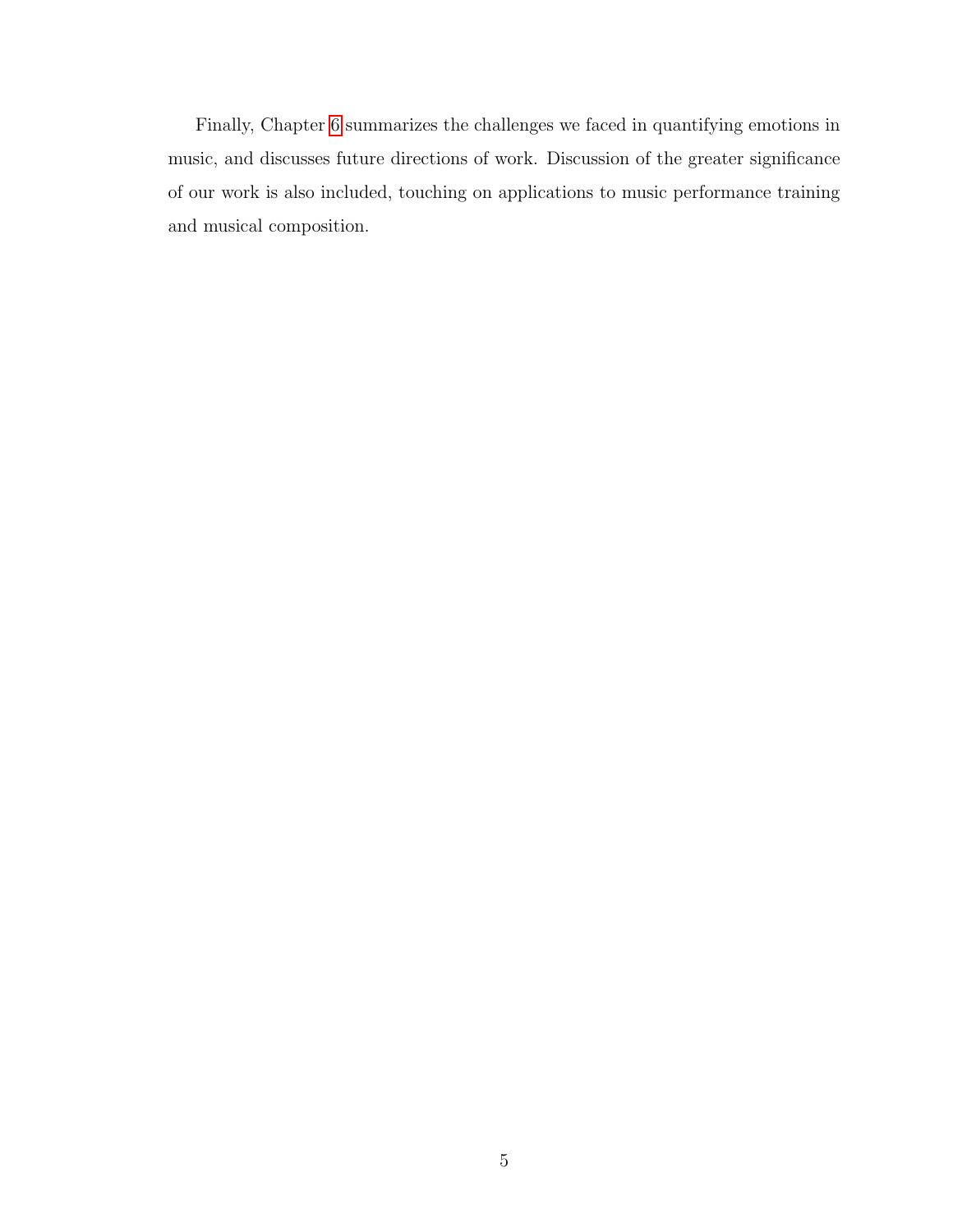# <span id="page-10-0"></span>Chapter 2

# Related Work

In this project, we present musical property extraction software for performing computational music analysis, a mathematical model for mapping extracted musical properties to emotions, and a visualization tool to display emotional content. In this section, we explore existing work that uses different methodologies to address similar problems.

### <span id="page-10-1"></span>2.1 Computational Music Analysis

Inspired by growing interest in computational music analysis, researchers have improved techniques accomplish this task. Packages that perform tonal and harmonic analysis [\[55,](#page-62-0) [48,](#page-61-0) [47\]](#page-61-1) operate with varying degrees of success. Other packages extract and analyze musical properties like tempo and meter [\[58,](#page-62-1) [39,](#page-60-0) [54\]](#page-62-2). These pieces of software extract unique types of information and accept specific file types as input. In our work we use McKay's jSymbolic package [\[39\]](#page-60-0) for its comprehensive list of 160 musical features, encompassing all the properties necessary for music classification.

Techniques for music extraction are also used to organize music libraries based on properties of the music  $[46, 10, 37, 49, 43, 62, 60, 36, 32]$  $[46, 10, 37, 49, 43, 62, 60, 36, 32]$  $[46, 10, 37, 49, 43, 62, 60, 36, 32]$  $[46, 10, 37, 49, 43, 62, 60, 36, 32]$  $[46, 10, 37, 49, 43, 62, 60, 36, 32]$  $[46, 10, 37, 49, 43, 62, 60, 36, 32]$  $[46, 10, 37, 49, 43, 62, 60, 36, 32]$  $[46, 10, 37, 49, 43, 62, 60, 36, 32]$  $[46, 10, 37, 49, 43, 62, 60, 36, 32]$ . Given the limitations of vocabulary to describe music, text-based sorting systems are frequently inadequate for interactions with music collections. Genre definitions overlap, and sometimes we forget the name of a particular artist or song, making it difficult to find the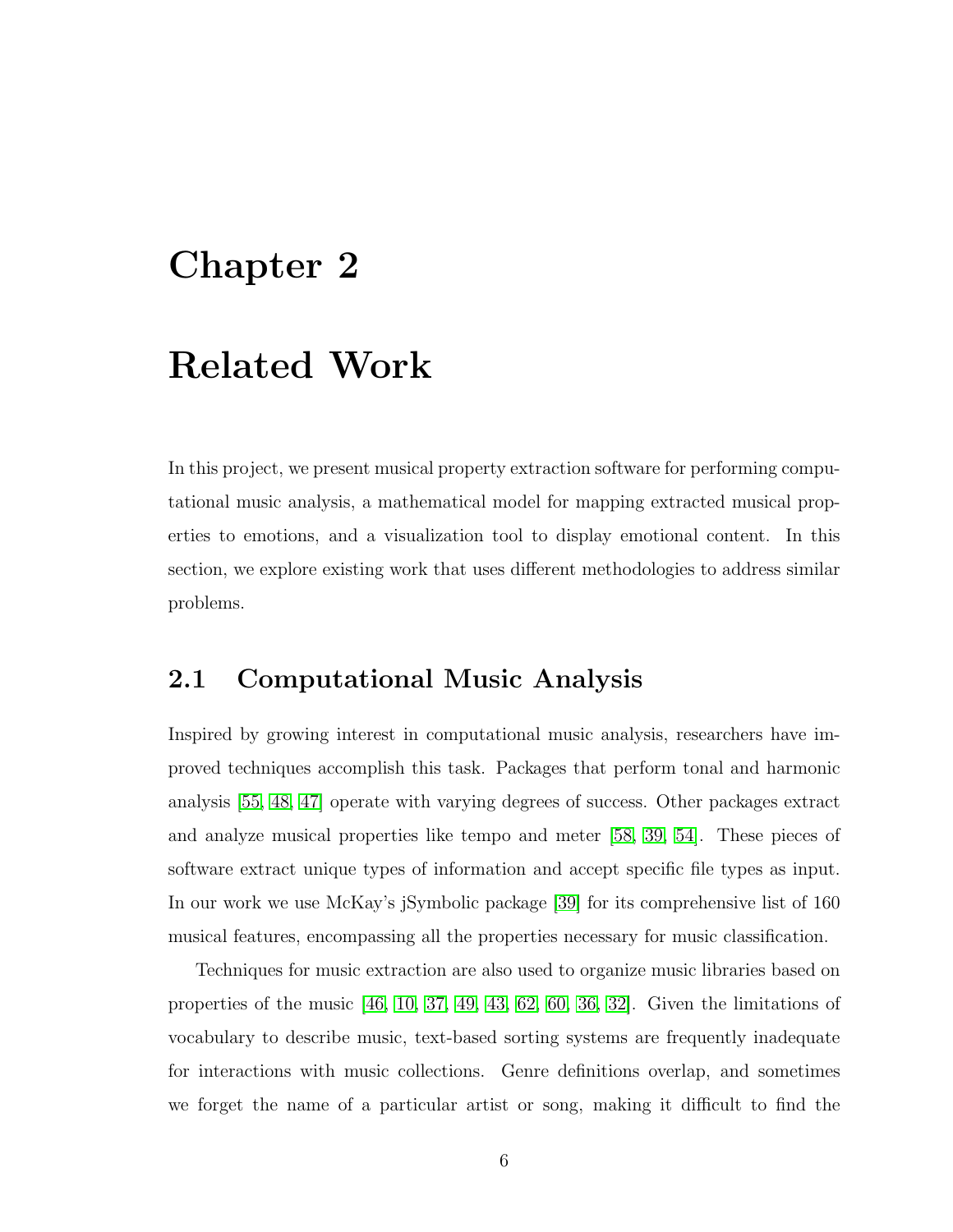music we seek [\[53\]](#page-61-5). To solve these problems, researchers have developed visual techniques for presenting music libraries in terms of musical similarity. These systems sort the library spatially so that similar songs are located close together while dissimilar ones are situated further apart. In order to determine likeness, some applications use text-based properties like year, artist, or genre [\[46,](#page-61-2) [10,](#page-58-1) [60\]](#page-62-4) to evade the task of computational musical analysis. Other applications that do employ computational analysis frequently customize and combine pre-existing methods to suit their project [\[46,](#page-61-2) [37,](#page-60-1) [43\]](#page-61-4), a technique that we adopt in our work.

### <span id="page-11-0"></span>2.2 Emotional Meaning of Music

On top of this foundation of musical analysis rests theory of musical communication of emotion. Based on close musical analysis, researchers have attempted to answer questions of how music conveys emotion. What cues do performers use to reach their audience? What musical properties convey anger, or fear, or happiness? Much work has been done to answer these questions [\[41,](#page-61-6) [65,](#page-62-5) [64,](#page-62-6) [66,](#page-62-7) [20,](#page-59-0) [22,](#page-59-1) [21,](#page-59-2) [14,](#page-59-3) [15,](#page-59-4) [51,](#page-61-7) [34\]](#page-60-4), and some of this work even makes use of visualization techniques to present findings [\[51,](#page-61-7) [34\]](#page-60-4). This research explores the effects of various musical properties and structures on the listener's experience of music. The effects of culture and individuality are also considered.

Some work focuses in particular on defining emotions based on musical properties [\[40,](#page-60-5) [25,](#page-59-5) [31,](#page-60-6) [33,](#page-60-7) [56,](#page-62-8) [26,](#page-59-6) [5,](#page-58-2) [38,](#page-60-8) [19,](#page-59-7) [18,](#page-59-8) [35,](#page-60-9) [3,](#page-58-3) [24,](#page-59-9) [28,](#page-60-10) [63\]](#page-62-9). To examine the effects of particular properties on the emotional experience of music, researchers frequently conduct case studies. Some research efforts rely on rhythm to help identify high-level features [\[14\]](#page-59-3), while other efforts depend on different aspects of the music. Yet other work presents evidence from multiple studies linking musical properties to emotions [\[15,](#page-59-4) [19,](#page-59-7) [29\]](#page-60-11). One project even develops a statistical model of emotional content, based on distributions of user feedback [\[63\]](#page-62-9). However, none of these works present a deterministic mathematical model to produce quantitative data on a range of emotions, as we do in this work.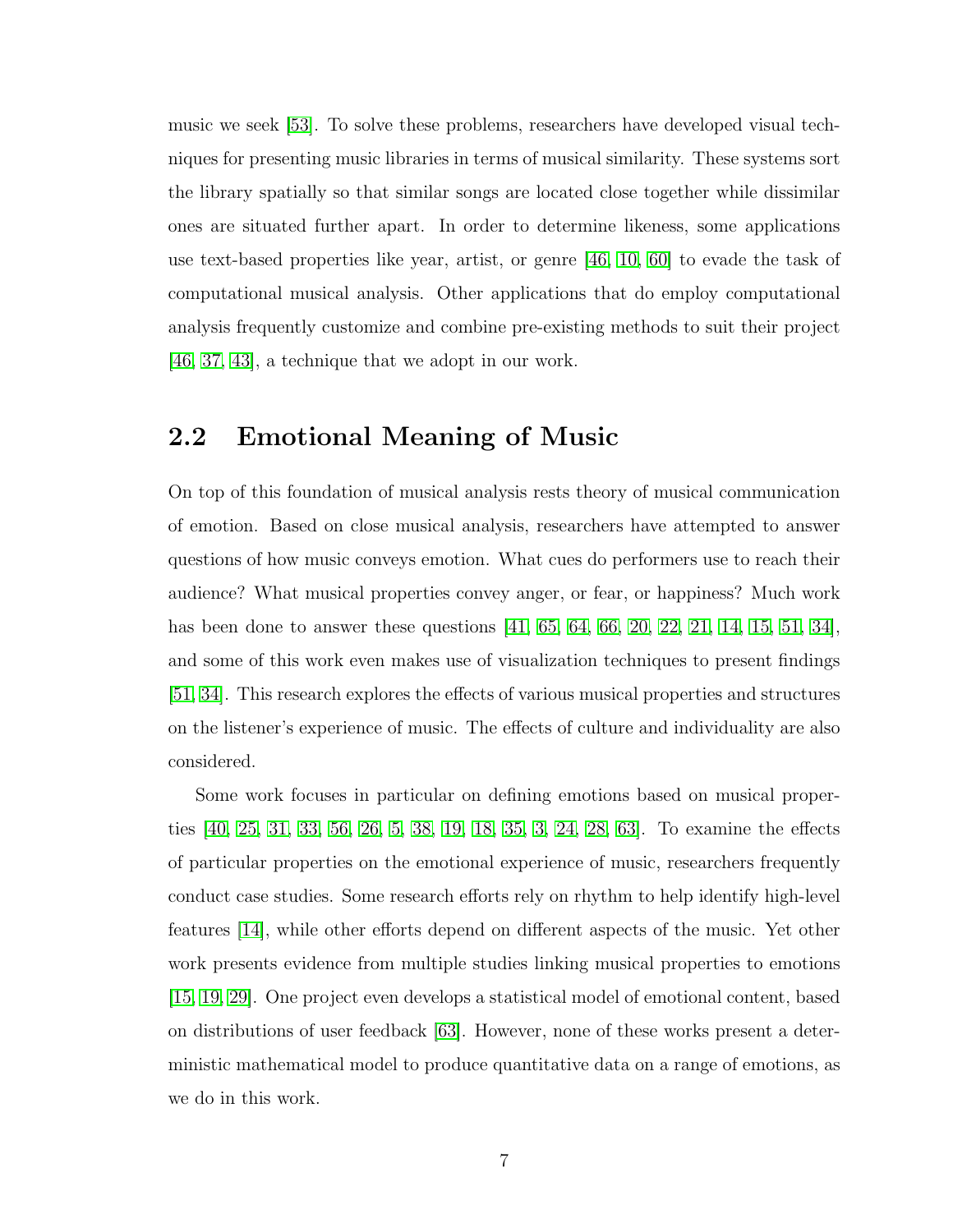Our visualization is based on the findings presented in Juslin and Laukka's "Communication of emotions in vocal expression and music performance: Different channels, same code?" [\[29\]](#page-60-11), selected for its comprehensiveness. The work presents findings of 41 unique, independently run experiments that determine the effects of various musical properties on various emotions. On the basis of this experimental evidence, we were able to contribute a mathematical model.

### <span id="page-12-0"></span>2.3 Visualizing Music

Visualization techniques have also been employed to portray musical content [\[7,](#page-58-4) [41,](#page-61-6) [42,](#page-61-8) [23,](#page-59-10) [9,](#page-58-5) [57,](#page-62-10) [22,](#page-59-1) [27,](#page-60-12) [44,](#page-61-9) [21,](#page-59-2) [51,](#page-61-7) [34,](#page-60-4) [4\]](#page-58-6). The score is perhaps the most obvious means of music visualization [\[27\]](#page-60-12). Such a visualization consists of a series of instructions that a musician can read in order to execute an accurate performance of a piece. A performer can read it like a book, from start to finish, and it contains information detailing when and how notes should be played. However, scores generally exclude higher level information about the music. Which emotions or moods are evoked? What story is the music telling? Other visualization techniques take over in order to portray this higher-level information about the music.

One such growing form of musical visualization is digital animation. Many music players come with a visualizer to enhance the musical experience. For example, iTunes and Windows Media Player are popular music players that also provide visualization applications. The displays that come with many built-in music players are generally fun to watch, and succeed at securing the user's attention. However, they are mostly based on low-level properties of the music, such as tempo and location of strong beats. Like a score, they generally fail to communicate emotion and other high-level properties.

Nonetheless, researchers have tackled this problem of presenting the emotional content of music. For example, in "Emotion-Based Music Visualization Using Photos" [\[7\]](#page-58-4), Chen et al. explore the effects of pairing music with specific photographs. They gather emotionally charged photographs, and pair these pictures with various music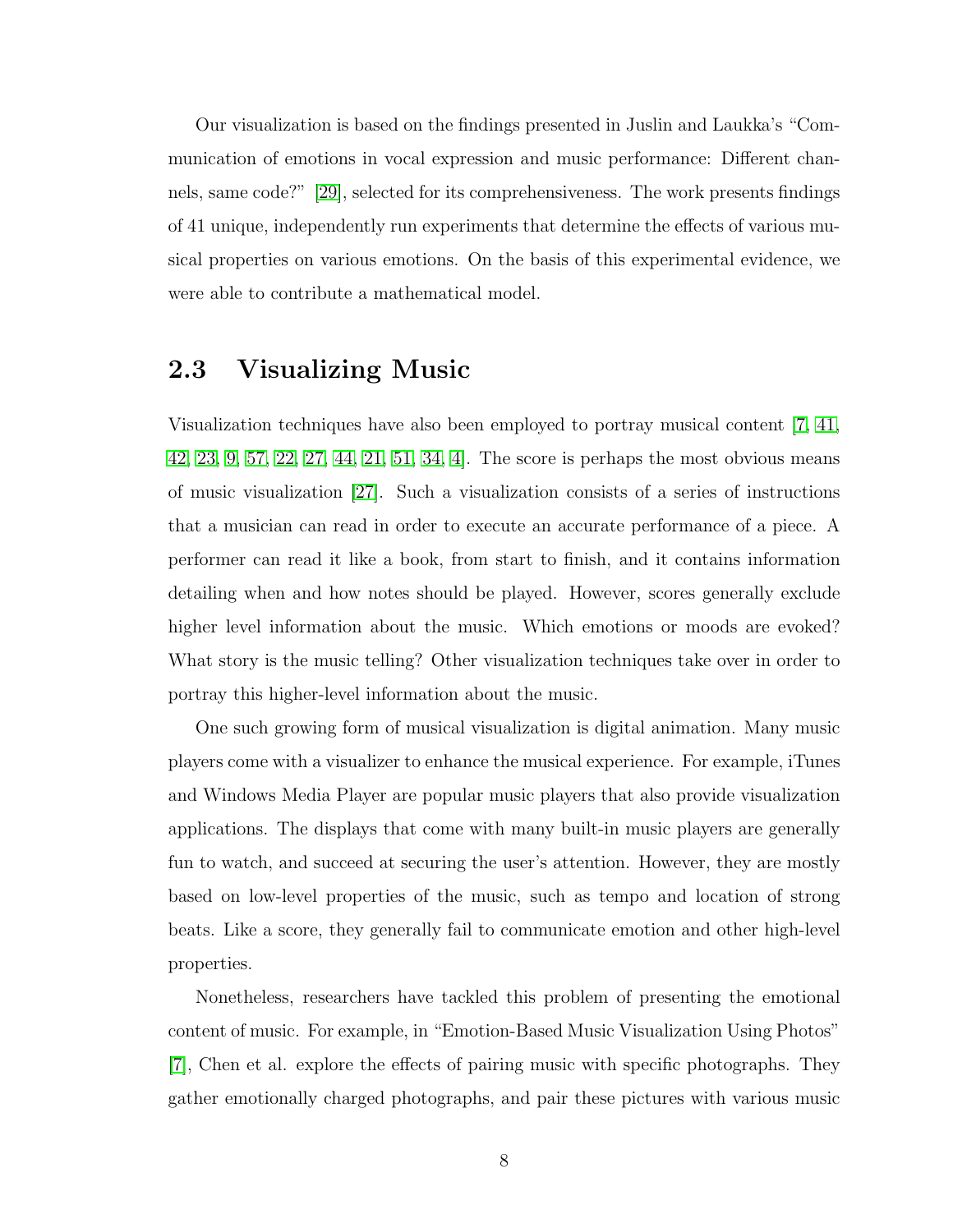selections. They determine the emotional content of musical properties by using a statistical model [\[63\]](#page-62-9), rather than a deterministic one. Through their user study, Chen et al. found that pairing the emotionally charged photographs with music enhances the listener's experience of the music. From the study, they were able to conclude that "emotion-based music visualization enriches users' listening experience" [\[7\]](#page-58-4). This evidence of the power of music visualization supports a visual presentation of our emotional quantification.

Other researchers have delved deeper into the content of music using different types of visualizations. For instance, in order to better understand and present the emotions that are implicit in many musical works, one team of researchers designed a series of "joint semantic spaces" [\[41\]](#page-61-6). The axes of a space represent different emotional properties, and a point's location in a space indicates the corresponding emotional subtext. Specifically, a musical work is represented by two spaces, one indicating "valence" and "arousal" on its axes, and the other indicating "kinematics" and "energy" on its axes. While informative, this type of abstract analysis is not necessarily intuitive, and its visualization is not aesthetically pleasing.

Other visual techniques focus more on engaging the listener. Concert simulation is one such tactic that can recreate the performer's experience [\[57, 57\]](#page-62-10) or the audience's perspective [\[67\]](#page-62-11). Concert experiences of various musical works have been created based on their musical properties [\[67\]](#page-62-11). Characteristics of the performance and of the crowd vary greatly depending on the type of music playing. For instance, the audience for a metallic rock song will have a more rebellious look than that of a pop song. Other visualizations act out the effects of music on an individual human-like dummy [\[57\]](#page-62-10), creating a vicarious experience for viewers.

Many applications that perform music analysis to organize music collections also employ visualization techniques to subsequently present the libraries. Some layouts are based on cartography  $\vert 46 \vert$ , where a geographic map includes islands of similar pieces separated by oceans of musical difference. Physical attributes often embody musical attributes. More abstract methods, sometimes based in physics [\[10\]](#page-58-1), allow designers to portray abstract data like emotion with greater flexibility and ease. For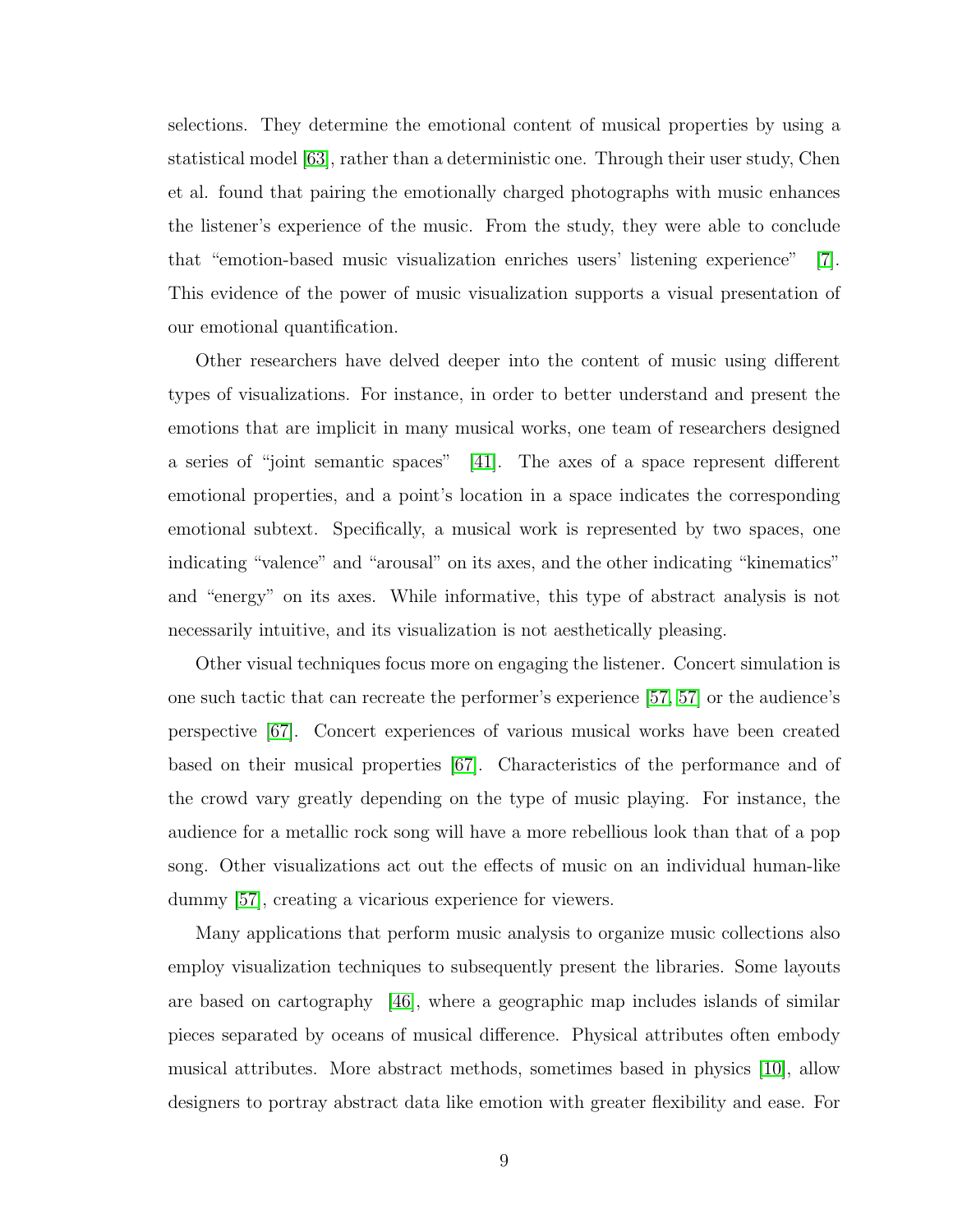this reason, we employ abstract visualization techniques to present our quantified emotions in music.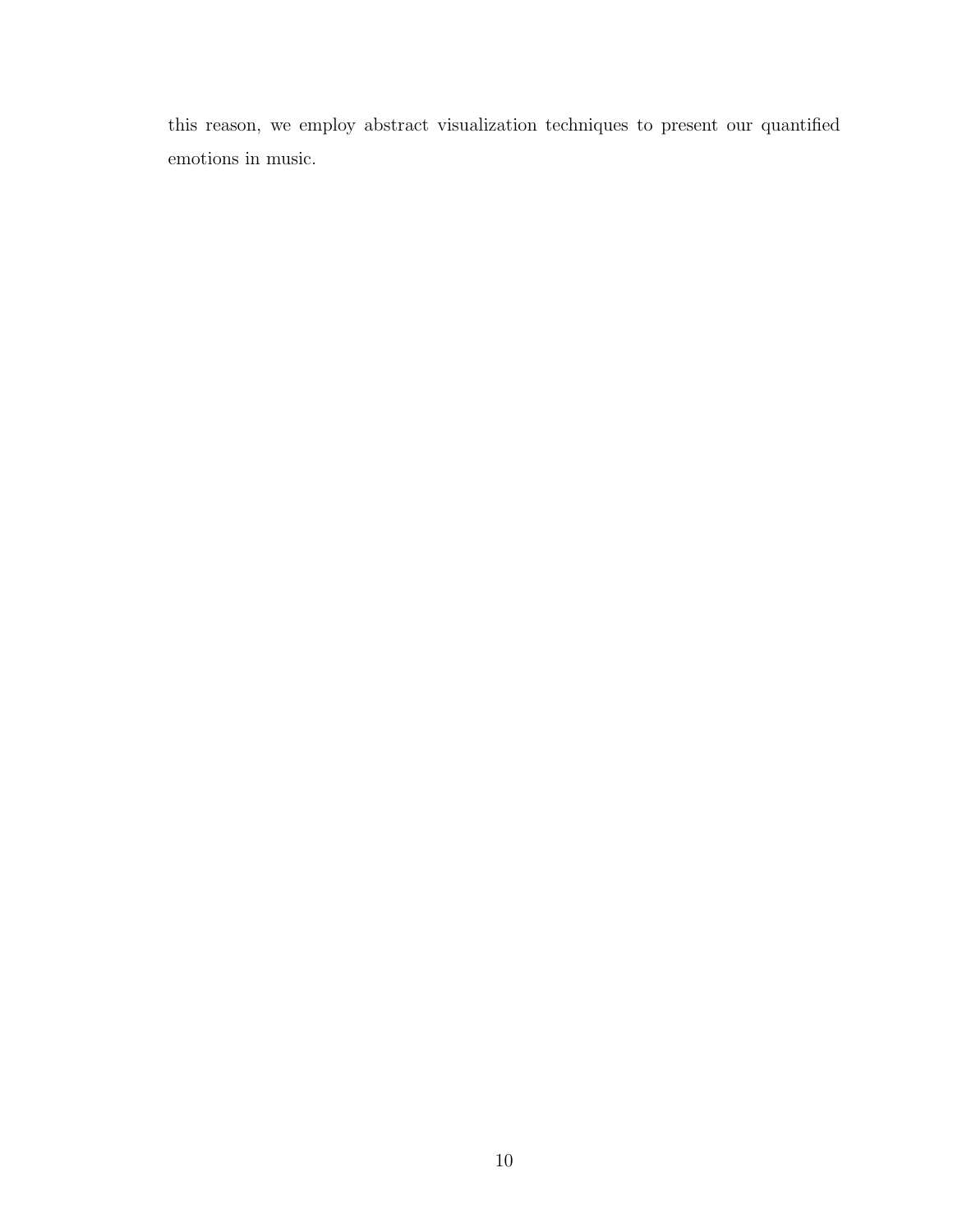# <span id="page-15-0"></span>Chapter 3

# MIDI Files to Musical Properties

This chapter describes the music analysis performed to facilitate the determination and quantification of emotional content. Because the music itself communicates emotion, determination of emotional content requires knowledge of musical content. In this chapter, we explore different types of music files, and settle on MIDI files for the rich processed data they provide. We also examine software packages for music analysis and property extraction, and describe a method for extracting the properties we seek.

### <span id="page-15-1"></span>3.1 MIDI files

In this section, we provide a brief description of MIDI, the format of our music, as well as the necessary preprocessing of these files. We choose MIDI files because they offer symbolic information without the need for the signal analysis that audio files require. Because the emotional message of a musical piece can change over the course of the work, an overall analysis of the work would lose data on local changes. Instead, we want to perform musical analysis on small portions of the piece throughout its playback time. Furthermore, because musical extraction software typically takes a MIDI file as input, such a continuous analysis requires segmentation of our MIDI files into small chunks that would subsequently be run through the analysis software.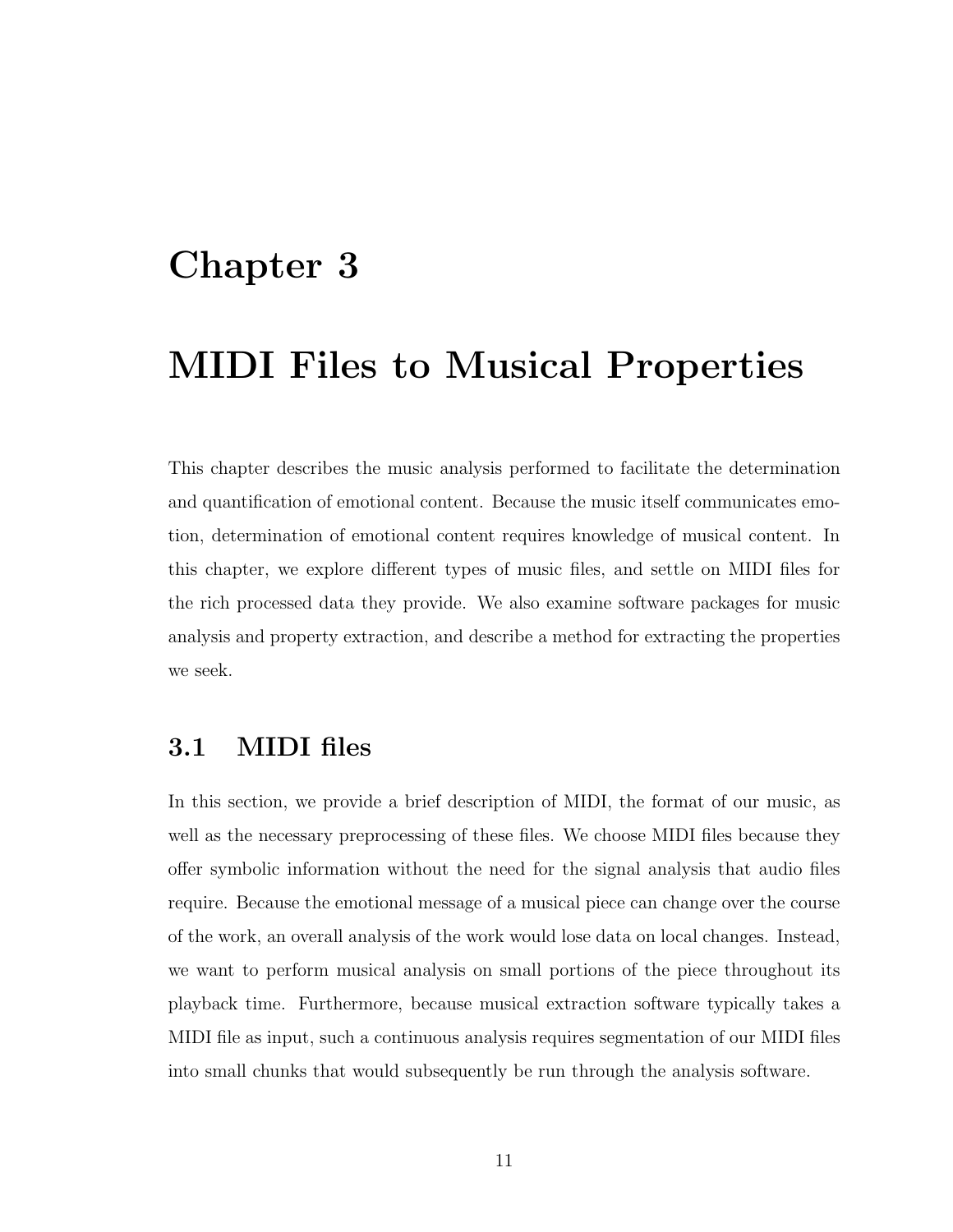#### <span id="page-16-0"></span>3.1.1 What is MIDI

MIDI, or Musical Instrument Digital Interface, is a file type for digital storage and transmission of music. A piece of music is stored as a series of messages or commands, and the execution of these commands yields the performance of a piece of music. There are many types of MIDI messages, and each corresponds to a musical event. For example, a Note-On message is a call for a note to be played. Other types of messages include instructions to add vibrato or intensity, or a cue for a note to end. Each message includes several parameters. Frequently, the first indicates the channel or voice to which the action should apply; the second specifies the pitch; and the third encodes the desired effect [\[50\]](#page-61-10). Standard MIDI is equipped with 16 channels, so the channel specification is a number between 0 and 15. Each of the other properties is encoded in a value from 0 to 127. In the case of pitch, for example, "middle C" normally takes a value of 60 [\[50\]](#page-61-10).

A MIDI file contains a list of these messages whose execution produces a performance of a particular piece or song. Because there are many different ways that the commands can be encoded and listed, the MIDI Manufacturers Association (MMA) has proposed standards for MIDI files. In accordance with these standards, and for the sake of consistency, we use Standard MIDI Files (SMFs) in this work.

#### <span id="page-16-1"></span>3.1.2 Preprocessing - MIDI Segmentation

In order to allow for the analysis of small pieces of MIDI files, we had to break the files into smaller files that could be run through analysis software. To the best of our knowledge, no publicly available software exists that segments MIDI files into smaller MIDI files according to user preference. Sequencers like Cubase allow users to load and manually edit MIDI files, but this method is impractical given the imprecision of manual input and the large number of segmentations we need to perform. As a result, we decided to create our own MIDI segmentation software.

Because MIDI files consist of a series of MIDI messages, and are not written in standard programming languages, we needed an interface to access MIDI information.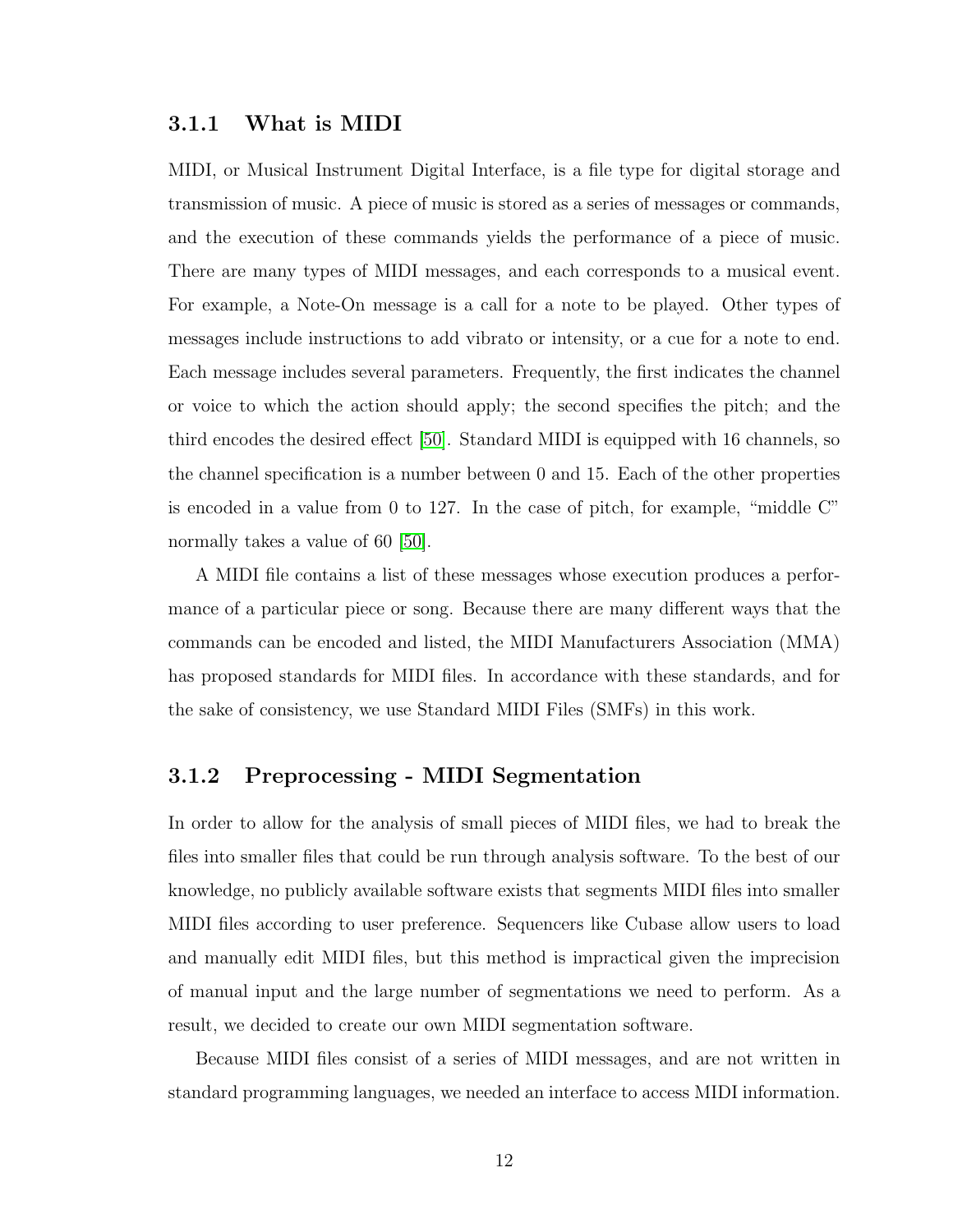For this project, we chose improv, a C++ environment designed by Craig Sapp [\[52\]](#page-61-11). <sup>[1](#page-17-0)</sup> We used Sapp's environment to create software that can segment a MIDI file into uniform-size chunks in terms of playback time. This software takes a single MIDI file as input, and outputs a series of MIDI files. Each of these output files has a playback length of 8*.*31 seconds, except possibly the last one, which could be shorter. According to experimental results, this is the amount of time that a person must listen to a piece of music before he can form a perception of its emotional message  $|3|$ .

The segmentation software we created is based on Sapp's example files *midi2text.cpp* and *text2midi.cpp*. *midi2text.cpp* takes a MIDI file and outputs it as a text file of readable commands. *text2midi.cpp* takes such a text file and converts it back to a MIDI file. Our tool first uses the code of *midi2text.cpp* to convert a MIDI file to a textual list of commands. The software then takes this text file and calculates how many 8*.*31-second segments (MIDI-segments) it divides into. It creates a list of text files, where the *n*th file stores the events for the *n*th MIDI-segment of the original MIDI file. It then examines each event listed in the original text file, and determines which text file should store the event command by taking the floor of the event's time divided by 8*.*31. It also computes the event time to be stored within the smaller text file by calculating the event's time in the original text file modulo 8*.*31, since this quantity indicates how many seconds after the start of the smaller file the event should occur. The software then stores the event command in the appropriate text file. For example, if an event occurs 11*.*31 seconds into the piece, the event will be stored in the second text file with an event time of 3*.*00 seconds. Finally, the software uses the code of *text2midi.cpp* to convert these smaller text files back to MIDI format.

We note that the improv library flattens the tempo dimension. If the library converts a MIDI file to text and back, the data on tempo becomes standardized throughout the piece. The entire work assumes the tempo from the start of the clip. The pieces we use maintain a relatively constant tempo, so the impact of this

<span id="page-17-0"></span><sup>1</sup>Sapp's software is available for public use at *http://improv.sapp.org/*. It provides functions to input and output MIDI files, data structures to store information about MIDI files, functions to access and alter MIDI data, and other structures to facilitate interaction with MIDI files.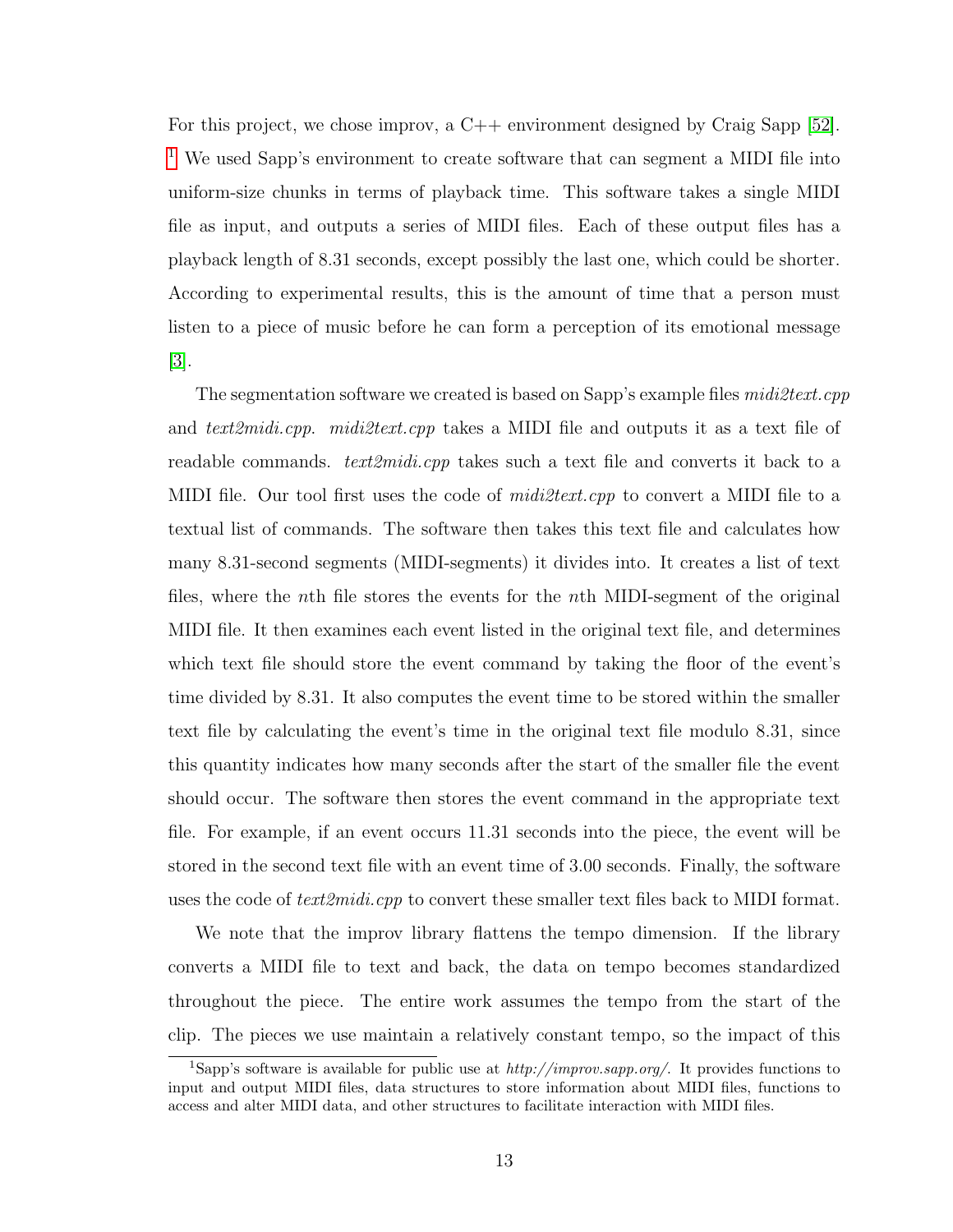flattening is minimal.

While we chose to segment the music files into chunks of equal playback length, other segmentation schemes were also possible. Musical works are comprised of a series of phrases, which occur in a variety of lengths, even within a single piece. Methods have been developed to segment music into musically logical and cohesive sections  $([12], [2], [16], [1], [8])$  $([12], [2], [16], [1], [8])$  $([12], [2], [16], [1], [8])$  $([12], [2], [16], [1], [8])$  $([12], [2], [16], [1], [8])$  $([12], [2], [16], [1], [8])$  $([12], [2], [16], [1], [8])$  $([12], [2], [16], [1], [8])$  $([12], [2], [16], [1], [8])$  $([12], [2], [16], [1], [8])$  $([12], [2], [16], [1], [8])$ , and the implementation and incorporation of different segmentation techniques is an area for future work.

### <span id="page-18-0"></span>3.2 Extracting Musical Properties

Like the segmentation of our MIDI files, the extraction of musical properties from those MIDI segments also requires a specialized programming environment. As discussed above, the creation and processing of MIDI typically requires MIDI editors, sequencers, and players. For this reason, we explored existing musical analysis software for MIDI files. Some packages like Melisma [\[55\]](#page-62-0) produce a harmonic analysis rather than a list of the desired musical properties. Ultimately, we chose jSymbolic [\[39\]](#page-60-0) for the extensive list of properties it produces. Though jSymbolic extracts many desired properties, it neglects dynamics, or volume, so with the help of the improv MIDI library, we created an Extraction Helper to produce this data.

#### <span id="page-18-1"></span>3.2.1 jSymbolic

We chose to use Cory McKay's jSymbolic package [\[39\]](#page-60-0) to extract the musical properties of the MIDI files. This software takes a MIDI file as input, and extracts 160 musical properties of the piece. These properties describe the work's instrumentation, texture, rhythm, dynamics, pitch statistics, melody, and chords. [2](#page-18-2)

The jSymbolic software produces an XML file as its output. To extract the data stored in the XML file, we created a Python script using Python's lightweight DOM API [3](#page-18-3). The DOM, or Document Object Model, is a way of representing several types

<span id="page-18-2"></span><sup>&</sup>lt;sup>2</sup>A more detailed description of the jSymbolic software and the features it extracts can be found at *http://jmir.sourceforge.net/jSymbolic.html*.

<span id="page-18-3"></span><sup>3</sup>found at *http://docs.python.org/library/xml.dom.minidom.html*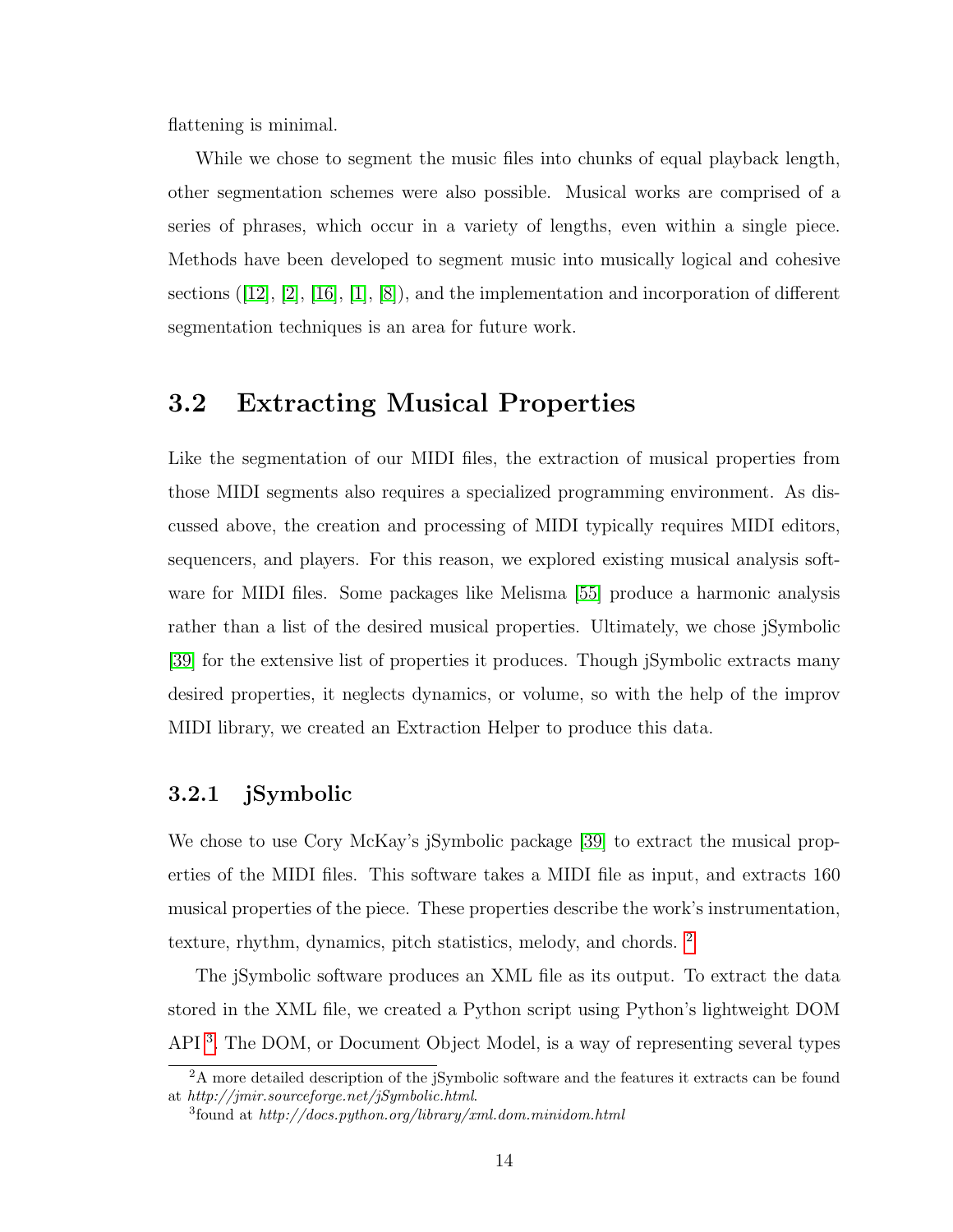of markup language files, including XML files. Specifically, it represents the file as a tree, where nodes represent segments of the file's information, and child nodes represent more specific information within the segment represented by a parent node. Python's API provides functions for storing XML files as DOMs, as well as functions to access specific portions of the DOM tree, and to retrieve data stored at end nodes.

#### <span id="page-19-0"></span>3.2.2 Our Extraction Helper

Because jSymbolic does not extract all of the musical properties that we need, we created an Extraction Helper to produce the remaining desired properties. Specifically, jSymbolic fails to provide data on Sound Level, or dynamics, of the piece. It does provide information on Variation of Dynamics, defined as the "standard deviation of loudness levels of all notes" [\[39\]](#page-60-0), but ignores the average loudness.

To provide this missing data, we created a helper file. Again, Craig Sapp's Improv library [\[52\]](#page-61-11) provided the appropriate environment for accessing and manipulating MIDI file data. To generate data on Sound Level, we averaged the sound levels of all notes played within the file.

# <span id="page-19-1"></span>3.3 Converting between Lists of Musical Properties

The vocabulary used to describe musical properties differed between jSymbolic and the literature about the emotional messages of musical properties. To facilitate the ensuing mapping to emotional messages, we defined the output from jSymbolic and our Extraction Helper with the terms used in the literature. We also eliminated properties not shared by both, as well as properties like nuances of tone that might exhibit themselves in a human performance but are lost to our electronic MIDI files.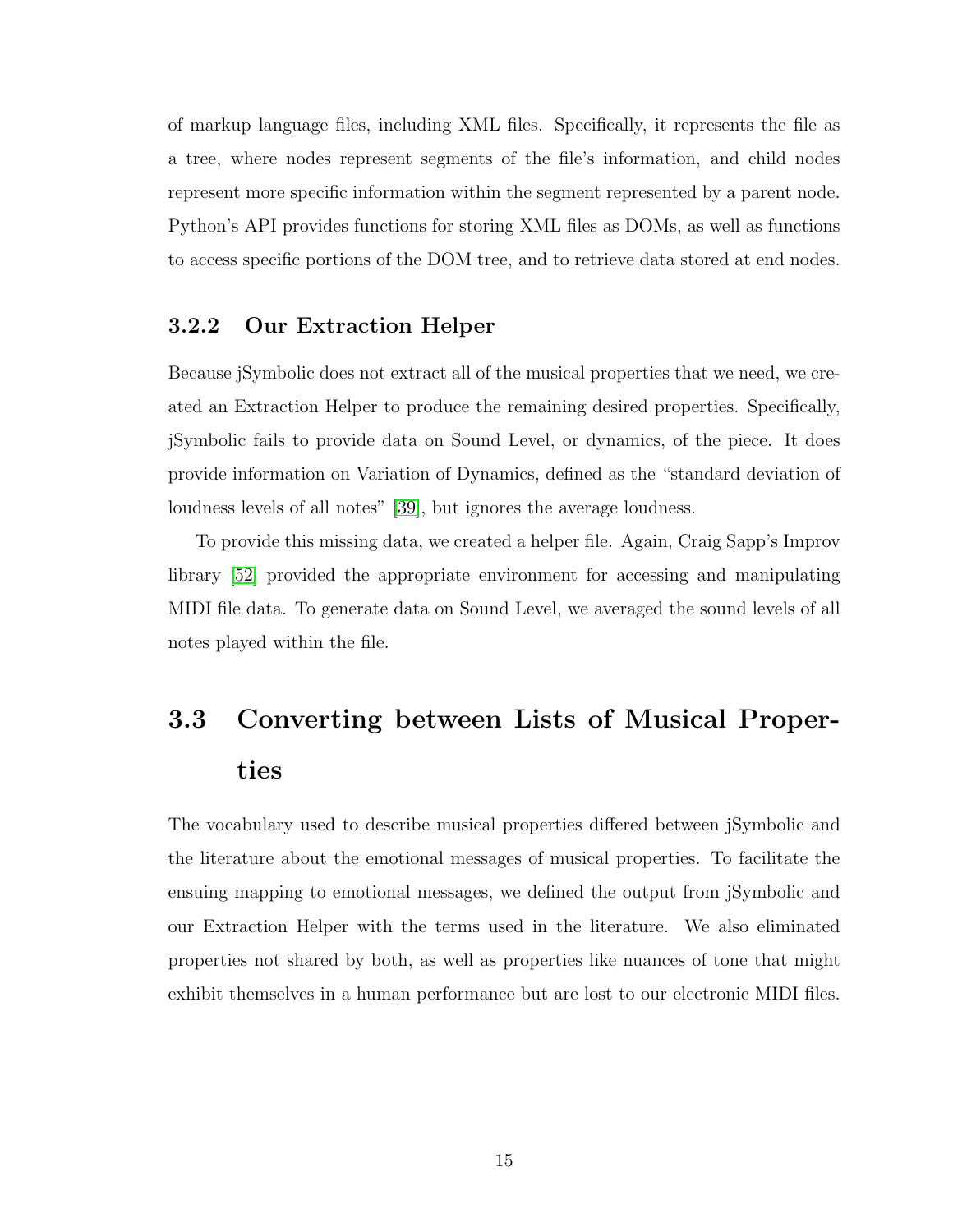#### <span id="page-20-0"></span>3.3.1 Juslin and Laukka Background

To create a mapping from the musical properties found by jSymbolic to emotions, we used the work presented by Juslin and Laukka [\[29\]](#page-60-11). We chose this work because it presents the findings from 41 different musical performance studies. The accumulation of results from these studies provides us with a rich foundation of data for the project.

In the work, the authors present five emotions commonly portrayed in music: anger, fear, happiness, sadness, and tenderness. They also present a series of musical cues or properties used to portray emotions: tempo, sound level, sound level variability, high-frequency energy, pitch, pitch variability, pitch contours, tone attack, microstructural regularity, articulation, articulation variation, vibrato, timing variability, and duration contrasts. For each of these types of musical cues, they create categories for the various possible effects. For example, tempo can be "fast," "medium" or "slow." For each of these categories, Juslin and Laukka then list the studies that find that this type of cue communicates a particular emotion.

#### <span id="page-20-1"></span>3.3.2 jSymbolic to Juslin and Laukka

Juslin and Laukka have a specific list of musical cues that they use to determine the emotion that the music conveys. However, the names that Juslin and Laukka give these cues do not match the names that jSymbolic uses for its outputs. We matched the cues used by Juslin and Laukka to those produced by jSymbolic or our Extraction Helper. Table [3.1](#page-21-0) demonstrates this correspondence for each property that we will use.

We note that some of the musical cues examined in Juslin and Laukka are not applicable to our project, since deal solely with MIDI files. For instance, Timing Variability refers to the amount that a performer's execution differs from the written work. Since we are not analyzing scores and performances, this information is not relevant. We similarly disregard High-Frequency Energy, which refers to the fraction of acoustic energy above a certain frequency. Because MIDI files are produced by electronic musical instruments and computers, High-Frequency Energy, which is a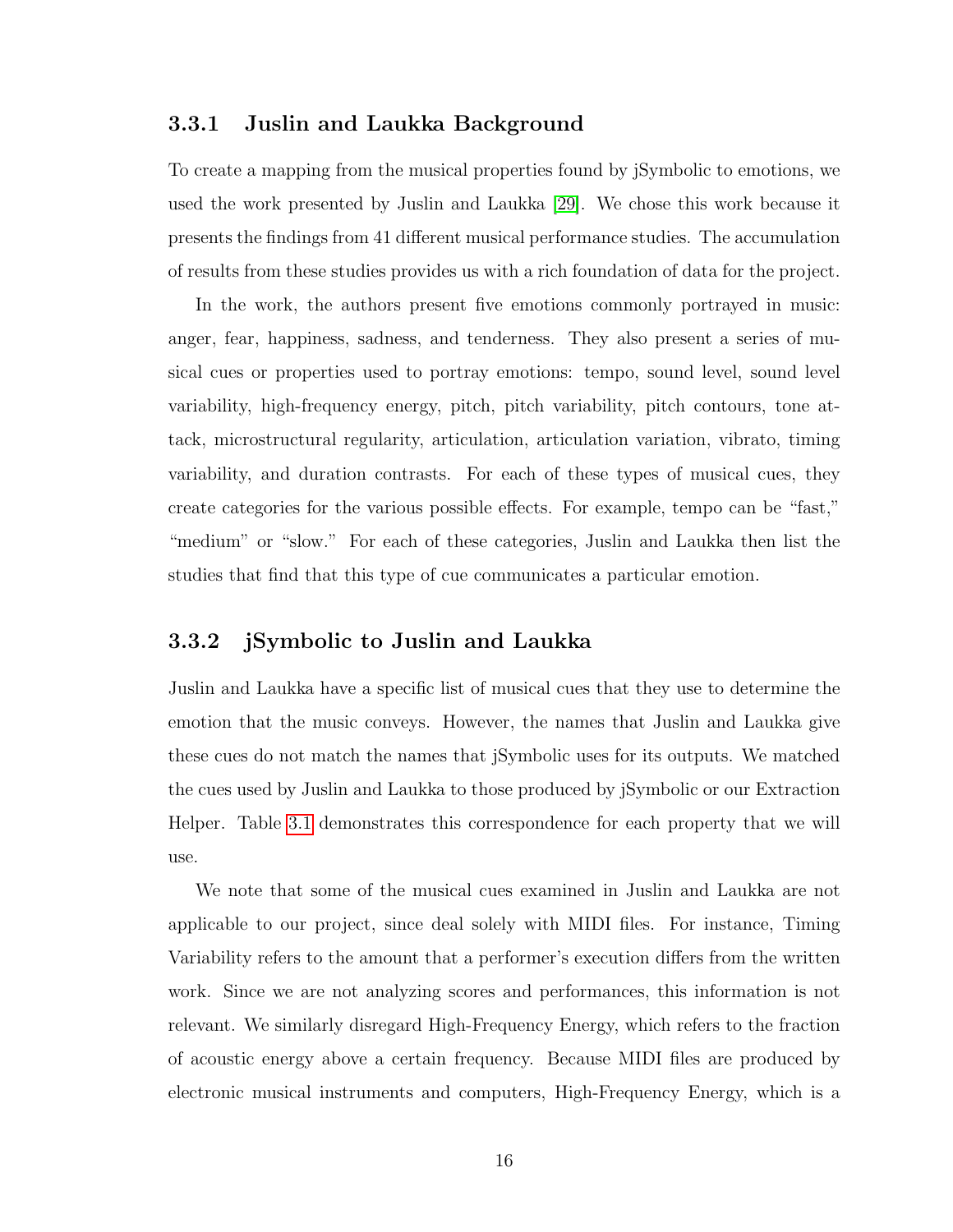<span id="page-21-0"></span>

|                         | Name in Name in jSymbolic<br>Juslin and Laukka or Extraction Helper |
|-------------------------|---------------------------------------------------------------------|
| Tempo                   | Initial Tempo                                                       |
| Sound Level Sound Level |                                                                     |
| Sound Level Variability | Variation of Dynamics                                               |
| Pitch                   | Primary Register                                                    |
| Pitch Variability       | Pitch Variety                                                       |
| Pitch Contours          | Direction of Motion                                                 |
| Articulation Variation  | Staccato Incidence                                                  |
| Duration Contrasts      | Variability of Note Duration                                        |

Table 3.1: Conversion between Juslin and Laukka and jSymbolic

property of sound quality, is typically constant. It is not a means for communicating emotion in MIDI files, so we disregard it.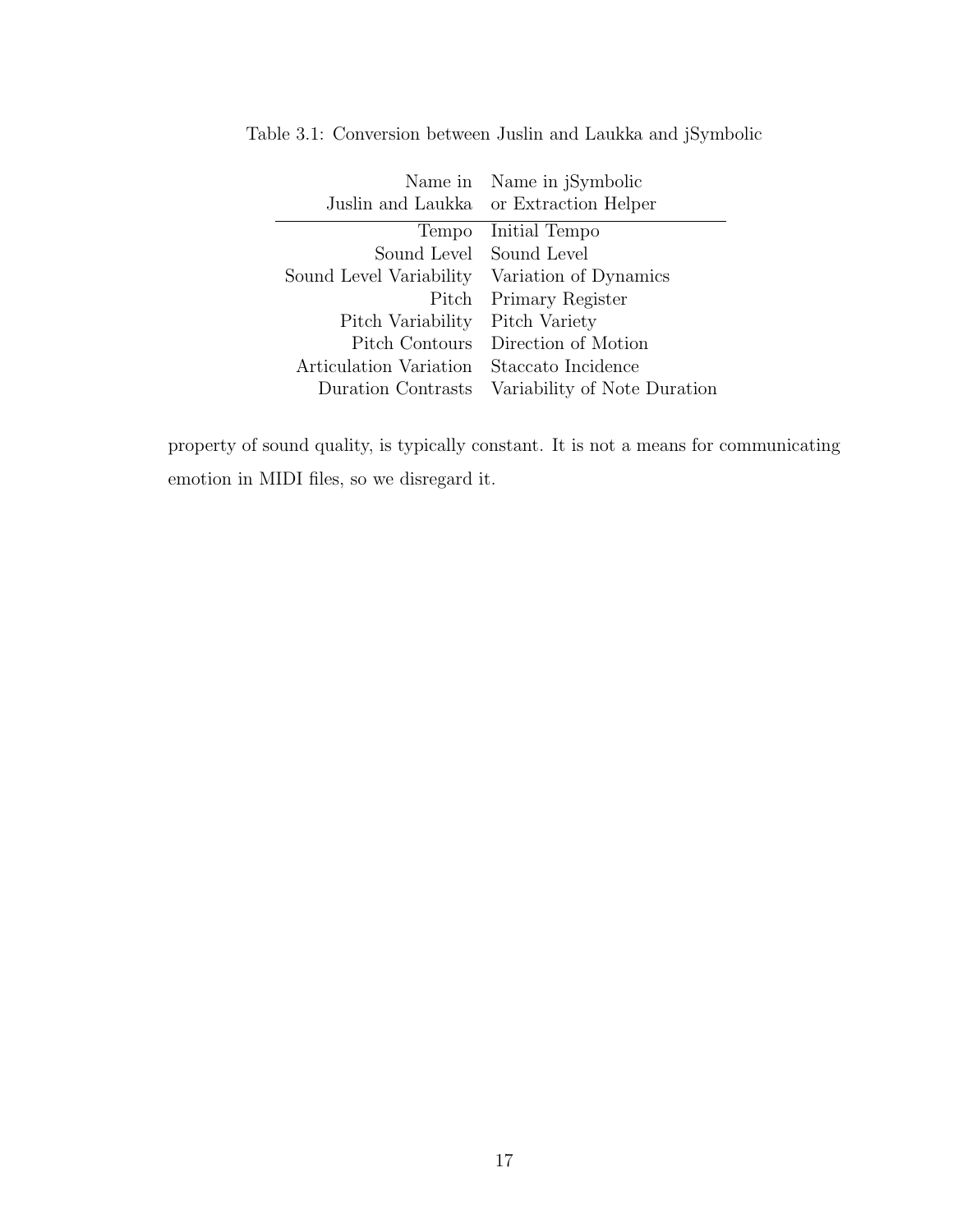# <span id="page-22-0"></span>Chapter 4

# The Model - From Musical Properties to Emotions

This chapter describes the development of a mathematical model to map musical properties or cues to emotions. With musical properties extracted from MIDI files as described in Chapter [3,](#page-15-0) we wanted to quantify the emotional meaning of those properties. Because the literature classifies the values of musical properties into ranges, or categories, without specifying their cutoff points, we first define these cutoff points based on the statistical distribution of an empirical survey. To map this categorized data to emotional quantities, we then develop a mathematical model based on the literature. Because the problem calls for a mapping between sets of quantitative data, we base our model in linear algebra. The numerical values used in the model are derived from an accumulation of experimental data correlating musical properties with emotions.

## <span id="page-22-1"></span>4.1 Problem Exploration

To gain a sense of the problem of mapping musical properties to emotions, we created a series of bar charts. Each chart displays the impact of Juslin and Laukka's musical properties on a particular emotion, and are included in Appendix [A.](#page-63-0) From these charts, we gained an appreciation for the complexity of the problem. The mul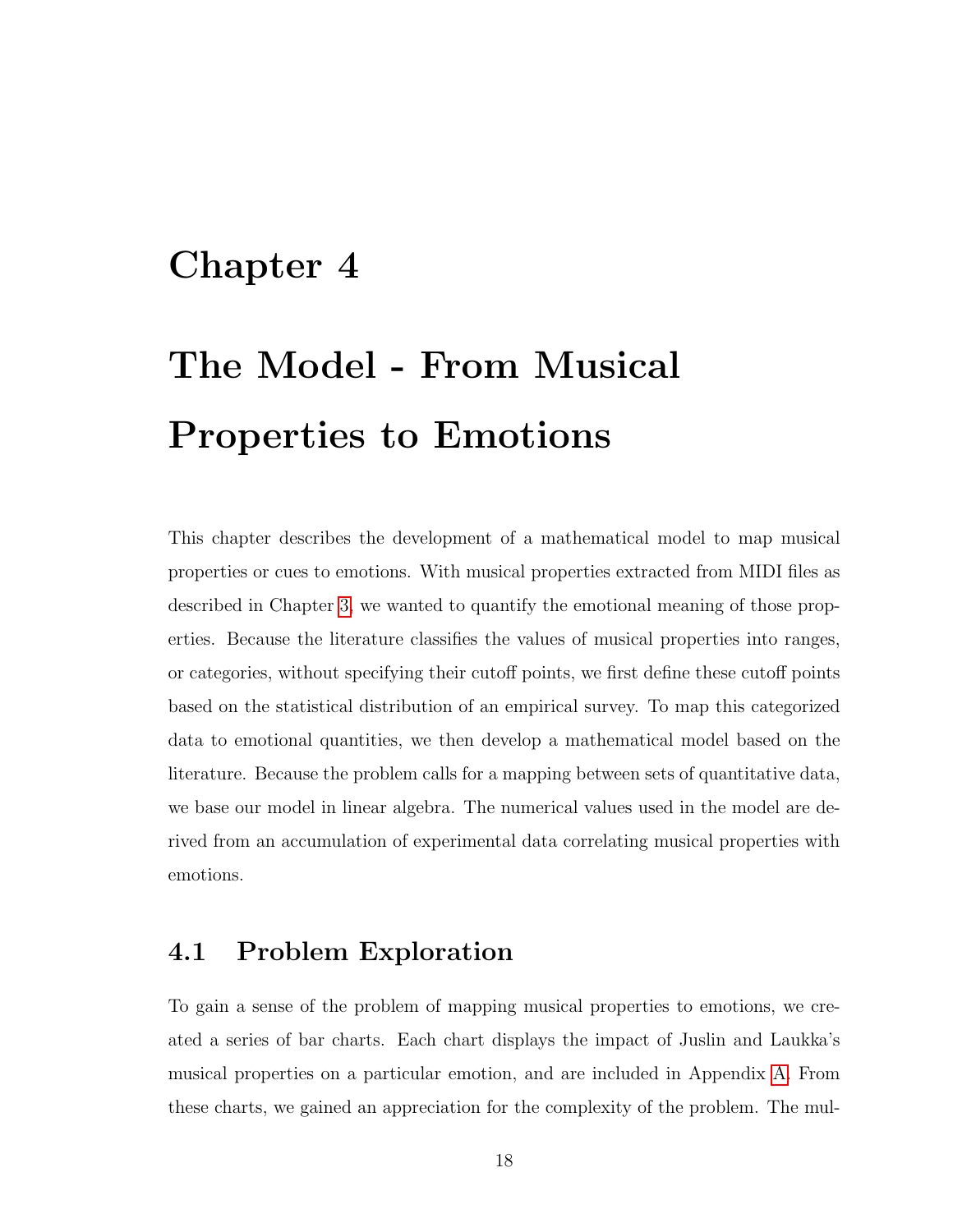tidimensionality of both input (musical properties) and output (emotions) suggests a model rooted in linear algebra and involving vectors and matrices. The equation

<span id="page-23-2"></span>
$$
\overline{v}M = \overline{e} \tag{4.1}
$$

describes the general form of the model. It takes a vector  $\bar{v}$  of musical properties, and multiplies it by matrix M to obtain a vector  $\bar{e}$  of emotional values. The specifications of each component of the model are described in greater detail throughout this chapter.

### <span id="page-23-0"></span>4.2 Defining Categorical Data

As discussed above, Juslin and Laukka create categories for different possible ranges of musical properties, but fail to define those categories concretely. For instance, a tempo can be "fast," "medium," or "slow," and Juslin and Laukka present all of their empirical results according to these categories. However, they do not specify which tempo ranges define these three categories. Instead, they classify the findings of each study by making a judgment call based on the study's write-up and experimental procedures. In order to use the data presented by Juslin and Laukka, we needed to automate the process of property value classification and define concrete ranges for each of the property classes, or categories.

#### <span id="page-23-1"></span>4.2.1 Possible Solutions

One approach to defining these categories is to rely on musical definitions of the terms. For instance, a musical dictionary provides definitions for fast tempo markings like "allegro," and those definitions typically include tempo ranges, in terms of beats per second. Based on these musical definitions, we could define cutoff points for "fast," "medium," and "slow" tempos. However, not all musical properties have readily applicable musical definitions. For instance, "articulation variation" is not a conventional musical term. Because the tactic of drawing on traditional musical definitions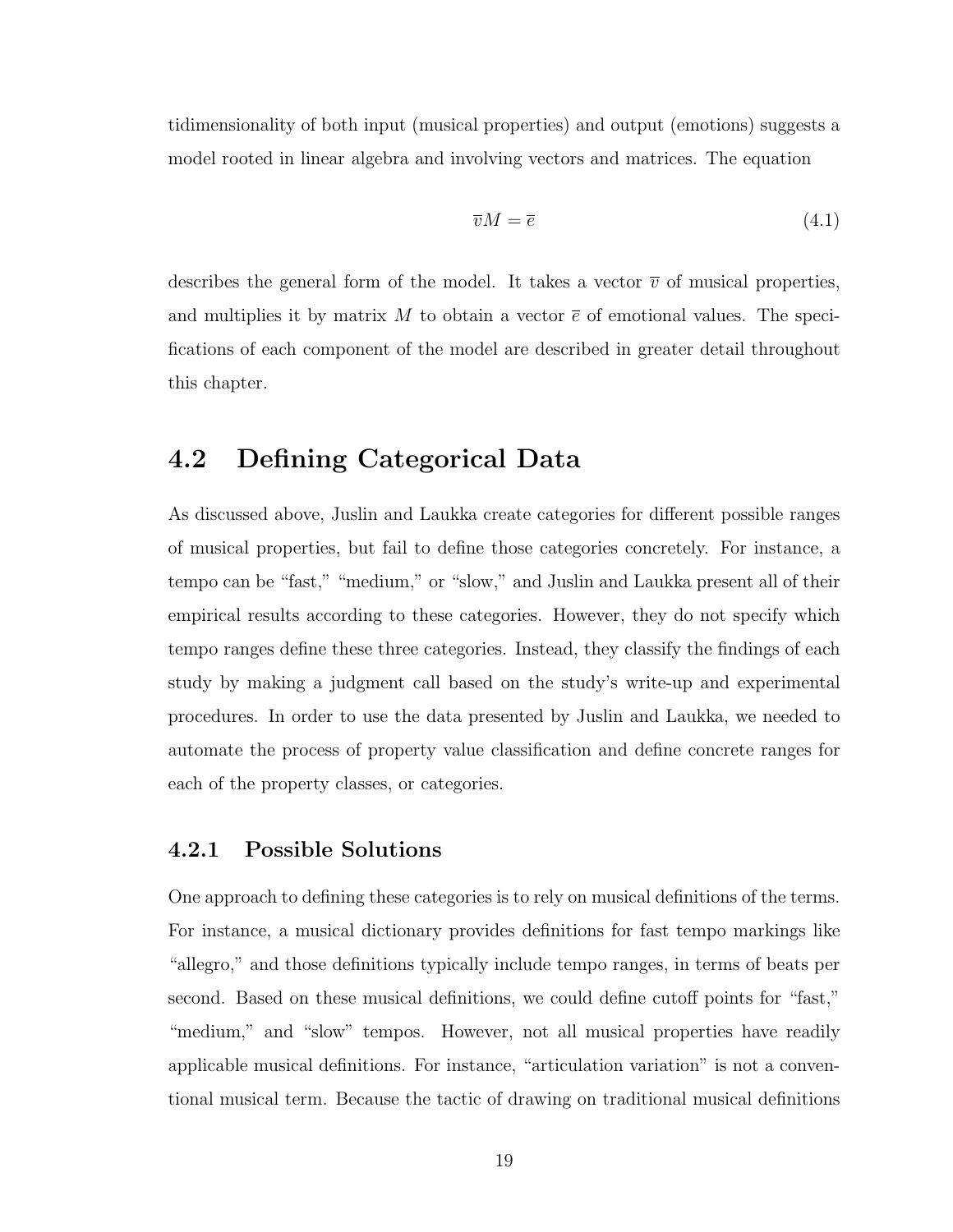provides only a partial solution, we were forced to explore other alternatives.

Another more subjective option would be to base the cutoff points on selected portions of music that demonstrate the various categories of each quality. We would select pieces of music that are "fast," others that are of a "medium" speed, and others that are "slow." Based on an analysis of these groups of pieces, we would define specific numerical ranges for "fast," "medium," and "slow" tempos. The disadvantage of this strategy lies in its subjectivity. One person might feel that a particular piece is "fast," while another would classify it as "medium" or even "slow." The determinations of a music performer or professor might carry some authority, but ultimately the judgments would still be subjective by nature. Furthermore, some musical properties are very difficult to sense and classify. For instance, duration contrasts or articulation variation are difficult to sense by listening to a clip of music. Because of its subjectivity, this solution was abandoned in favor of a more objective method.

#### <span id="page-24-0"></span>4.2.2 Our Solution - An Empirical Study

We ultimately decided to approach this task by evaluating a distribution of property values based on an analysis of real data. The data was comprised of a selection of MIDI files that demonstrate a wide musical range. It is important that the selection spans the entire range of the musical properties because the selection defines the spectrum of each musical property. The chosen works were movements from Franz Schubert's sonatas, specifically the first, second, third, and fourth movements of each of Sonata D.894, Sonata D.959, and Sonata D.960.<sup>[1](#page-24-1)</sup> Schubert, who lived in the early part of the Romantic period, communicates emotion through familiar combinations of musical properties and large-scale organization, we expect his music to comply with our model. We chose to examine his sonatas in particular because they are multimovement works, consisting of movements that have their own tempo and character.

We base our cutoff points on the distribution of property values extracted from these files. We first split each of these pieces into 8*.*31-second chunks, the same time

<span id="page-24-1"></span><sup>&</sup>lt;sup>1</sup>The MIDI files used can be found in the free public MIDI library at *http://www.kunstderfuge.com/schubert.htm*.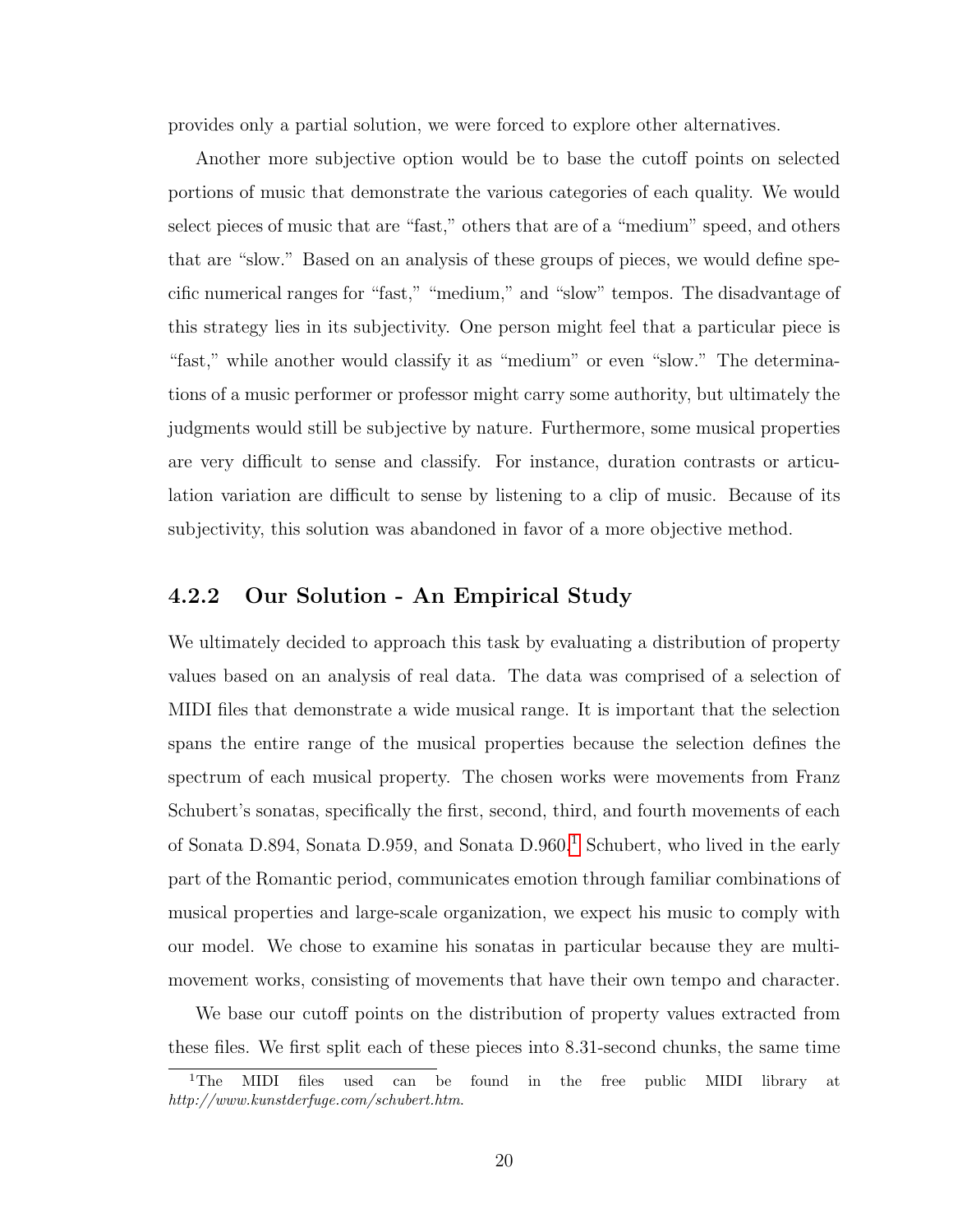required to perceive emotion in music [\[3\]](#page-58-3). This created a total of 797 chunks. Our property analyzing software, jSymbolic plus the Extraction Helper described above, then processed these chunks to output the desired musical properties. This output was loaded into MATLAB for further analysis. For each property, a histogram was created displaying the spread of results across the 797 chunks, as displayed in Appendix [B.](#page-67-0) From these histograms, we calculate the cutoff points for the categories so that each category contains an equal number of data points. For each musical property with *n* categories, we calculate *n* − 1 cutoff points. The fraction of data points between each cutoff point is  $\frac{1}{n}$ . To determine these cutoff points, we use the Cumulative Distribution Function (CDF), defined as  $F_X(x) = P(x \le X)$ , or the probability that a random variable *x* takes a value less than or equal to *X*. For each property, we calculated these values of *X* such that  $P(x \le X) = \frac{k}{n}$ , for  $k = 1, 2, 3, ..., n - 1$ , where *x* is that property's value for a random piece of music. These values of *X* become our cutoff points for the musical property's categories.

The one exception to this method is the definition of categories for Direction of Motion. Because Direction of Motion is defined as the fraction of intervals rising in pitch, and is divided into two categories, it suggests a natural definition of these categories. The "higher" category contains all clips with more rising intervals than falling intervals, and the "lower" category contains all clips with more falling intervals than rising intervals.

#### <span id="page-25-0"></span>4.2.3 Results

The cutoff points calculated for the categories of property values are listed in Table [4.1.](#page-26-0) The units for each property are those used in jSymbolic. Because Juslin and Laukka categorize every musical property value they present, we suspected that the distributions obtained would suggest their own categorical ranges. For example, Juslin and Laukka classify Pitch into three categories. When we analyzed Primary Register, the jSymbolic equivalent of Pitch, we hypothesized that the data would concentrate in three distinct areas of the graph, perhaps creating three "bumps" in the histogram.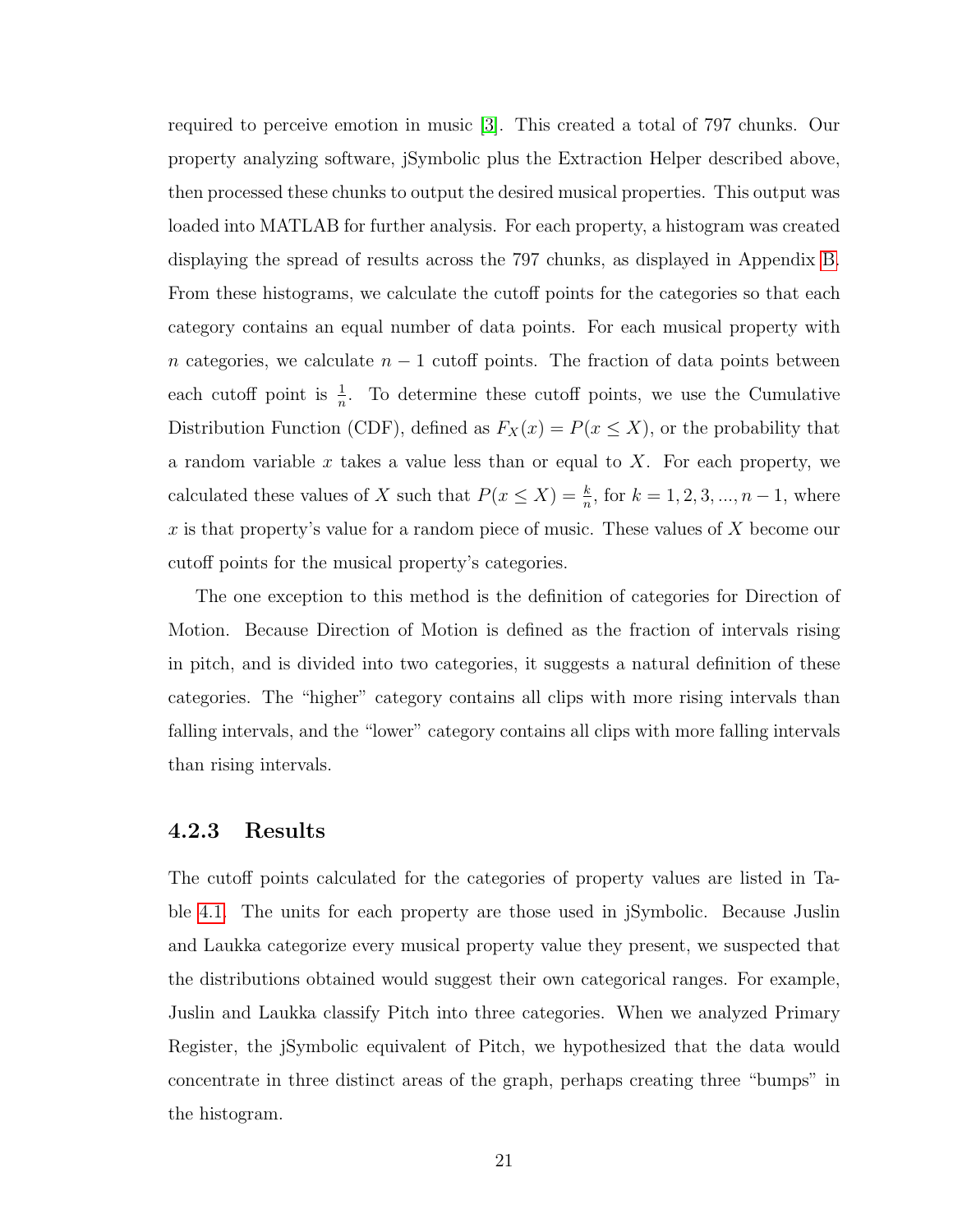| Name in J and L           | Name in jSymbolic            | Category | Range               |
|---------------------------|------------------------------|----------|---------------------|
| Tempo                     | Initial Tempo                | Fast     | $\geq 159$          |
|                           |                              | Medium   | $137 - 159$         |
|                           |                              | Slow     | 137                 |
| Sound Level               | N/A                          | High     | > 60.5305           |
|                           |                              | Medium   | $46.0371 - 60.5305$ |
|                           |                              | Low      | $<$ 46.0371         |
| Sound Level Variability   | Variation of Dynamics        | High     | $\geq 13.8867$      |
|                           |                              | Medium   | $8.7410 - 13.8867$  |
|                           |                              | Low      | $<\t8.7410$         |
| Pitch                     | Primary Register             | Sharp    | >66                 |
|                           |                              | Precise  | $61 - 66$           |
|                           |                              | Flat     | < 61                |
| Pitch Variability         | Pitch Variety                | High     | > 25                |
|                           |                              | Medium   | $20 - 25$           |
|                           |                              | Low      | < 20                |
| <b>Pitch Contours</b>     | Direction of Motion          | Up       | $\geq 0.5$          |
|                           |                              | Down     | < 0.5               |
| Articulation Variation    | Staccato Incidence           | Large    | > 0.2054            |
|                           |                              | Medium   | $0.0677 - 0.2054$   |
|                           |                              | Low      | < 0.0677            |
| <b>Duration Contrasts</b> | Variability of Note Duration | Sharp    | $\geq 0.2457$       |
|                           |                              | Soft     | < 0.2457            |
|                           |                              |          |                     |

#### <span id="page-26-0"></span>Table 4.1: Categorical Cutoff Points

Through our data analysis, we found that the range of musical properties is much more continuous than we had expected. Each property produces a relatively smooth range of values. No gaps indicating clear cutoff points are present, and most graphs demonstrate a single mode value. The one notable exception to the continuous nature of the properties can be seen in Figure [B.1.](#page-67-1) This histogram displays a more segmented distribution for Initial Tempo, with notable gaps along the *x*-axis. However, this segmentation is a direct consequence of the tempo flattening performed by Craig Sapp's improv library during the MIDI file preprocessing.

Despite these similarities, each histogram is distinct from the others. For instance, Figure [B.7,](#page-71-0) the histogram for Staccato Incidence, demonstrates a distribution with a large positive skew. Intuitively, there is virtually no limit to how long notes can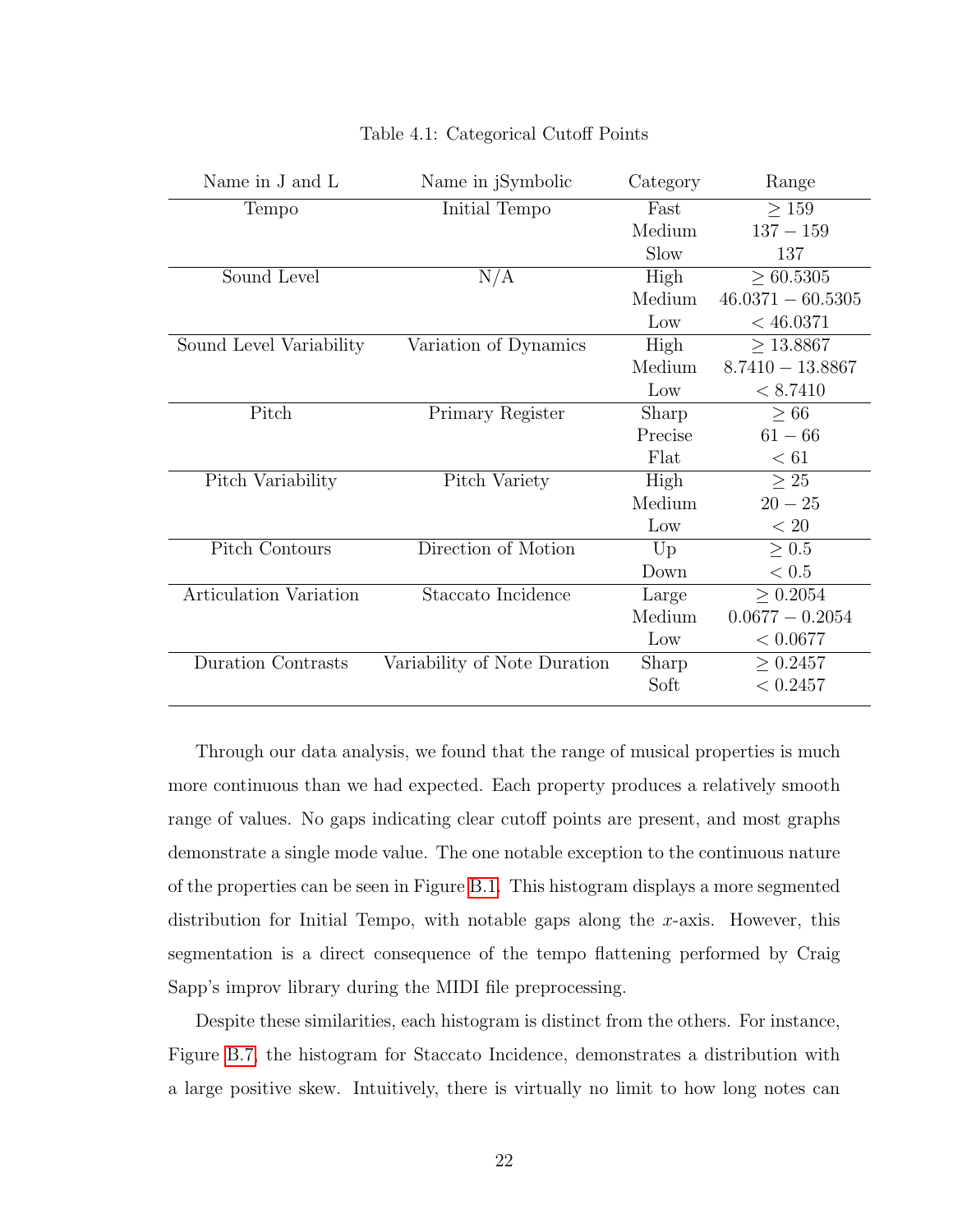linger, but there is a limit to how short they can be. Consequently, distribution of Staccato Incidence demonstrates a dominance of longer notes. At the same time, other distributions like Figure [B.4,](#page-69-0) the histogram for Primary Register, are more centered. This histogram's absence of a long, unbalanced tail reflects the scarcity of both very high and very low notes. The differences in the histograms of each musical property coupled with the continuity of the spectrum of values for each property demonstrate the nontriviality of defining meaningful ranges for musical properties.

As described above, the histograms were segmented into sections where each section contained an equal number of data points. However, this is not the only possible segmentation scheme. Perhaps middle ranges deserve a larger or smaller portion of the data points. Or perhaps categories spanning sections of the tail should contain fewer data points. These modifications would change the classification of musical clips. For example, consider reducing the number of data points allotted to categories spanning the tail of Figure [B.7,](#page-71-0) the histogram for Staccato Incidence. This change would reclassify many clips considered to have a "large" Staccato Incidence to a "Medium" level of Staccato Incidence. Such a change in musical assessment would also impact the evaluation of emotional composition. However, due to the diverse nature of the histograms, making such assessments proved difficult. Exploring different statistical strategies for segmenting the histograms is an area for future work.

### <span id="page-27-0"></span>4.3 Musical Property Classification Vector

As described above, Juslin and Laukka express the values of musical properties by classifying their values into ordered categories. With the help of our musical property category definitions, we converted each set of numerical property values into a vector displaying their classifications. We call this vector our "Musical Property Classification Vector." It expresses the classification of the eight musical properties used from Juslin and Laukka. Every index in the vector is a Boolean variable, taking a value of 1 or 0 for true and false as appropriate. Each one represents a musical property classification, and each property yields as many indices as it has categories for classi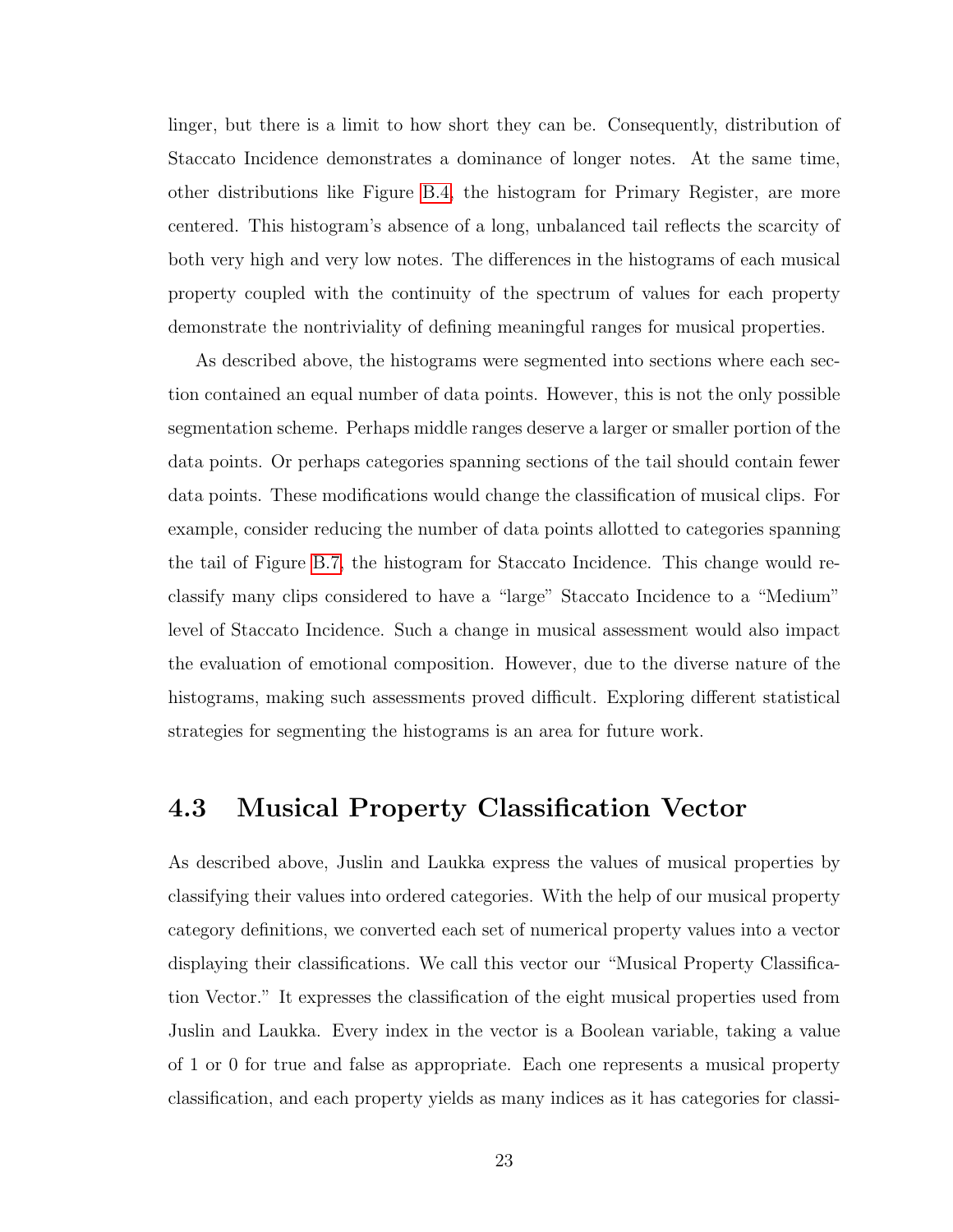fication. Six of the musical properties have three categories of classification, and two have two categories of classification. This yields a Musical Property Classification Vector of dimensions 1 by  $22 = 6 \cdot 3 + 2 \cdot 2$ .

The equation

$$
\overline{v} = \left(\text{Tempo}_{Fast} \text{Tempo}_{Median} \text{Tempo}_{Slow} \text{SoundLevel}_{High} \cdots \right) \qquad (4.2)
$$

displays the general format for our vector. The primary name of each index refers to the musical property, and the subscript indicates the category into which that property value falls. The order of the musical properties is Tempo, Sound Level, Sound Level Variability, Pitch, Pitch Variability, Pitch Contours, Articulation Variation, and finally Duration Contrasts. The categories appear in order from greatest to smallest in terms of their numerical ranges.

To gain an intuition for the vector's structure, consider the musical property of tempo. This property is classified into three categories, so three indices in  $\bar{v}$  specify tempo classification. The first indicates whether or not the tempo is "fast"; the second indicates whether the tempo is "medium"; and the third indicates if the tempo is "slow." Exactly one of these three indices will take a value of 1, and the others will take a value of 0, since tempo can fall into exactly one of these categories.

The musical property data for each MIDI-segment was converted into a Musical Property Classification Vector to facilitate further processing. MATLAB was used to perform the necessary calculations and conversions.

### <span id="page-28-0"></span>4.4 The Matrix

In order to determine the values of the matrix *M* in Equation [4.1,](#page-23-2) we calculated the proportion of studies that found that a particular category of musical cue communicates a particular emotion.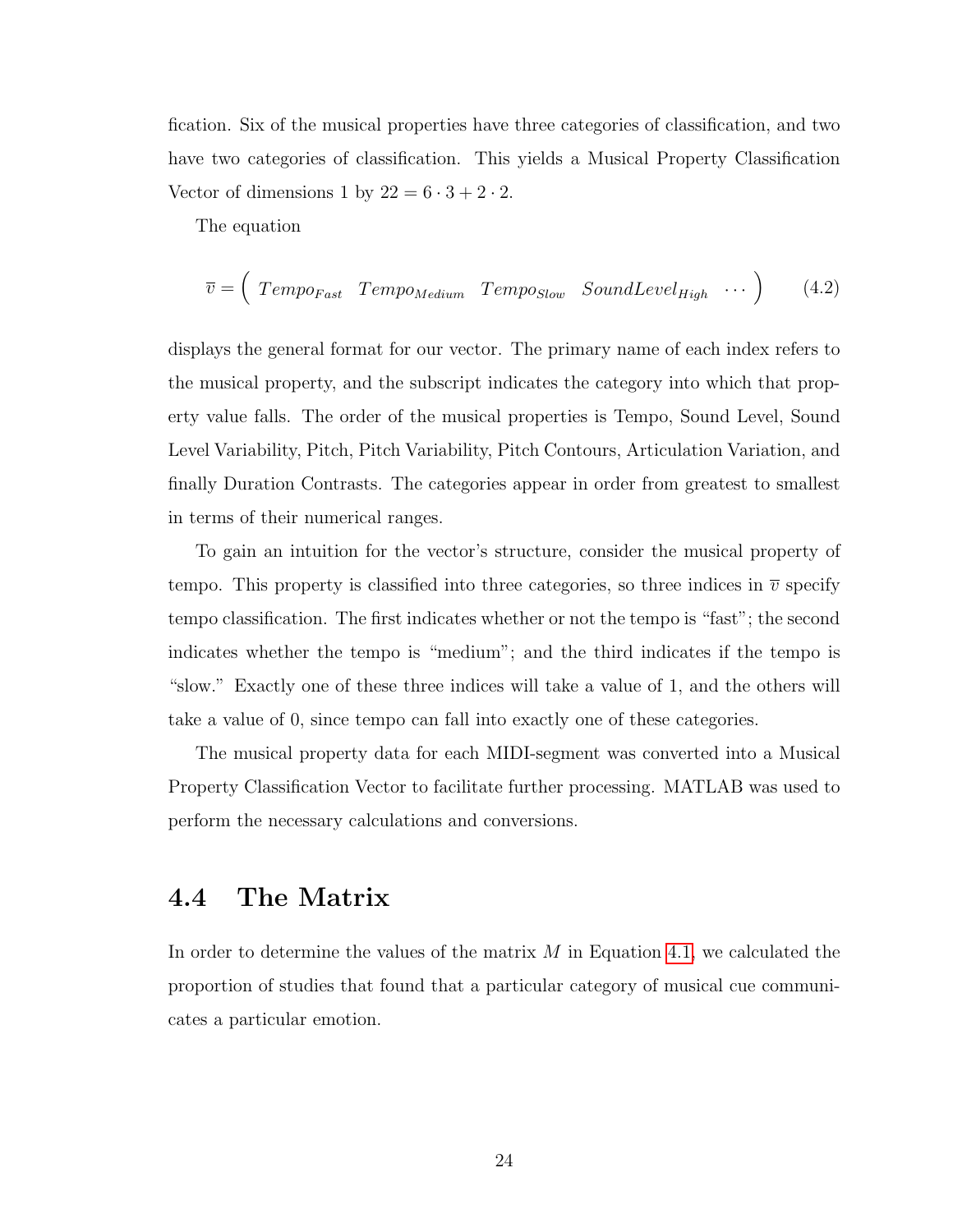The equation



defines the general form of the matrix *M*. Each column of *M* corresponds to an emotion, and each row corresponds to a category of a musical property, like "fast tempo" or "low pitch."For example, 20 of Juslin and Laukka's studies find that anger has a "fast" tempo, 1 finds that anger has a "medium" tempo, and none finds that anger has a "slow" tempo. Since there are 21 studies producing data on the impact of tempo on anger,  $\frac{20}{21}$ ,  $\frac{1}{21}$ , and 0 become three indices in our matrix. All three results will appear in the column corresponding to anger. The values  $\frac{20}{21}$ ,  $\frac{1}{21}$ , and 0 will appear in the rows corresponding to "fast tempo," "medium tempo," and "slow tempo," respectively.

The columns of *M* correspond to Anger, Fear, Happiness, Sadness, and Tenderness in this order. In other words, the first column includes data about Anger, the second about Fear, and so on. This ordering produces an Emotion Vector whose indices hold data about these same emotions in this same order. Similarly, the rows, corresponding to musical properties, are listed in the order of Tempo, Sound Level, Sound Level Variability, Pitch, Pitch Variability, Pitch Contours, Articulation Variation, and Duration Contrasts, with categories listed from "largest" to "smallest." This is the same ordering given to the Musical Property Classification Vector. Because the orderings are the same and differ only in horizontal or vertical direction, when we multiply the Musical Property Classification Vector  $\bar{v}$  by M, the indices encoding data about the same property category are multiplied together.

For the data provided by Juslin and Laukka, *M* takes the values listed in equation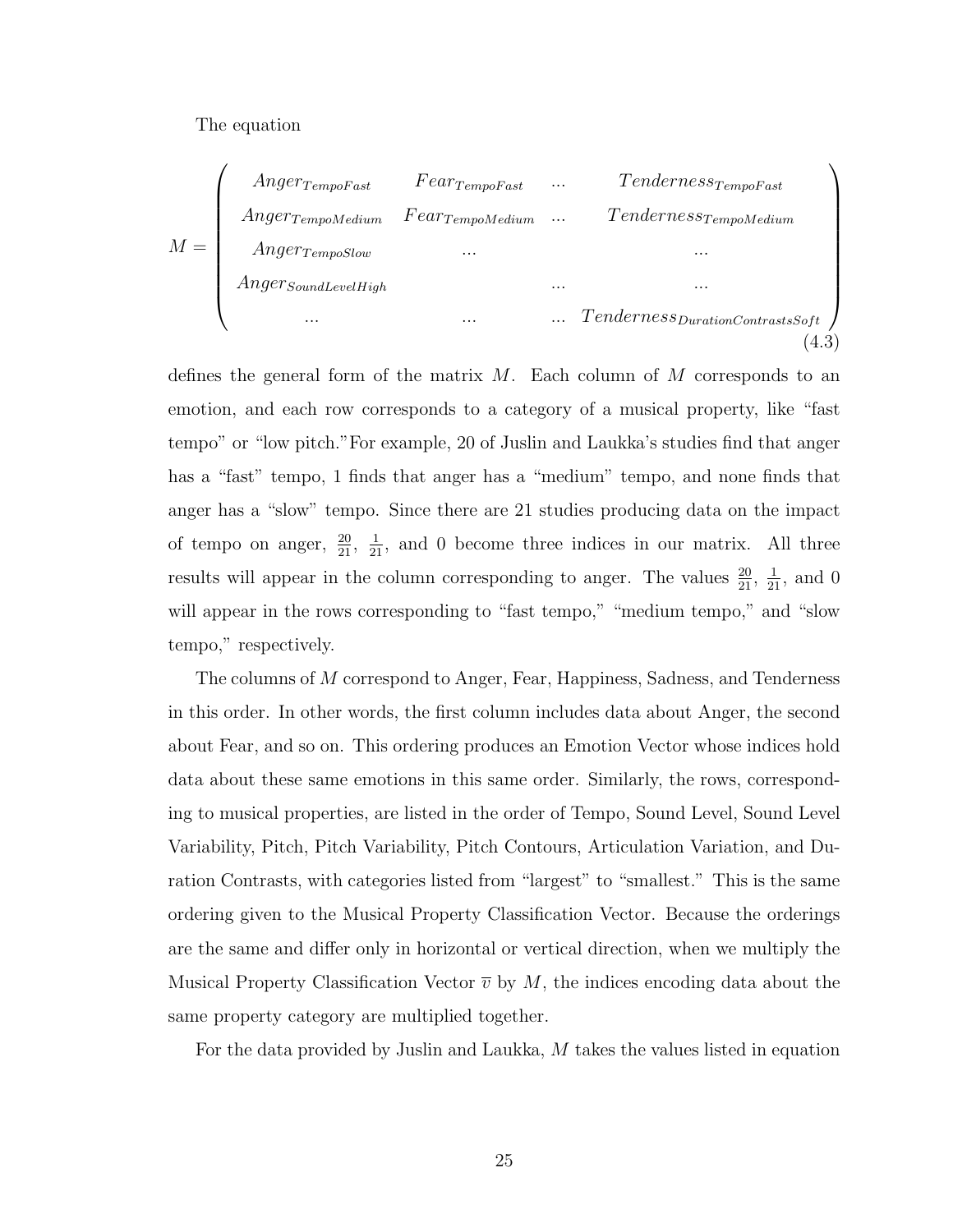|       | $\frac{20}{21}$  | $\frac{9}{14}$   | $\frac{23}{25}$  | $\overline{0}$   | $\overline{0}$   |
|-------|------------------|------------------|------------------|------------------|------------------|
|       |                  |                  |                  |                  |                  |
|       | $\frac{1}{21}$   | $\frac{3}{14}$   | $\frac{2}{25}$   | $\boldsymbol{0}$ | $\overline{0}$   |
|       | $\boldsymbol{0}$ | $\frac{2}{14}$   | $\boldsymbol{0}$ | $\mathbf{1}$     | $\mathbf 1$      |
|       | $\mathbf{1}$     | $\overline{0}$   | $\frac{1}{3}$    | $\overline{0}$   | $\overline{0}$   |
|       | $\overline{0}$   | $\frac{1}{12}$   | $\frac{13}{21}$  | $\frac{2}{21}$   | $\overline{0}$   |
|       | $\overline{0}$   | $\frac{11}{12}$  | $\frac{1}{21}$   | $\frac{19}{21}$  | $\mathbf{1}$     |
|       | $\frac{3}{5}$    | $\mathbf{1}$     | $\frac{3}{8}$    | $\frac{1}{3}$    | $\overline{0}$   |
|       | $\overline{0}$   | $\boldsymbol{0}$ | $\frac{1}{8}$    | $\overline{0}$   | $\overline{0}$   |
|       | $\frac{2}{5}$    | $\boldsymbol{0}$ | $\frac{1}{2}$    | $\frac{2}{3}$    | $\mathbf{1}$     |
|       | $\frac{1}{2}$    | $\frac{2}{3}$    | $\mathbf{1}$     | $\boldsymbol{0}$ | $\overline{0}$   |
| $M =$ | $\frac{1}{4}$    | $\boldsymbol{0}$ | $\overline{0}$   | $\overline{0}$   | $\overline{0}$   |
|       | $\frac{1}{4}$    | $\frac{1}{3}$    | $\overline{0}$   | $\mathbf 1$      | $\overline{0}$   |
|       | $\frac{1}{3}$    | $\frac{1}{3}$    | $\frac{3}{4}$    | $\boldsymbol{0}$ | $\overline{0}$   |
|       | $\frac{1}{3}$    | $\overline{0}$   | $\overline{0}$   | $\boldsymbol{0}$ | $\boldsymbol{0}$ |
|       | $\frac{1}{3}$    | $\frac{2}{3}$    | $\frac{1}{4}$    | $\mathbf{1}$     | $\mathbf{1}$     |
|       | $\mathbf{1}$     | $\mathbf{1}$     | $\mathbf{1}$     | $\overline{0}$   | $\overline{0}$   |
|       | $\overline{0}$   | $\overline{0}$   | $\overline{0}$   | $\mathbf 1$      | $\mathbf{1}$     |
|       | $\overline{0}$   | $\mathbf 1$      | $\mathbf{1}$     | $\overline{0}$   | $\boldsymbol{0}$ |
|       | $\mathbf{1}$     | $\boldsymbol{0}$ | $\overline{0}$   | $\overline{0}$   | $\overline{0}$   |
|       | $\overline{0}$   | $\overline{0}$   | $\overline{0}$   | $\mathbf 1$      | $\,1$            |
|       | $\mathbf{1}$     | $\mathbf{1}$     | $\frac{3}{5}$    | $\overline{0}$   | $\overline{0}$   |
|       | $\overline{0}$   | $\overline{0}$   | $\frac{2}{5}$    | $\mathbf{1}$     | $1\dot{i}$       |

(4.4)

This definition of *M* weights each musical property equally. However, it is possible that certain musical properties have a larger role in determining the emotional composition of a clip of music. For instance, we can weigh each musical property based on the proportion of studies that find a correlation between that property and emotional response. For instance, there are 21 studies linking tempo to anger, but only 4 studies linking pitch to anger. Similar ratios hold for the influence of tempo on

.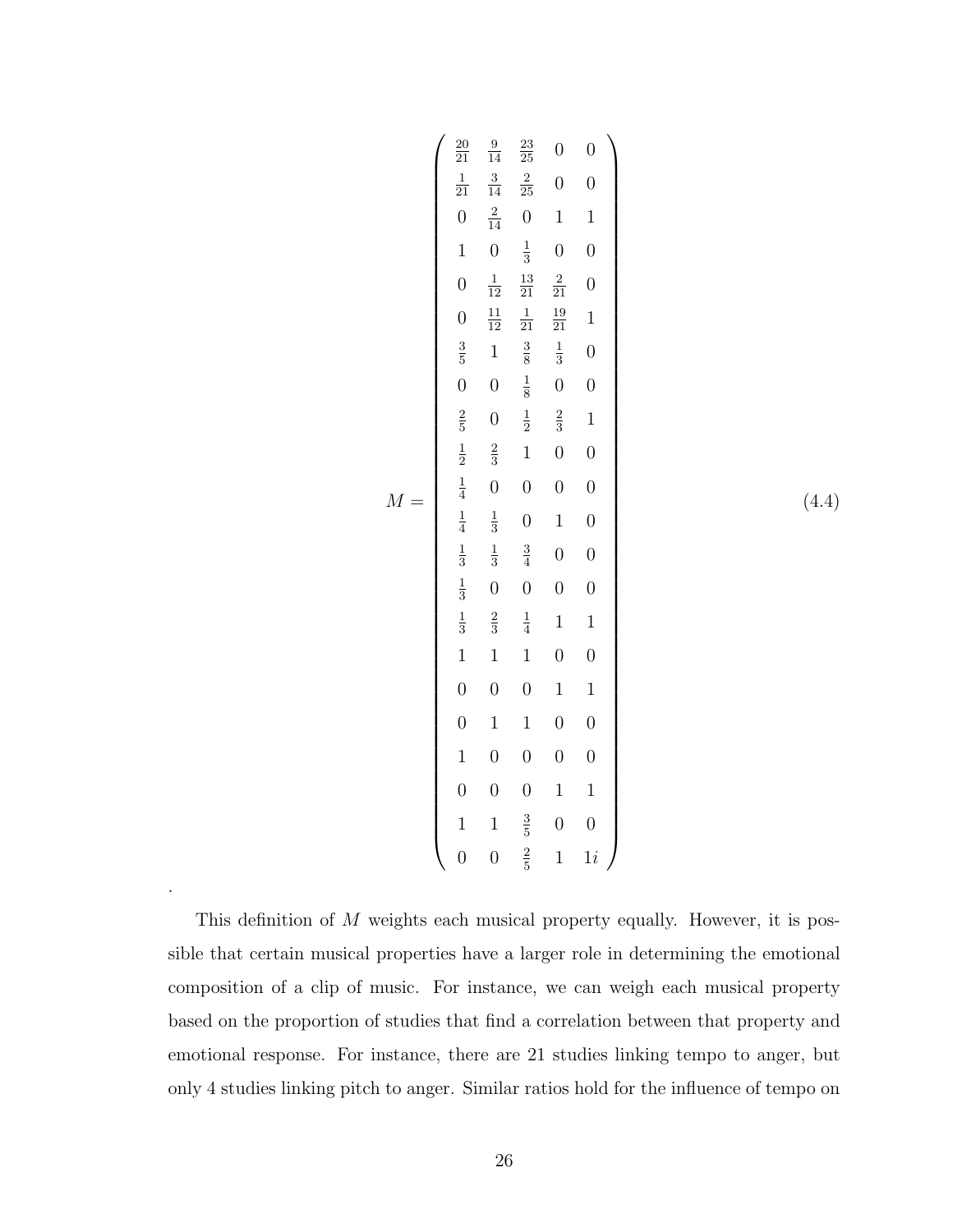the other emotions in comparison to the influence of pitch on those emotions. This difference in the amount of empirical support implies that tempo has a stronger effect on the communication of anger than tempo, in a ratio of  $\frac{21}{4}$ .

Fortunately, our model was designed with the capacity to adopt different weighting schemes. One possible method to introduce weights is to scale the entries of the Musical Property Classification Vector  $\overline{v}$ . Before  $\overline{v}$  is multiplied by the matrix M, it can be multiplied by a weighting matrix *W*, according to the equation

$$
\overline{v}WM = \overline{e}.\tag{4.5}
$$

The *n*th entry in the *n*th column of *W* contains the weight for the *n*th entry of  $\overline{v}$ , and the rest of the entries are 0. Alternatively, this scheme can be seen as a scaling of *M* rather than of  $\overline{v}$ . From this perspective, the *n*th entry in the *n*th column of *W* contains the weight for the entries of *n*th row of *M*. Given the design of our model, other weighting methods can easily be developed to scale the entries of *M* individually, and not by row. Further experimentation with different weighting schemes is an area for future work.

### <span id="page-31-0"></span>4.5 Emotion Vector

When we multiply our Musical Property Classification Vector by our matrix as de-scribed in Equation [4.1,](#page-23-2) we obtain a vector  $\bar{e}$  of resulting emotions. We call this vector of emotion quantities an "Emotion Vector." This vector has dimensions 1 by 5, since the model produces information about the five emotions described by Juslin and Laukka. Each index of  $\bar{e}$  indicates the presence of a particular emotion in a clip of music. More specifically, each quantified emotional value is the sum of the contributions of each musical property to that emotion. The relative values of the vector's indices reveal the dominant emotions in the music. Our model is set up so that the first index represents anger, the second fear, the third happiness, the fourth sadness, and the fifth tenderness.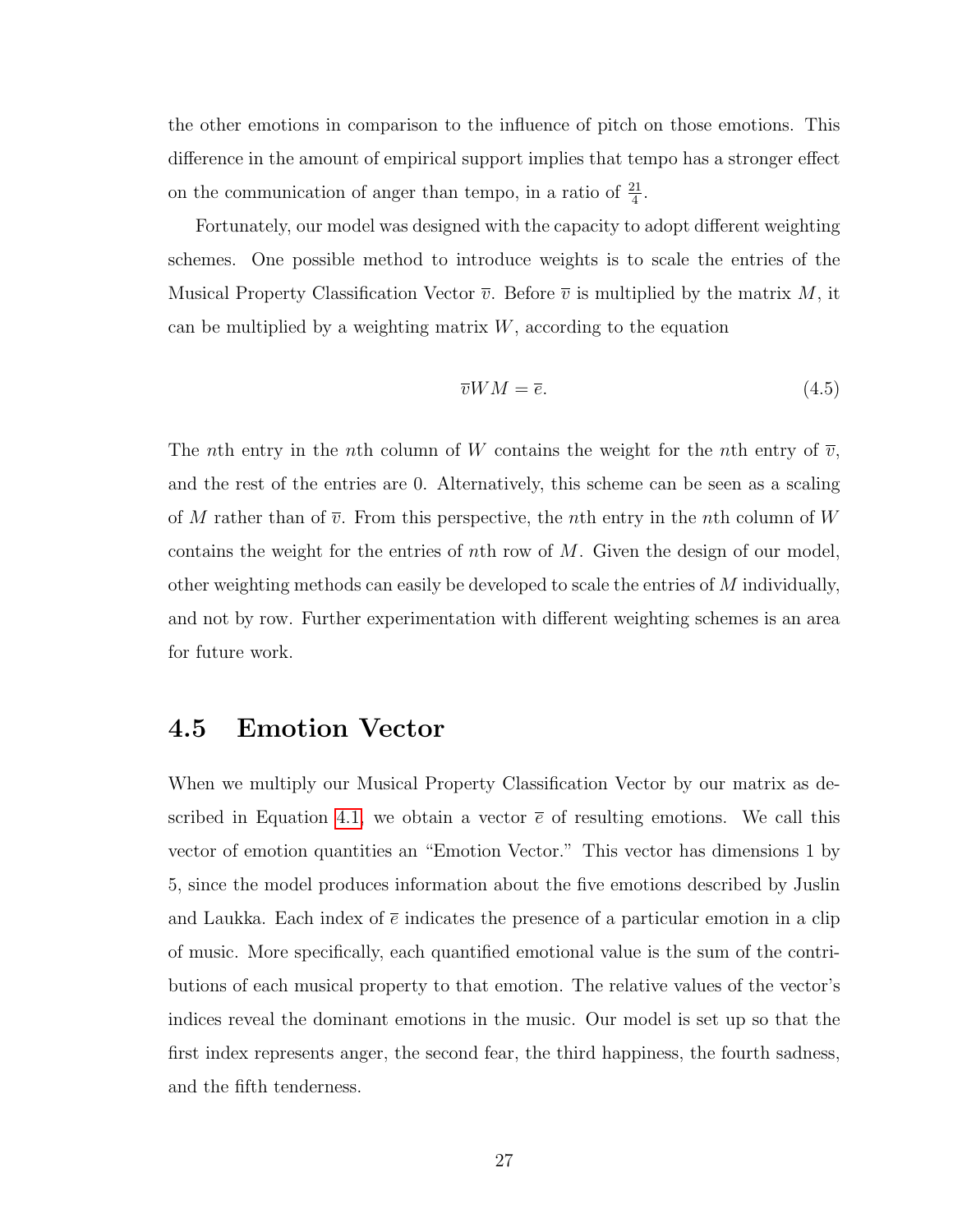### <span id="page-32-0"></span>4.6 Validating the Model

We tested the model by using it to produce Emotion Vectors based on sample data with particular emotional intentions. For each emotion, we produce a Music Property Classification Vector consistent with properties typically used to communicate that emotion. In each case, the Emotion Vectors produced by the model show a dominance for the corresponding emotion, and provide validation for our model.

#### <span id="page-32-1"></span>4.6.1 Perception of Anger

According to Juslin and Laukka, anger is generally characterized by fast tempo, high sound level, much sound level variability, and high pitch level. In accordance with this description, we created Music Property Classification Vector

*v* = ! <sup>1001001001000000000000</sup> " *.* (4.6)

Multiplying by our matrix *M*, we obtain the Emotion Vector

$$
\overline{e} = \left(3.0524 \quad 2.3095 \quad 2.6283 \quad 0.3333 \quad 0\right). \tag{4.7}
$$

The first index, quantified anger, is larger than any other index, proving that our model perceives communication of anger.

#### <span id="page-32-2"></span>4.6.2 Perception of Fear

According to Juslin and Laukka's studies, fear is characterized by fast tempo, low sound level, much sound level variability, high pitch level, little pitch variability, and rising pitch contour. According to these specifications, we can create the Music Property Classification Vector

$$
\overline{v} = \left(1 \quad 0 \quad 0 \quad 0 \quad 0 \quad 1 \quad 1 \quad 0 \quad 0 \quad 1 \quad 0 \quad 0 \quad 0 \quad 0 \quad 1 \quad 1 \quad 0 \quad 0 \quad 0 \quad 0 \quad 0 \quad 0 \right). \tag{4.8}
$$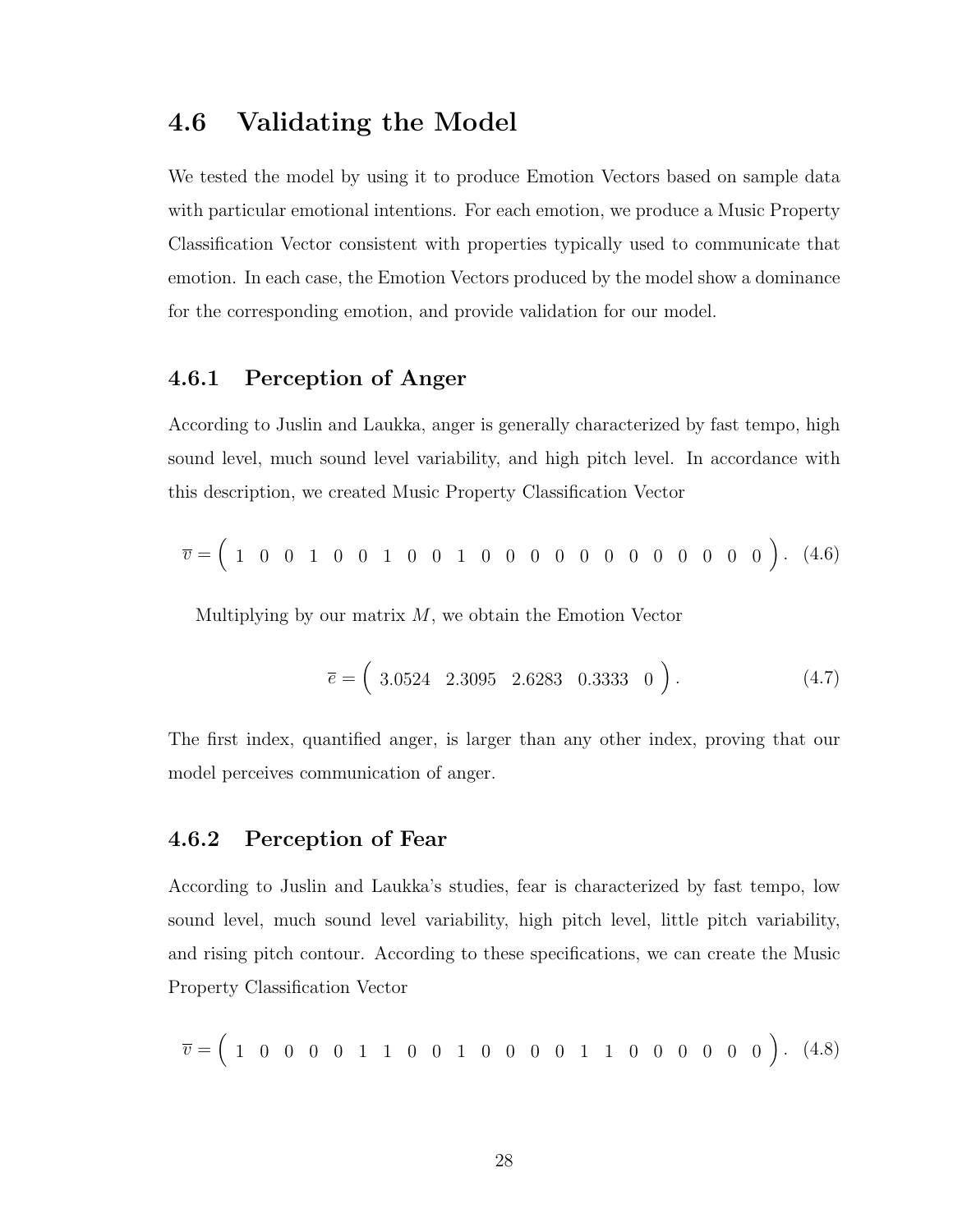Applying our model by multiplication by matrix *M* produces Emotion Vector

$$
\overline{e} = \left(3.3857 \quad 4.8929 \quad 3.5926 \quad 2.2381 \quad 2.0000 \right). \tag{4.9}
$$

In this example, the second index, quantified fear, is the largest index. Thus, our model accurately perceives and quantifies fear.

#### <span id="page-33-0"></span>4.6.3 Perception of Happiness

Juslin and Laukka find that happiness is generally communicated through a fast tempo, medium to high sound level, high pitch level, much pitch variability, and rising pitch contour. A high sound level with these other property values yields Music Property Classification Vector

<span id="page-33-1"></span>
$$
\overline{v_1} = \begin{pmatrix} 1 & 0 & 0 & 1 & 0 & 0 & 0 & 0 & 1 & 0 & 0 & 1 & 0 & 0 & 1 & 0 & 0 & 0 & 0 & 0 & 0 \end{pmatrix},\tag{4.10}
$$

while a medium sound level yields Music Property Classification Vector

<span id="page-33-2"></span>
$$
\overline{v_2} = \begin{pmatrix} 1 & 0 & 0 & 0 & 1 & 0 & 0 & 0 & 1 & 0 & 0 & 1 & 0 & 0 & 1 & 0 & 0 & 0 & 0 & 0 & 0 \end{pmatrix}.
$$
\n(4.11)

Again, applying the model through multiplication by *M* yields the Emotion Vector

$$
\overline{e_1} = \left( \begin{array}{cccc} 3.7857 & 2.6429 & 4.0033 & 0 & 0 \end{array} \right) \tag{4.12}
$$

produced from  $\overline{v_1}$  in Equation [4.10,](#page-33-1) and Emotion Vector

$$
\overline{e_2} = \left( \begin{array}{cccc} 2.7857 & 2.7262 & 4.2890 & 0.0952 & 0 \end{array} \right) \tag{4.13}
$$

produced from  $\overline{v_2}$  in Equation [4.11.](#page-33-2) In each case, the third index, quantified happiness, is the dominant emotional value, demonstrating the model's ability to perceive musical cues for happiness.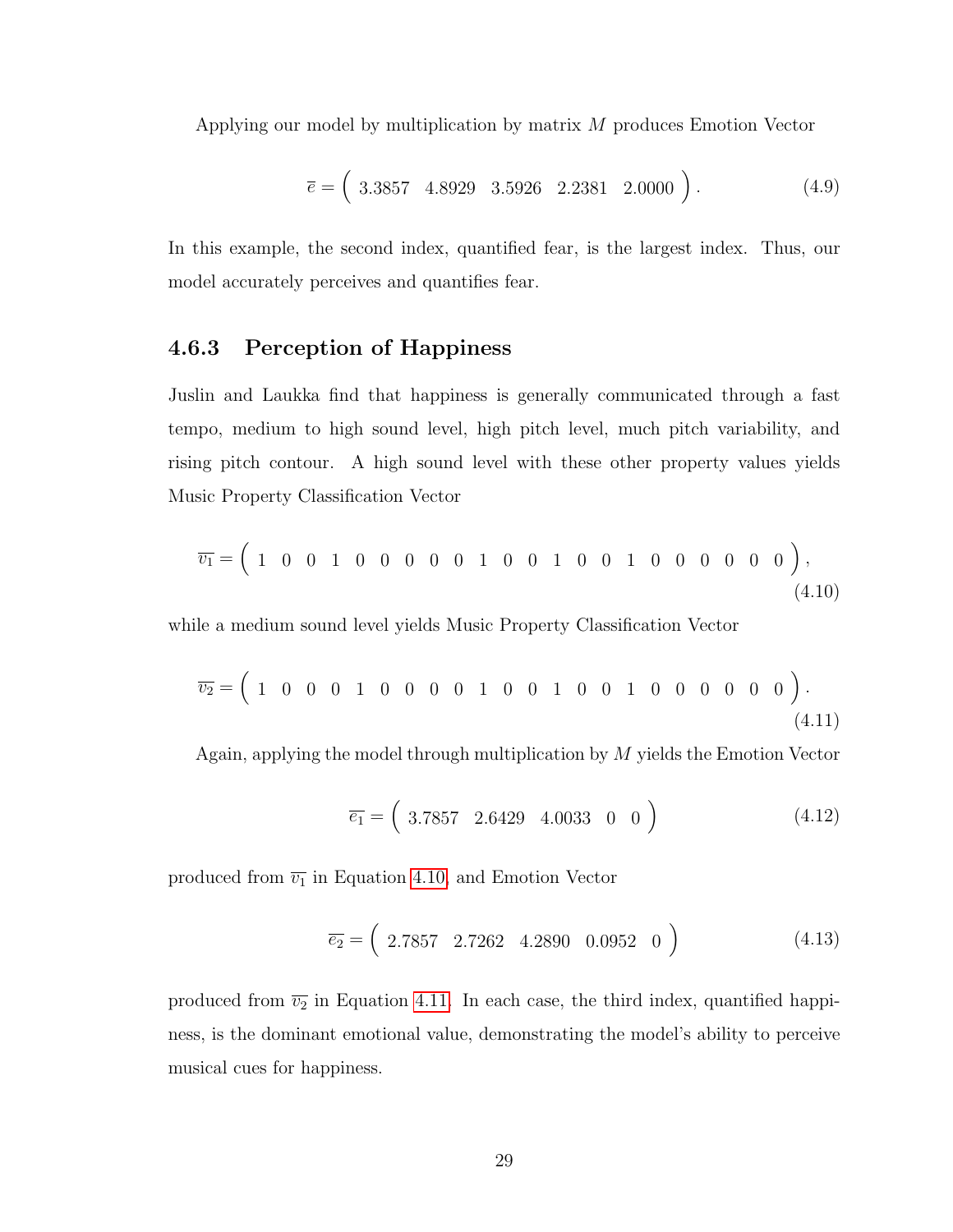#### <span id="page-34-0"></span>4.6.4 Perception of Sadness and Tenderness

Juslin and Laukka find that sadness and tenderness are both communicated through slow tempo, low sound level, little sound level variability, low pitch level, little pitch variability, and falling pitch contour. This yields the Music Property Classification Vector

$$
\overline{v} = \left( \begin{array}{cccccccccccc} 0 & 0 & 1 & 0 & 0 & 1 & 0 & 0 & 1 & 0 & 0 & 1 & 0 & 0 & 1 & 0 & 1 & 0 & 0 & 0 & 0 & 0 \end{array} \right) . \tag{4.14}
$$

When we multiply this vector by *M* according to the model, we obtain the Emotion Vector

$$
\overline{e} = \left( \begin{array}{cccc} 0.9833 & 2.0595 & 0.7976 & 5.5714 & 5.0000 \end{array} \right). \tag{4.15}
$$

The fourth and fifth indices, quantified sadness and tenderness respectively, are significantly larger than the other indices of the vector, and this dominance indicates that our model perceives cues for sadness and tenderness.

Juslin and Laukka recognize that there is little differentiation between cues for sadness and tenderness. In order to better discriminate between the two emotions, our model requires a richer musical analysis and further research on musical properties that communicate these two emotions. Involving harmonic or melodic analysis and increasing the number of musical cues might help in this process by increasing the data available to the model.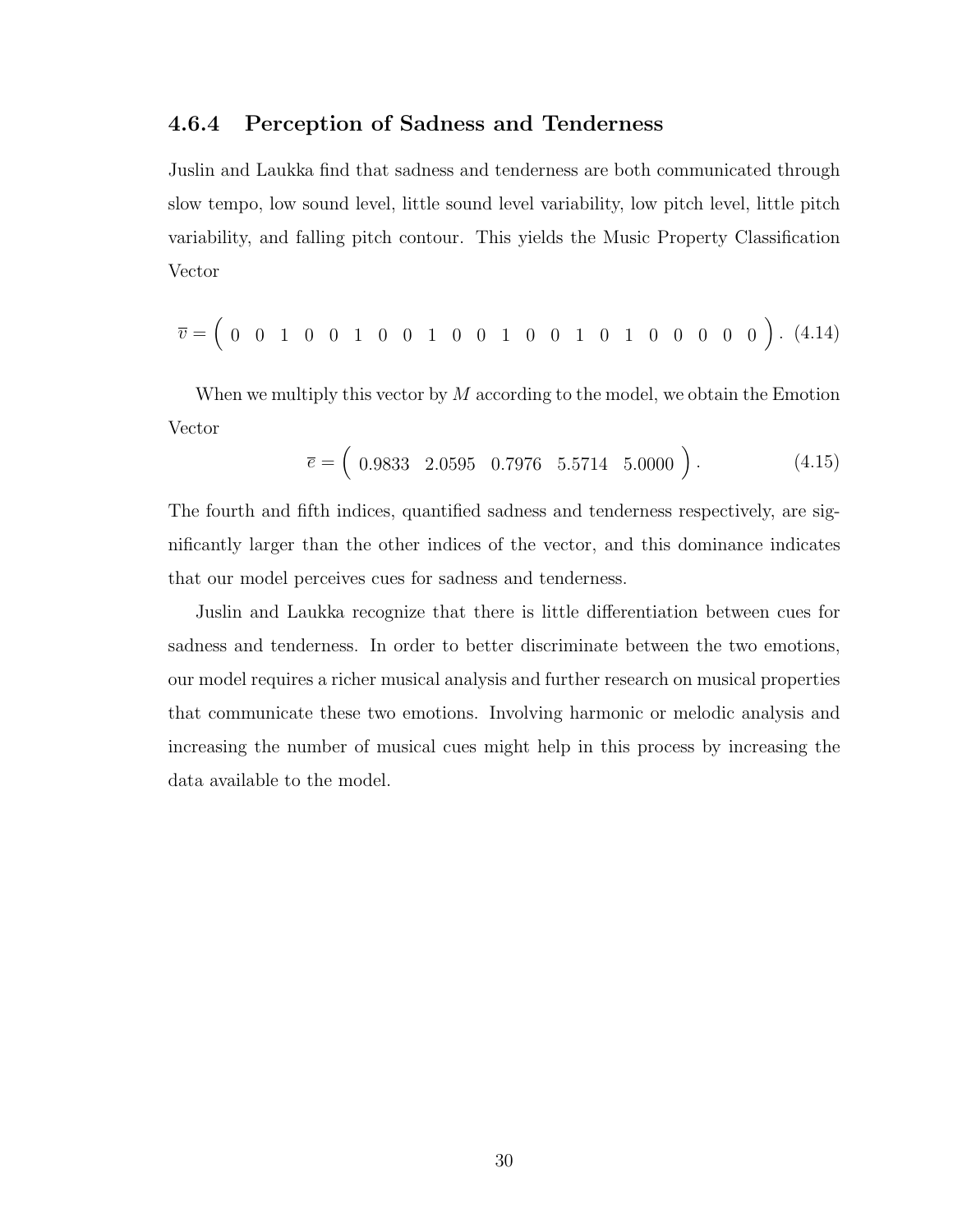# <span id="page-35-0"></span>Chapter 5

# The Visualization

Once we had successfully produced quantitative emotional data for MIDI files, we wanted an interactive method to present our findings. Visualization provides a unique medium for presenting abstract data, so we designed a visualization system in Processing to display emotional content through color. In this chapter, we describe the design and implementation of a visualization system that presents the quantitative emotional data extracted by methods presented in Chapters [3](#page-15-0) and [4.](#page-22-0) We conclude this section with a brief analysis and discussion of user feedback.

### <span id="page-35-1"></span>5.1 Emotion to Color Mappings

In order to determine which colors best represent our five emotions, we used correlations found between various emotions and colors [\[61,](#page-62-12) [11,](#page-58-10) [6,](#page-58-11) [59,](#page-62-13) [30,](#page-60-13) [13,](#page-59-13) [45\]](#page-61-12). These studies examine different properties of color and determine their ties to human experience of emotion. Evidence for a positive correlation between bright colors and positive emotions, and dark colors with negative emotions was found in one study [\[6\]](#page-58-11). In terms of hue, green proved to have the most positive associations, while yellow was the most negative [\[30\]](#page-60-13). At the same time, the red-yellow spectrum consists of the warmest colors, while the green-blue spectrum consists of the coolest colors [\[45\]](#page-61-12). The mappings presented in this section are summarized in Table [5.1.](#page-37-2) They are largely based on Andrade's work [\[11\]](#page-58-10), and the specifics of his findings are applied to the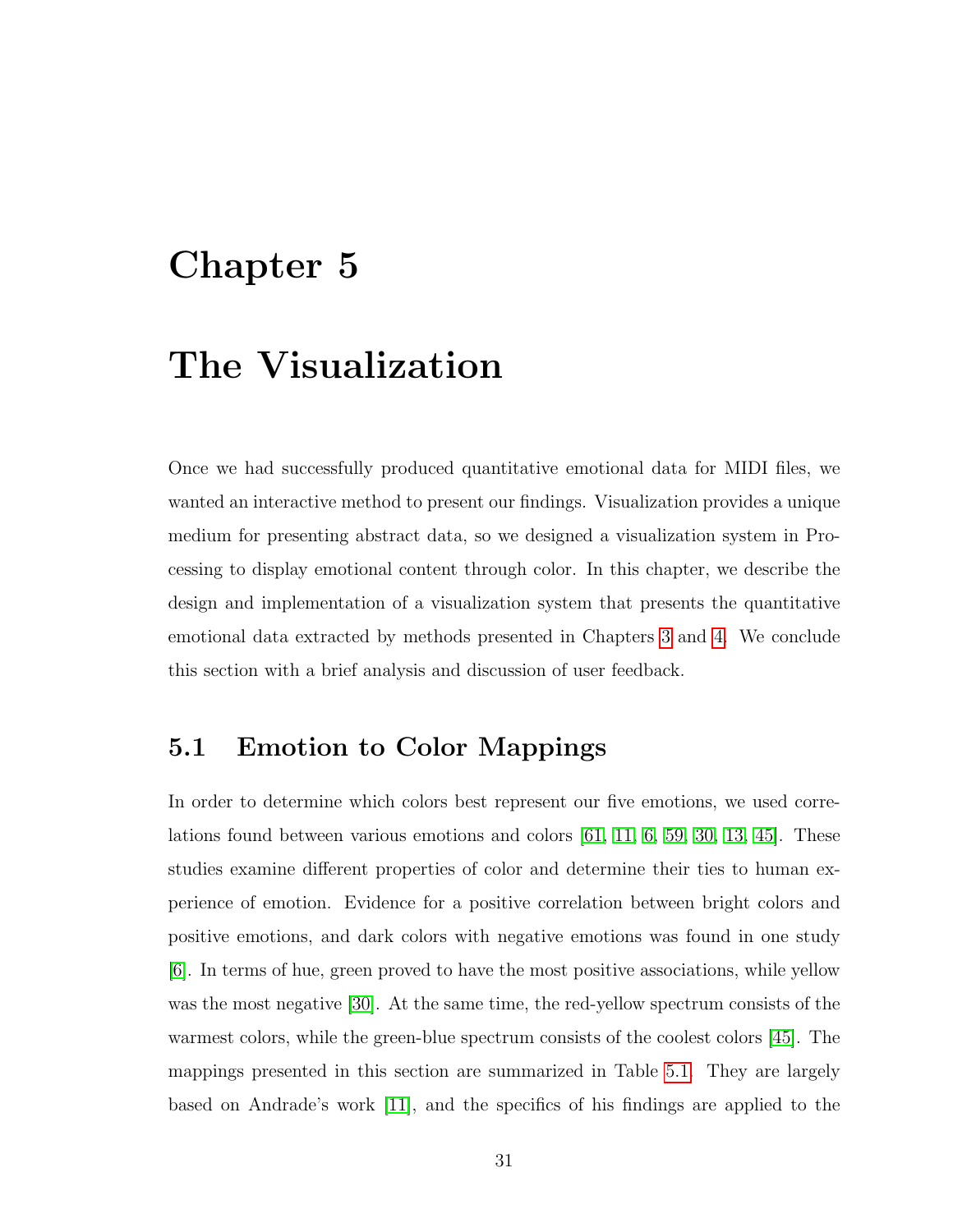emotions we use in the following paragraphs.

According to Andrade, people in the United States generally associate anger with dark and saturated colors. Since our research is being produced in this country, we will rely on this association. Anger is a negative emotion, and he also finds that people harbor negative connotations for purplish and yellow-red colors. Thus, these "negative" color ranges complement the negativity of anger. Since dark red is a saturated color within the yellow-red color range, we choose it to represent anger. The warmth of the color red [\[45\]](#page-61-0) also compliments the heat of anger.

Fear is a weak emotion, and according to Andrade people associate weakness with light and unsaturated colors. Thus, they are likely to associate fear with light and unsaturated colors. Like anger, fear is also a negative emotion, so its representation by a color in the purplish or yellow-red color range is also appropriate. Yellow is a light color in the yellow-red color range, so we represent fear with yellow. This mapping resonates with [\[30\]](#page-60-0)'s finding that yellow evokes extremely negative emotions.

Andrade also claims that people tend to associate happiness with saturated colors. Furthermore, they typically associate the blue-green color range with positive emotions. Happiness is a positive emotion, so a mapping to a color within this hue range is fitting. Ultimately, we chose to represent happiness with a saturated green. The mapping of green to the most positive emotion agrees with [\[30\]](#page-60-0)'s findings that green evokes the most positive emotions.

Sadness and tenderness are softer emotions, typically associated with light and unsaturated colors according to Andrade. Sadness is also a negative emotion, again typically associated with purplish and yellow-red colors, so we represent sadness with light purple. On the other hand, tenderness is a more positive emotion, which again corresponds to the blue-green color range. Thus, light blue provides an appropriate mapping for tenderness.

We recognize that this assignment of colors to emotions is not the only viable one. The colors that we chose to represent the different emotions satisfy the saturation and hue requirements of the literature that we examined, so they are appropriate assignments. However different assignments also meet these requirements. For example, we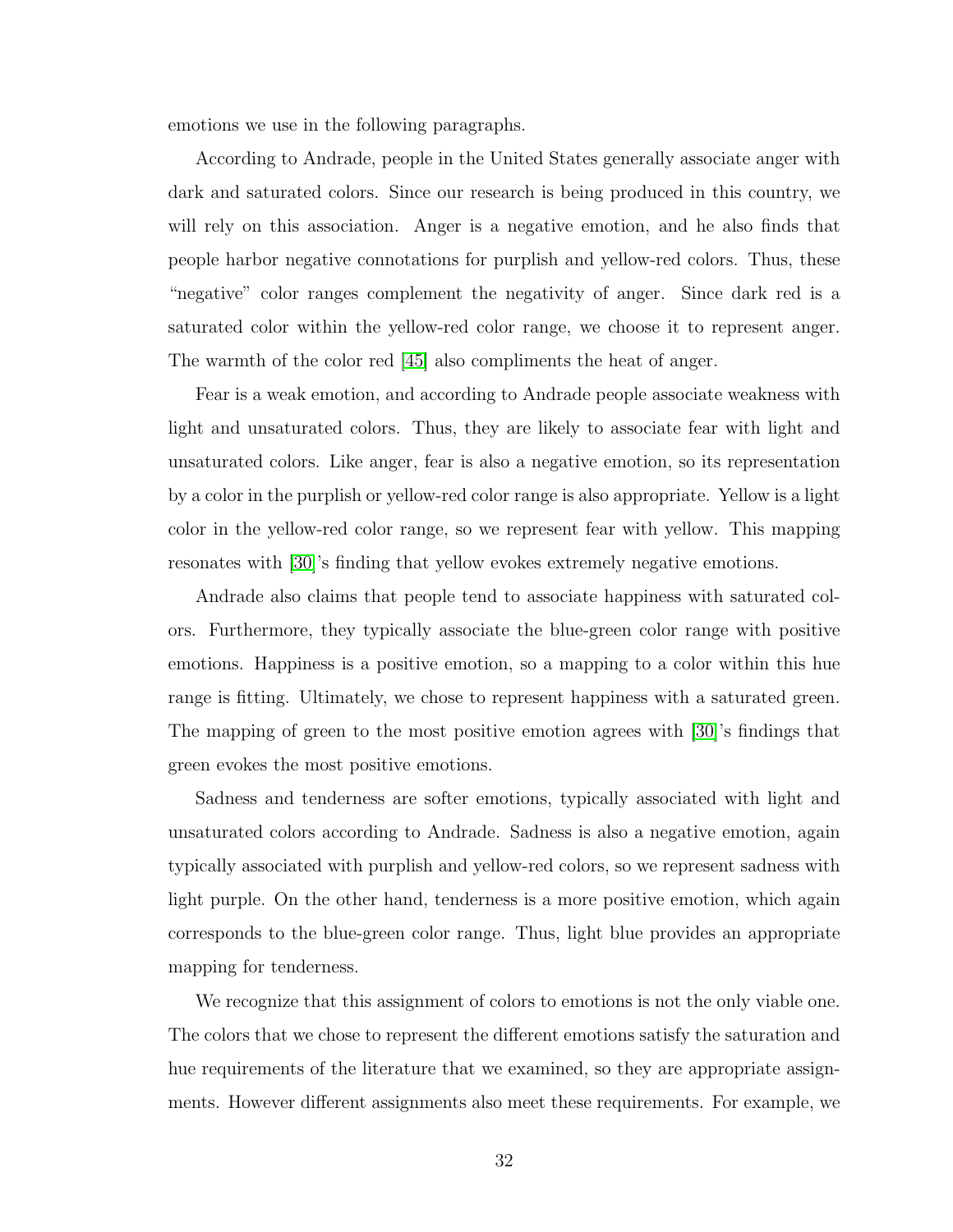| Emotion Color |                |
|---------------|----------------|
|               | Anger Deep Red |
|               | Fear Yellow    |
| Happiness     | Vibrant Green  |
| Sadness       | Light Purple   |
| Tenderness    | Light Blue     |

Table 5.1: Mappings from Emotions to Colors

could represent anger with a maroon or even yellow rather than dark red and still comply with the guidelines set by the literature. Further experimentation with color assignments is an area for future developments.

## 5.2 Design

With the preprocessing of the music files completed and an emotional encoding system established, we began to build our visualization tool to present the emotional composition. In order to create an effective tool, we examined several possible plans for the visualization and selected the one that best captured the essence of our emotional data. The ideal visualization would encode the emotional categories through a qualitative parameter like color. It would also portray the quantitative data from the analysis of emotional content. On top of being informative, the visualization would appeal to users, helping them become more involved in the music. In the following section we present and describe some of the visualization plans considered in the formulation of our final design.

### 5.2.1 Bouncing Balls

Our first visualization plan consists of a series of balls that bounce around the screen. Color encodes emotion. The number of balls of a particular color corresponds to the amount of that emotion that is present. The balls bounce around randomly, and can travel faster or slower depending on the tempo of the section of the piece, as shown in Figure [5.1.](#page-38-0) Another option would be to have a single ball represent each color,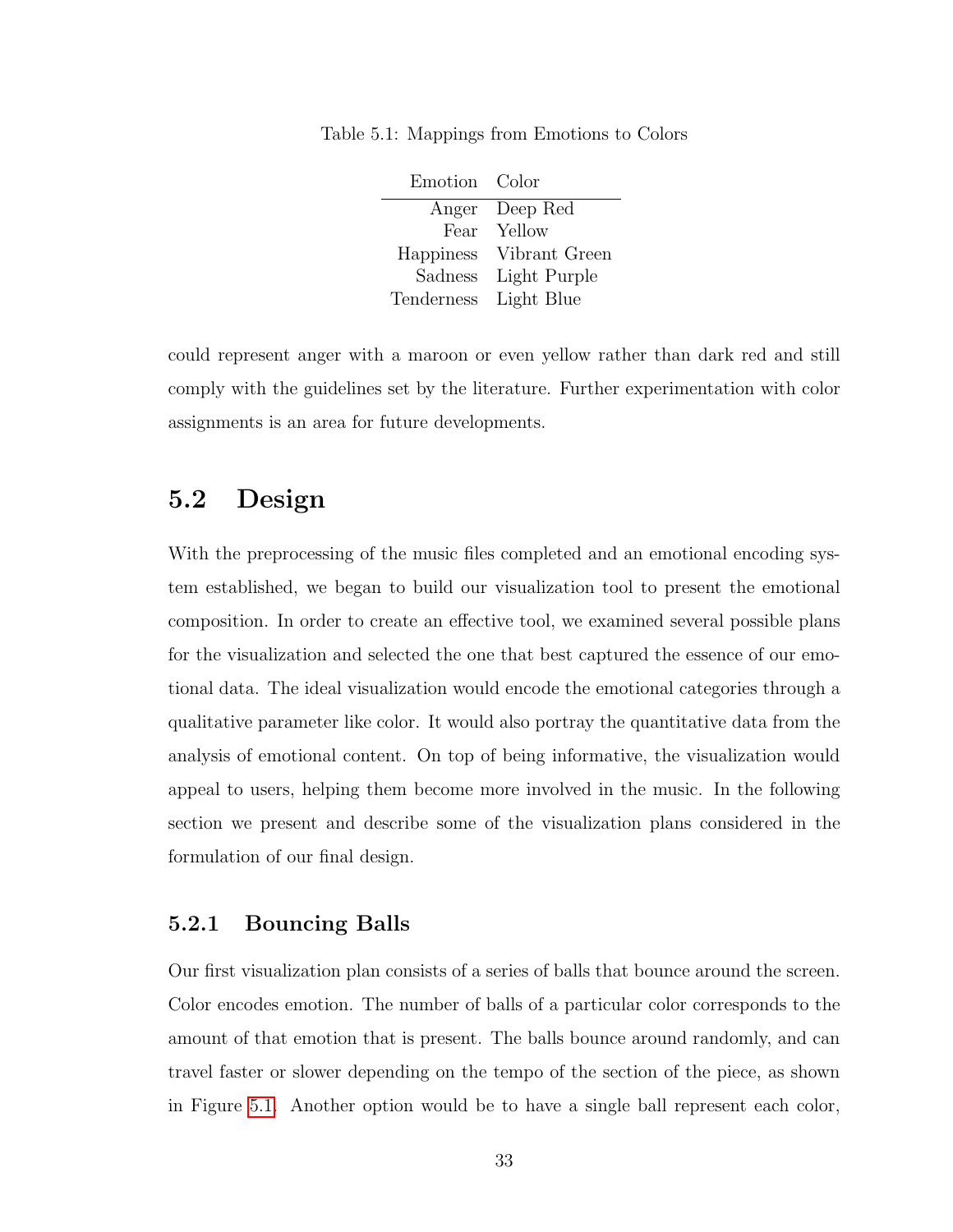where the size of the ball indicates the dominance of that emotion. This type of visualization is appealing for its clean simplicity. However, in comparison to more sophisticated visualizations it falls short in its appeal to potential users.



<span id="page-38-0"></span>Figure 5.1: Bouncing Balls Design Sketch

### 5.2.2 Rain

Another potential visualization is reminiscent of the rain streaming down outside a window on a stormy day. The different colors of the raindrops indicate different emotions. The proportion of raindrops of various colors correlates to the significance of the encoded emotions. The design sketch in Figure [5.2](#page-39-0) demonstrates streaks of raindrops of the same color. In an actual implementation, we might find it valuable to mix raindrops of different colors to provide a more integrated representation of the emotions. We may vary the intensity of downpour to correspond to the amount of sound being produced. We can also vary the speed at which the raindrops fall according to the tempo of the music. This visualization encodes the desired information, but presents the danger of becoming monotonous. Unless dramatic gusts of wind or other theatricalities can be introduced, this visualization lacks the intrigue of existing visualizations in commercial packages.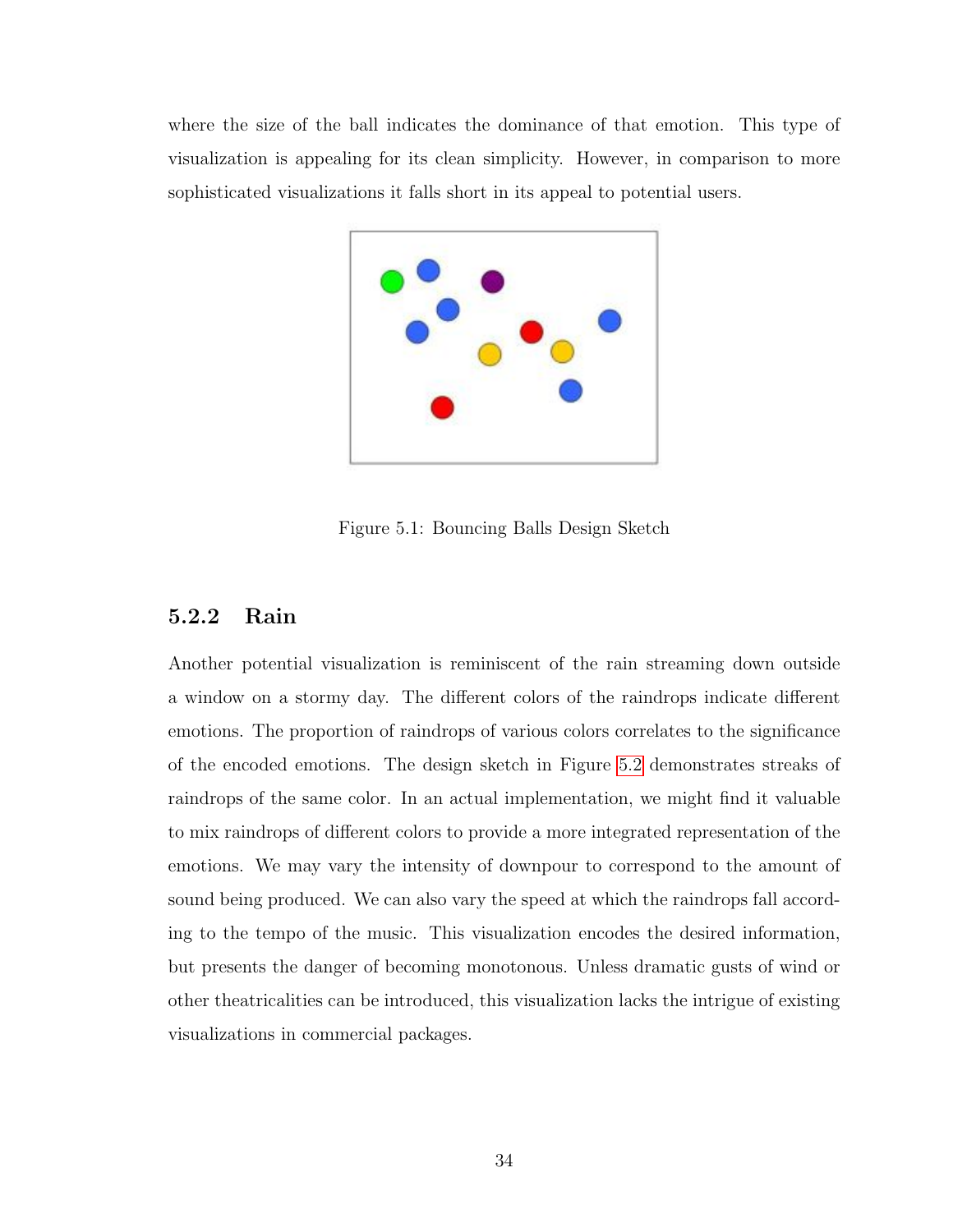

<span id="page-39-0"></span>Figure 5.2: Rain Design Sketch

## 5.2.3 Interactive Visualization

In a more interactive visualization system, the user is given the opportunity to impact with the visualization. As the mouse moves across the screen, a rainbow of colors appears, as shown in the screen shot sketch in Figure [5.3.](#page-39-1) Each color represents a different emotion, and the proportion of each color corresponds to the emotion's prevalence in that section of the piece. A disadvantage of this visualization plan is that it lacks an intuitive way to encode extra data besides quantified emotions, like tempo. The user might also tire of constantly moving the mouse in order to see the visualization.

<span id="page-39-1"></span>

Figure 5.3: Interactive Visualization Design Sketch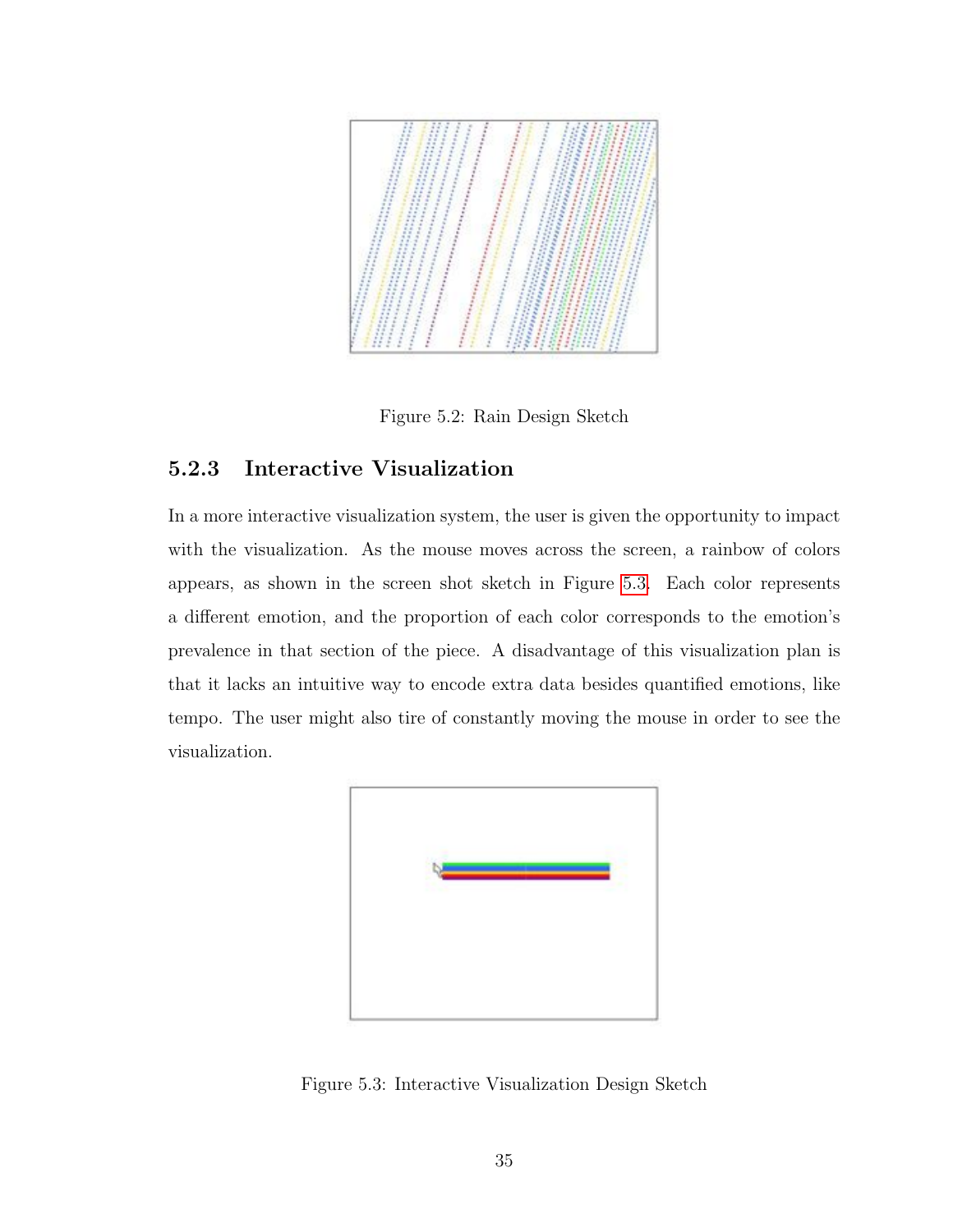## 5.2.4 Randomized Fluid Dynamics

Our later visualizations were inspired by fluid dynamics. In the randomized version sketched in Figure [5.4,](#page-40-0) the amount of fluid shown in a particular color corresponds to the dominance of the emotion it encodes. The movement of colors in this visualization allows for randomization. The fluids flow out of randomly appearing spouts on the perimeter of the screen. The colors will not necessarily all come together in one place. This separation of colors fails to represent the integrated nature of the emotions in the music. However, the color segregation offers the user a clear view of the differences in amounts of color, and corresponding emotional values.



Figure 5.4: Randomized Fluid Dynamics Design Sketch

## <span id="page-40-0"></span>5.2.5 Whirlwind Fluid Dynamics

Like the "Randomized Fluid Dynamics" plan, the visualization sketched in Figure [5.5](#page-41-0) is also inspired by fluid dynamics. Here we again encode emotion with color. Each color streams out of a fixed spout on the perimeter, and the amount of colored fluid that emanates corresponds to the dominance of the related emotions. The fluids are subject to a type of whirlwind effect, and mix at the center of the screen. This center region provides an integrated display of the colors, thus representing the mix of emotions in the music. In its potential to display the colors in an integrated fashion, this visualization is similar to the "Rain" visualization. The visualization's capacity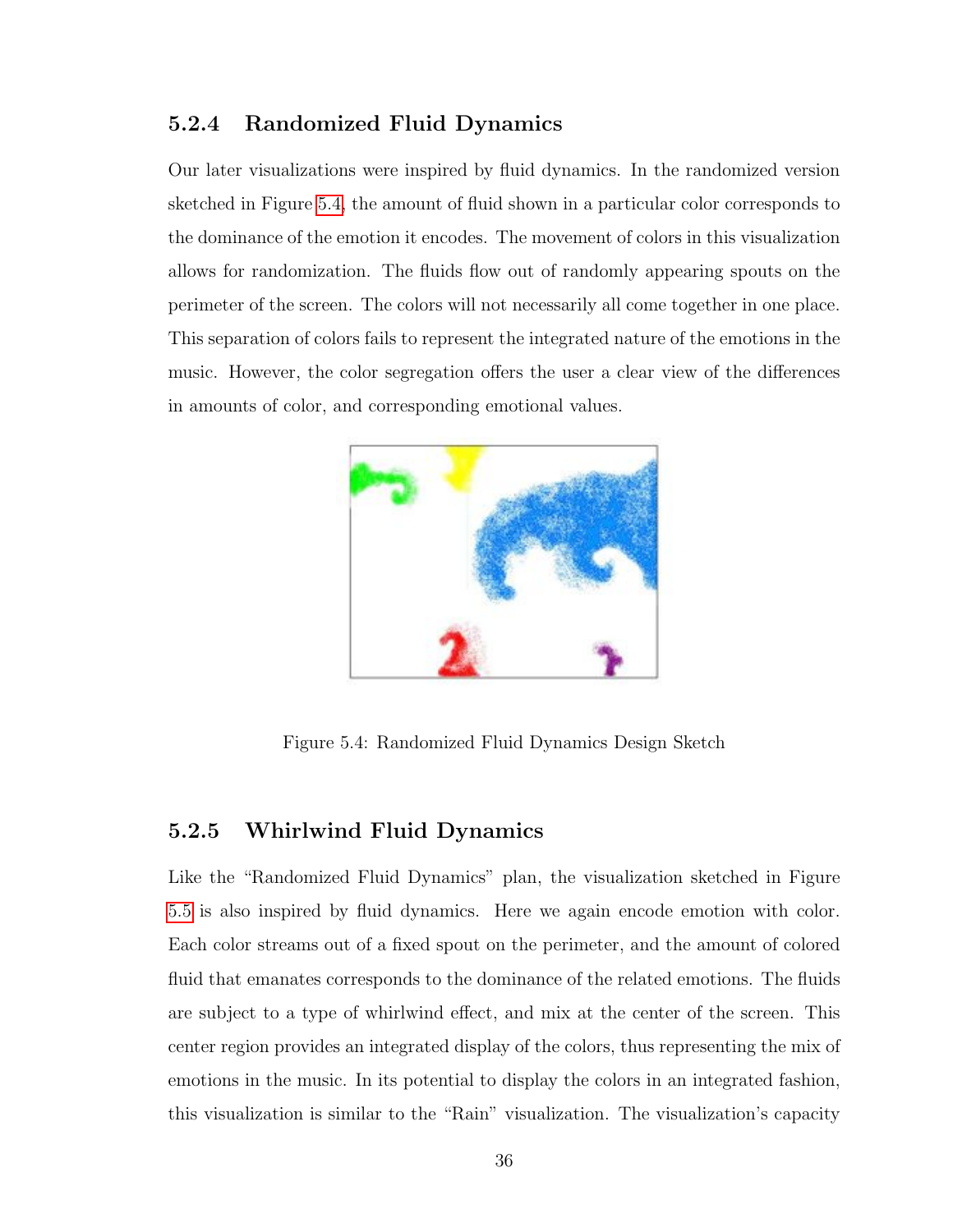for random swirling shapes holds potential for the creation of a visually captivating presentation.



<span id="page-41-0"></span>Figure 5.5: Whirlwind Fluid Dynamics Design Sketch

## 5.2.6 Final Plan

We chose to implement a mix of the "Whirlwind Fluid Dynamics" and "Randomized Fluid Dynamics" plans. The basis of these visualizations in fluid dynamics coupled with a capacity to incorporate randomization facilitates the creation of an engaging visual product. Our visualization plan includes five spouts, located equidistant from each other along the perimeter of the screen. Each spout spews fluid of a different color, corresponding to a particular emotion. The volume of fluid emitted from a particular spout correlates directly with the amount of emotion present. In accord with study findings, larger images trigger greater emotional responses [\[13\]](#page-59-0), so our visualization associates the dominance of an emotion with greater amount of color.

## 5.3 Basic Setup

Processing was used to create the visualization portion of the project. The MSAFluid Processing library provided an accessible environment for manipulating fluid dynamics displays. We used a demo provided by the library as the skeleton for our imple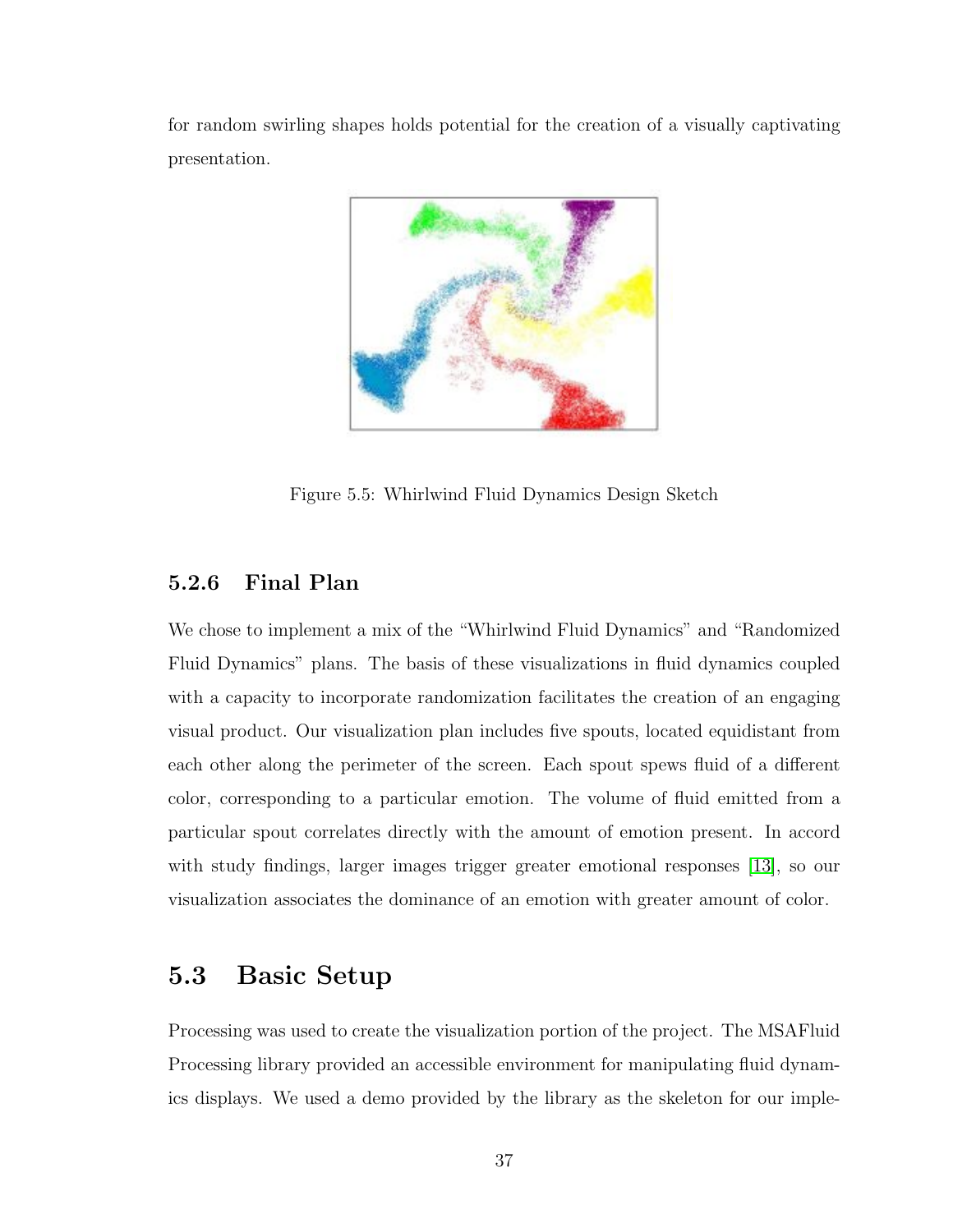mentation.

### 5.3.1 Processing

Processing is a programming language created by Ben Fry and Casey Reas. <sup>[1](#page-42-0)</sup> This language is ideally suited for the creation of visually interactive products. Processing comes with built-in functions that draw various shapes, manipulate graphics, and detect user interaction through the keyboard and mouse. When a Processing file is run, a window is created that displays visual effects of commands in the file. Due to this convenient environment for creating sophisticated visual products, we chose Processing for this project.

Processing also contains specialized libraries that facilitated the creation of our visualization. It is an open-source language that is constantly growing and diversifying. As users apply the software to increasingly sophisticated and diverse projects, contributors upload new libraries for manipulation of specialized environments. The MSAFluid library by Memo Akten was particularly applicable to this project. MSAFluid is a library for solving real-time fluid dynamics simulations. Its computations use Navier-Stokes equations, but the details of the physics used by the fluid dynamics solver are beyond the scope of this work.

## 5.3.2 MSAFluid Library

The MSAFluid library is accompanied by a demo program, called MSAFluidDemo. When run, this sample program visualizes fluids moving across the window in accordance to motions of the mouse. Each time the user moves the mouse, a stream emanates from the mouse's location. When the mouse is still, existing streams continue to move, but no additional fluids are added. These fluids slow down according to the system solver's calculations. The color of the added fluid varies over time, as well.

Our visualization borrows code from this demo package. Specifically, we use the

<span id="page-42-0"></span><sup>1</sup>Processing documentation and downloads are available at *http://processing.org/*.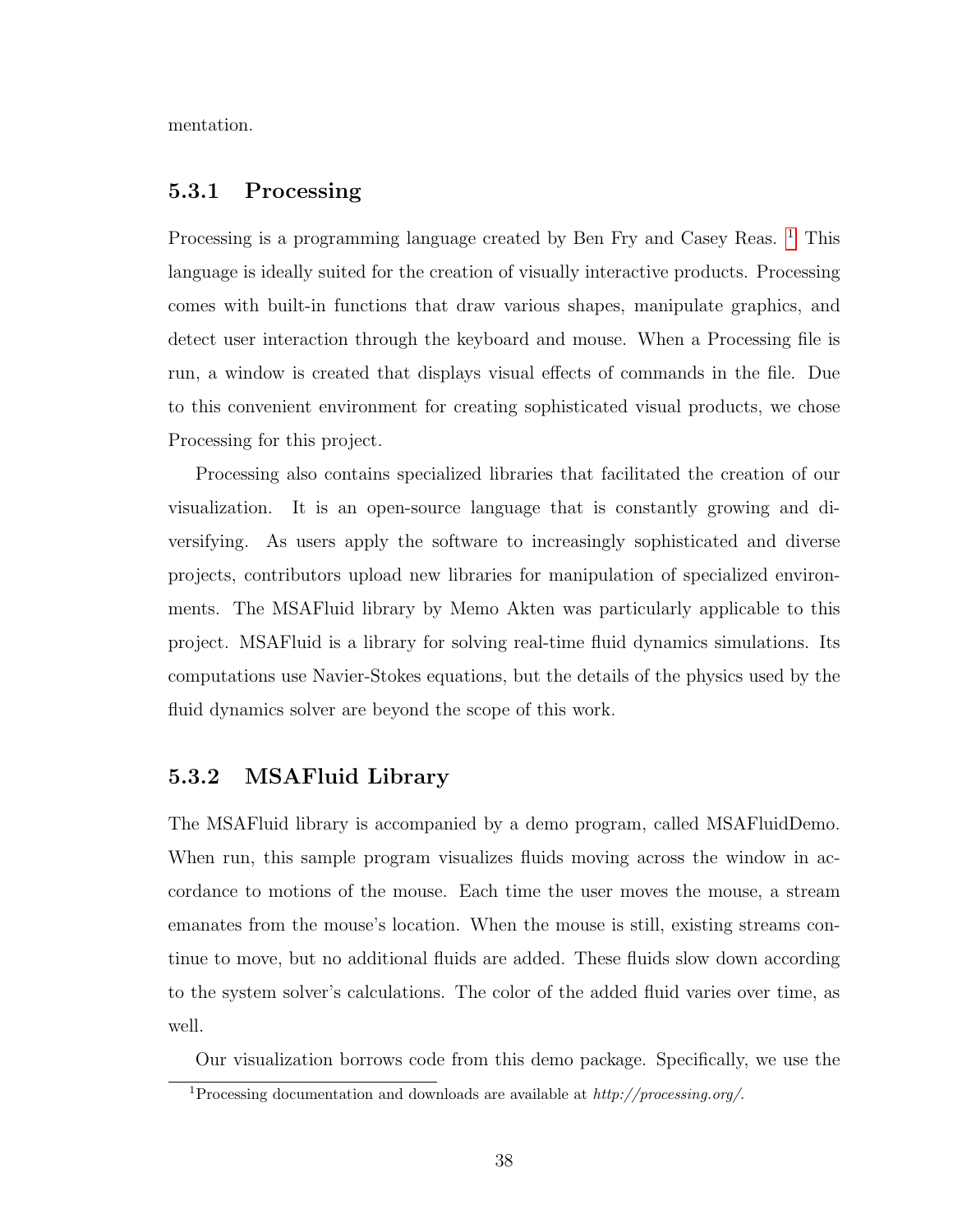Particle and ParticleSystem classes. The Particle class holds all the relevant data and functions necessary for creating and manipulating a particle of fluid. It stores the particle's position, momentum, and size. The class contains functions to create new particles, update the data of a particle as time passes, and display a particle. The ParticleSystem class contains data structures for storing particle information and keeping track of the number of particles and other relevant system information. It contains function to create a system of particles, update the system, and add new particles.

Additional functions that we use are the addForce() and fadeToColor() functions. addForce() takes as input the necessary data about location and velocity of a force to be added, and updates the system. The fadeToColor() function dictates how color fades due to a particle's motion and lifespan. Functions in the ParticleSystem class make calls to fadeToColor() in order to update the display to incorporate the decay of fluid appearance. We also use the basic setup from the demo package that initializes the fluid space.

## 5.4 Customization

On top of the structural backbone provided by the MSAFluid library and demo, we added code to produce a system of fluids that matches our design. For further details on the code created, see Appendix [C.](#page-72-0)

#### 5.4.1 Input Functions and Data Storage

Because the visualization depends on a list of emotion vectors, it includes methods for inputting these vectors. A two-dimensional array called *emotions* stores the magnitudes of each emotion for each 8*.*31-second segment. The first dimension indicates the segment number, and the second dimension specifies the emotion. In this array and throughout the visualization, when emotions are referenced by numbers, the integers 0 through 4 correspond to anger, fear, happiness, sadness, and tenderness, respectively.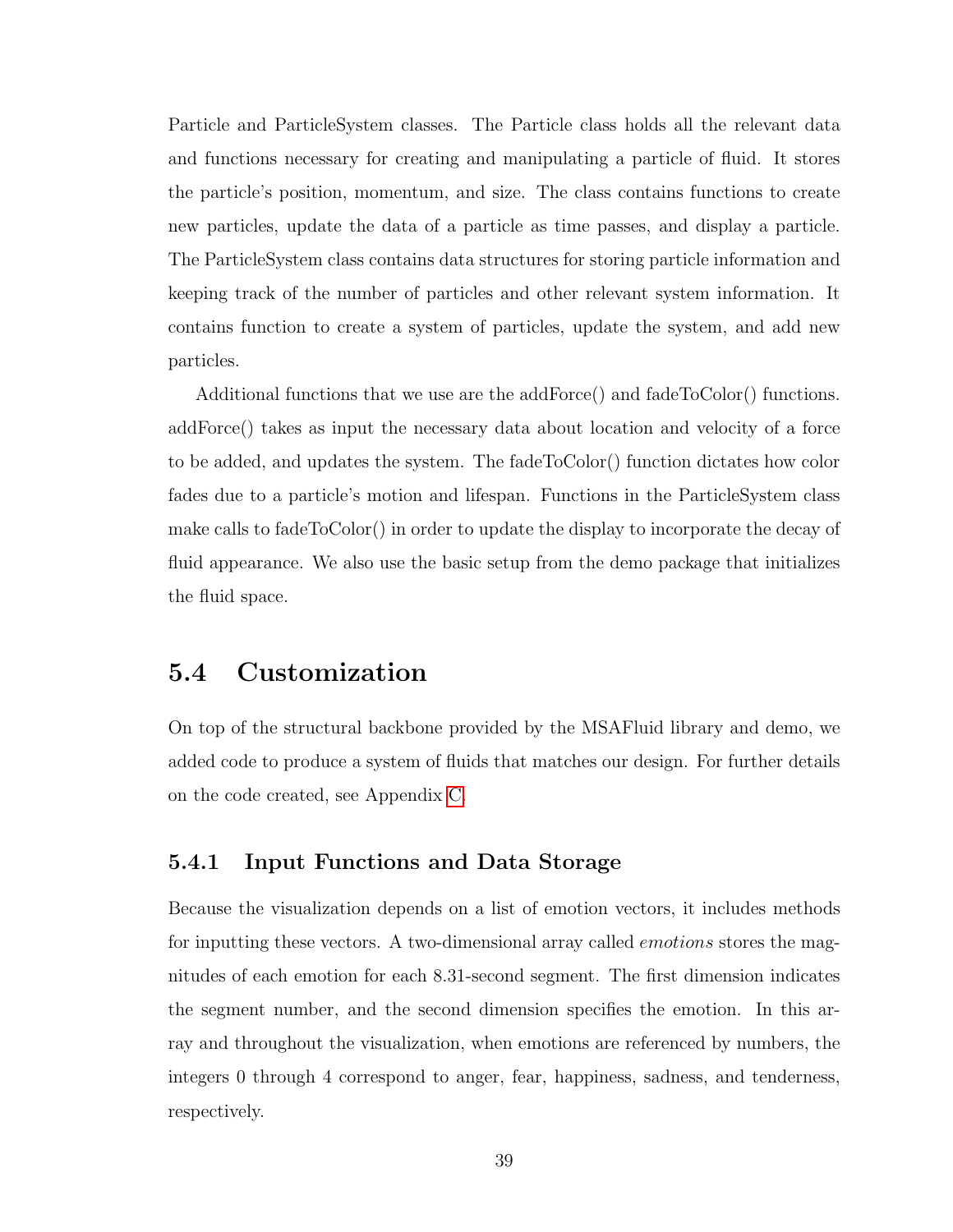The visualization also accommodates the customization of different phrase lengths. In order to receive information on how the file has been broken up, the visualization accepts a list of segment lengths to accompany the list of emotion vectors. The *n*th element stores the length of time for which the *n*th vector represents the emotional composition of the piece. Throughout this thesis, files have been divided into 8*.*31 second segments for analysis, so each element in the list is 8*.*31 for this work.

To store the mappings from emotions to colors, the visualization also creates an array of hues. The vector contains one index for each of the five emotions, and again, the indices correspond to the emotions in the order described above. The importation and initialization of all values occurs in the file's setup() function.

#### 5.4.2 Dictating Hue

In order to specify which emotion–and thus which colored fluid–appears on the screen, we added an input parameter to the addForce function. This parameter indicates the emotion that the added force will represent, and takes on values from 0 to 5. The same mapping of colors to integers is used for this input as well.

In the demo version, addForce determines the hue of the fluids that it adds as a cyclic function of the number of frames created. The following line of code is used to dictate the hue of the force being added, where *x* and *y* specify the coordinates of the force:

float hue =  $((x + y) * 180 + \text{frameCount}) % 360;$ .

Because we wanted the color of the added fluid force to depend solely on the emotion it encodes, we replace the demo's code with:

float hue = hues  $[$ emotion $]$ ; .

### 5.4.3 Additional Fluid Forces

Our visualization also differs from the demo in the number of times that it adds fluid forces to the system. The demo version adds forces whenever the mouse is moved.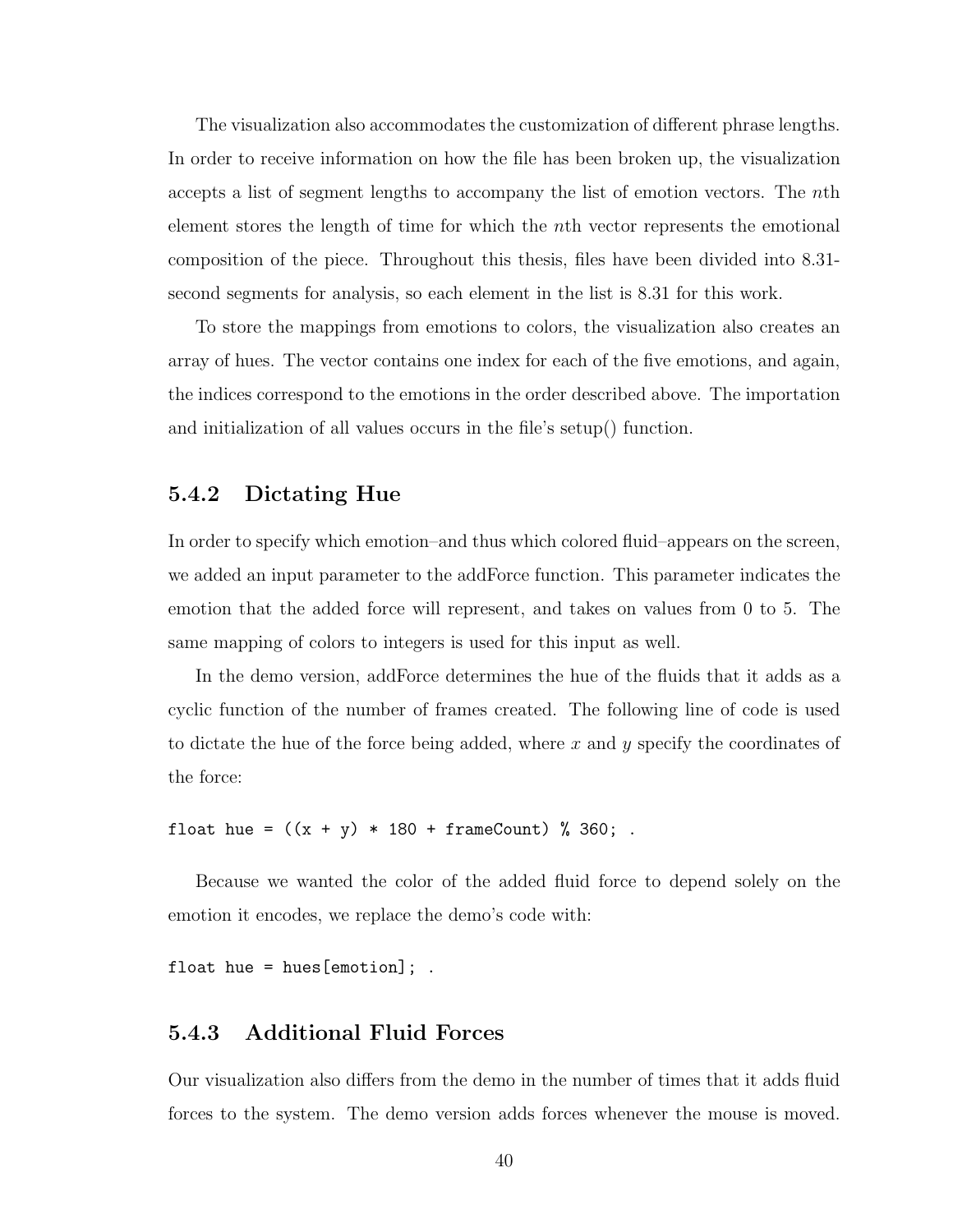Thus, all of its addForce calls are located in the mouseMoved() function, a built-in function of Processing that is called whenever the mouse moves. The demo version specifies that a fluid force should be added at the location of the mouse with a force proportional to the velocity at which the mouse moved. Our design is independent of mouse action, so we removed the mouseMoved() function commands entirely.

Instead of relying on user interaction, our visualization adds fluid forces continually. To implement this, we call the addForce function in the draw() function, which is another built-in Processing function whose code executes continuously while the program runs. Since we call addForce from this function, addForce is continuously run to create the appearance of continuously flowing streams of fluids.

Our visualization consists of five spouts of fluid, each emitting a uniquely colored fluid corresponding to a different emotion. In order for each spout to have an equal influence on the composition of the display, the five spouts were equally spaced out along the perimeter of the screen. Initially, the first spout to be initialized was placed in the upper left-hand corner of the screen. Each subsequent was placed at an appropriate distance along the perimeter in a clockwise direction. For aesthetic reasons, we shifted these positions clockwise by 60 pixels. The code for these computations, replicated in Appendix [C](#page-72-0) appears in the setup() and depends on the width and height settings of the screen.

#### 5.4.4 Initially Normalized Magnitude of Fluid Forces

The position of each spout also determines the direction of the emitted fluid. So that each fluid maintains an equal opportunity to influence the composition of the screen, each spout points toward the center of the screen and emits fluid through calls to the addForce() function. This function takes as input the *x* and *y* components of the desired fluid force. The preliminary *x* component of the force emitted for each spout is simply the *x* position of the spout minus the *x* position of the center of the screen. Similarly, the preliminary *y* component is the *y* position of the spout minus the *y* position of the center of the screen.

These preliminary *x* and *y* values point all spouts towards the center of the screen,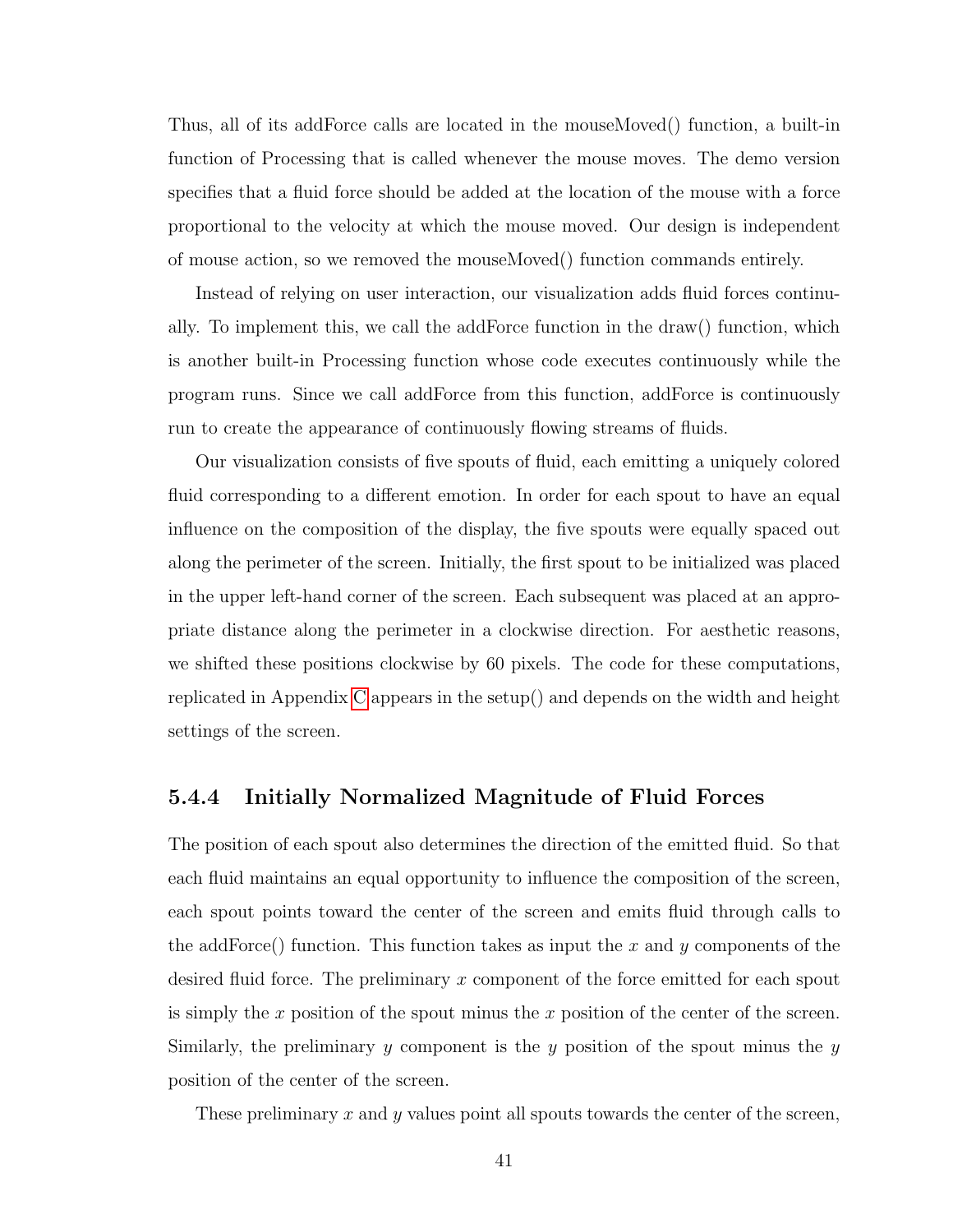but give the emitted fluids varying magnitudes depending on the spout's distance from the center of the screen. To resolve this inconsistency, we scale all fluid forces to equal a constant *c*. Suppose *x* and *y* are the unscaled *x* an *y* components of the fluid emitted from a spout. We calculate our scaled *x* component to be  $\frac{cx}{\sqrt{x^2+y^2}}$  and the scaled *y* component to be  $\frac{cy}{\sqrt{x^2+y^2}}$ . To verify the scaling effect, we compute the new magnitude of the force to be  $\sqrt{\left(\frac{cx}{\sqrt{x^2+y^2}}\right)^2 + \left(\frac{cy}{\sqrt{x^2+y^2}}\right)^2} = \sqrt{\frac{c^2(x^2+y^2)}{x^2+y^2}} = \sqrt{c^2} = c$ [\[17\]](#page-59-1). The visualization performs this scaling for the *x* and *y* components of the fluid emitted by each fluid spout, and substitutes in the setup(). The value of *c* in the visualization is  $\frac{1}{100}$ , chosen for its aesthetic impact.

### 5.4.5 Displaying Emotional Data

As time passes, the emotional composition of the music changes, and the visualization must update the emotional data that it uses. To do this, it maintains a global variable curr\_seg that keeps track of which segment of the piece is currently being played. The emotional data can then easily be accessed at emotions[curr\_seg]. Each time the draw() function loops, it checks if the current playback time is within the temporal range of the curr\_seg*th* segment of music. If not, it increments curr\_seg. To access the playback time, the visualization relies on Processing's built-in millis() function. This function returns the number of milliseconds that have passed since the program began to run.

Based on the obtained emotional data, the magnitudes of the fluids emitted from the five spouts are scaled yet again. We want the magnitude of fluid coming from each spout to be proportional to the presence of the corresponding emotion. Since the magnitude of each force is normalized each time the draw() function runs, we can multiply the magnitude of each force by the magnitude of the corresponding emotion to obtain a new proportional magnitude. To see how we do this, suppose *p* is the emotional contribution of a particular emotion, and *x* and *y* are the normalized *x* and *y* components of the fluid from the corresponding spout. Our visualization replaces *x* with *px* and *y* with *py*. This creates a total magnitude of  $\sqrt{(px)^2 + (py)^2} =$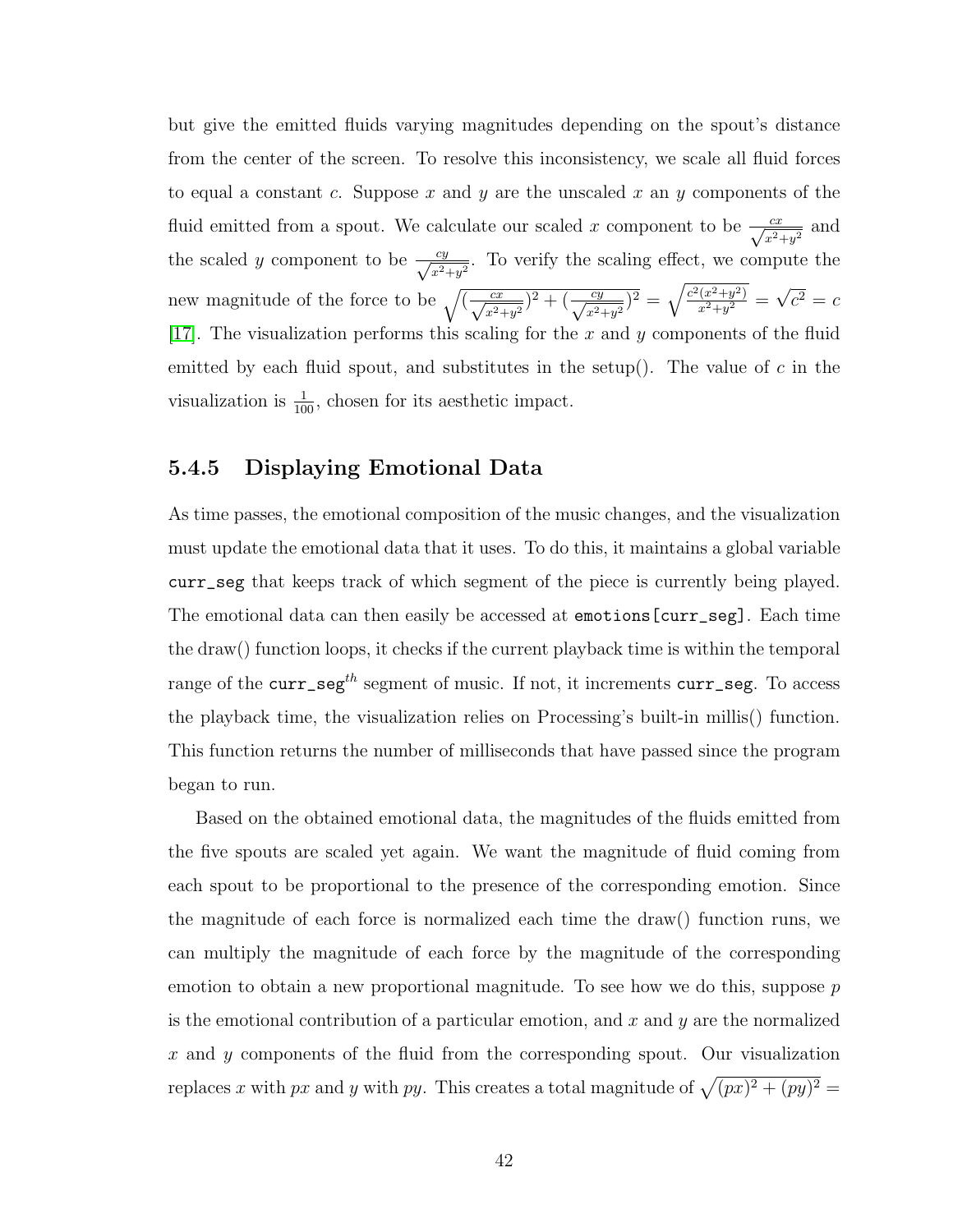$\sqrt{p^2(x^2 + y^2)} = p\sqrt{x^2 + y^2}$ . Since  $\sqrt{x^2 + y^2}$  was the original magnitude of the force, these modifications of the *x* and *y* components of the force yield the desired change in magnitude. Furthermore, these changes do not affect the direction of the force because the ratio of the *x* and *y* components remains constant.

## 5.4.6 Keeping it Fresh with Randomization

In order to keep the visualization interesting, we introduced an element of randomness. Specifically, we constantly change the direction of the fluid spouts by a small, random amount. This allows the fluids to form new, interesting patterns as they mix. It also means that each time the visualization runs, it creates a slightly different presentation.

We want to modify the direction of each flow without affecting their magnitudes. Suppose that *x* is the *x* component of a force and *y* is the *y* component, and suppose we increase *x* by *r*. Then the *y* component must also be modified. Specifically, to maintain the magnitude of the force, the *y* component must be  $\pm \sqrt{x^2 + y^2 - (x + r)^2}$ . To verify this result, we see that the magnitude of the total force with these new *x* and *y* components is  $\sqrt{(x+r)^2 + (x^2 + y^2 - (x+r)^2)} = \sqrt{x^2 + y^2}$ . Since  $\sqrt{x^2 + y^2}$  was the original magnitude of the force, we know that we have not altered its magnitude. In our visualization, *r* takes a random value between −0*.*1 and 0*.*1. This value of *r* adds intrigue to the presentation without creating distractingly large variations in the directions of the flow.

For the spouts along the top and bottom borders of the screen, the visualization first randomizes the addition to the *x* component of the flow. It then calculates the *y* component, and place  $a + or - in$  front of it depending on whether the flow is on the top or bottom to ensure that it is pointing toward the center of the screen. Similarly, for spouts along the left and right borders of the screen, it randomizes an addition to the *y* component of the flow, and calculates the *x* component based on the new *y* value. Again it chooses the sign of the *x* component depending on whether the origin of the flow is on the left or right side of the screen to ensure that the flow points towards the center of the screen.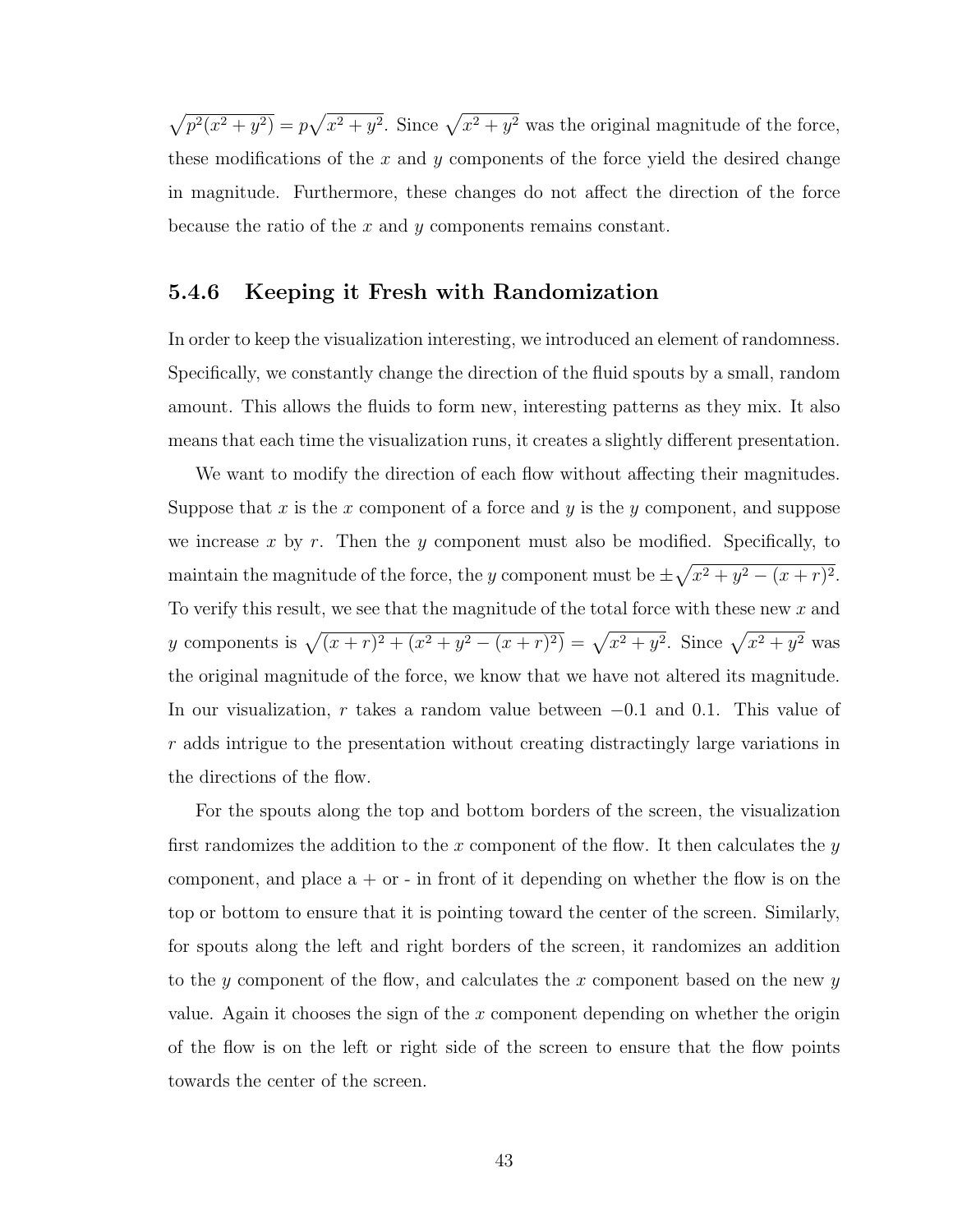### 5.4.7 Further Improvements

To present a smoother arrangement of colors, the visualization also orders the spouts so that similar colors are adjacent to each other. In our implementation, the colors initially appeared in clockwise order of deep red, yellow, vibrant green, light purple, followed by light blue. This translates into emotions taking the clockwise ordering of anger, fear, happiness, sadness, followed by tenderness. Because purple is a mix of red and blue, its location between green and blue, rather than between red and blue, disrupted the natural flow of the visualization. As a result, we switched the location of the spouts spewing purple and blue fluids. This yields a clockwise ordering of emotions of anger, fear, happiness, tenderness, and sadness. Interestingly, this rearrangement yields a smoother ordering of emotions as well as colors, thus supporting our mapping between emotions and colors. Instead of appearing between happiness and tenderness, sadness sits between tenderness and anger. This location makes more sense because the negative connotations of sadness link to the negative connotations of anger, while the softer aspects of sadness also link it to tenderness.

### 5.4.8 Running the Visualization Tool

In order to run our visualization, the MSAFluid package must be downloaded and placed in the "libraries" folder of the "Processing sketchbook" folder.[2](#page-48-0)

The software also requires two TSV (Tab Separated Values) files as input. One file contains quantitative emotional data in a MIDI file. Each row contains the emotional content of a MIDI-segment, and each column contains the data for a particular emotion. The columns contain information about anger, fear, happiness, sadness, and tenderness, respectively. The second TSV file contains a list of MIDI-segment lengths. For our visualization, all segments have a length of 8*.*31. Importing the lengths of the segments allows users to modify segment lengths without changing the visualization code, thereby maintaining the extraction barrier of our code.

Figures [5.6](#page-49-0) and [5.7](#page-50-0) display sample screen shots of the running visualization. In

<span id="page-48-0"></span><sup>2</sup>The entire library is available at *http://processing.org/reference/libraries/*.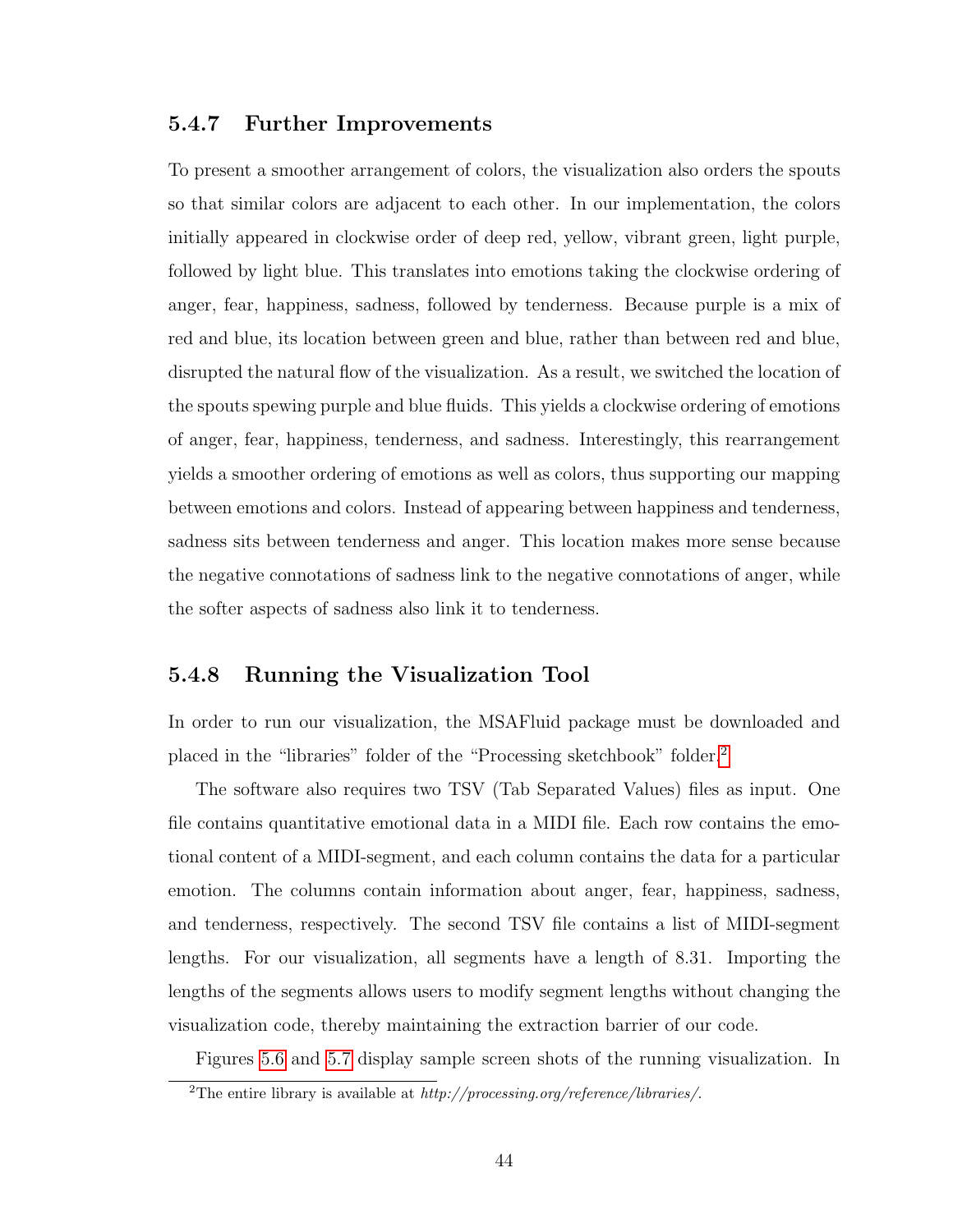Figure [5.6,](#page-49-0) all five colors mix and are relatively equal in their dominance. Contrastingly, Figure [5.7](#page-50-0) presents a dominance of red and yellow. Since red encodes anger, and yellow encodes fear, we know that this screen shot accompanies a section of music dominated by these two emotions.



<span id="page-49-0"></span>Figure 5.6: Screen Shot of the Visualization for the First Movement of Schubert's Sonata D.894. The balance of colors displays a balanced mix of emotions.

## 5.5 Feedback

To gauge the success of our visualization at effectively displaying quantitative emotional data, we conducted an informal user survey. Several MIDI files were played for users, accompanied by visualizations. Each MIDI file was played twice, and one of two distinct visualizations accompanied the music. One was our visualization, and the other was a randomized version of our tool. The order of the visualizations was randomized. Users were asked to give feedback on their experience, and to compare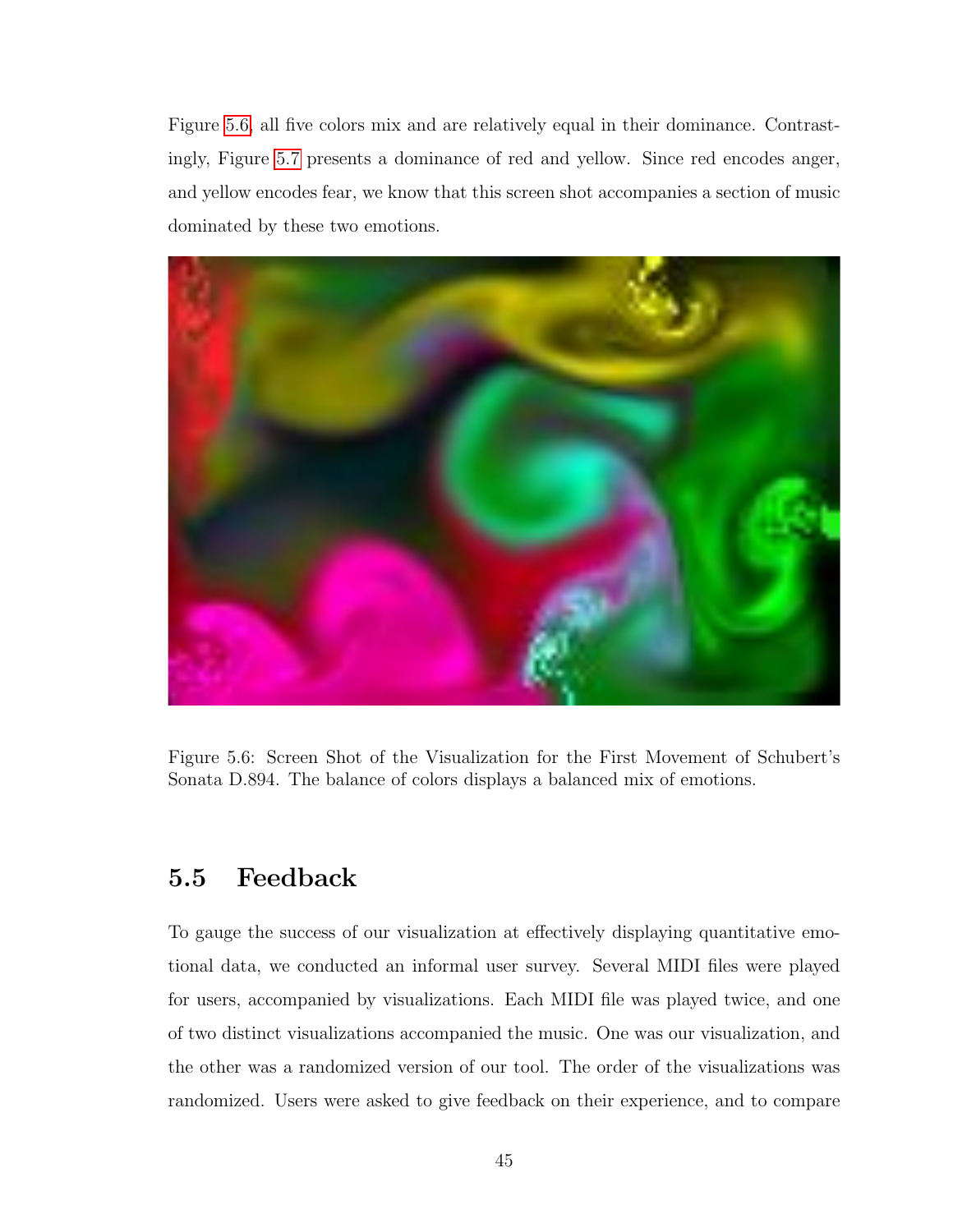

Figure 5.7: Screen Shot of the Visualization for the First Movement of Schubert's Sonata D.894. The dominance of red and yellow correlate to a dominance of anger and fear.

<span id="page-50-0"></span>their experience of the two visualizations for each MIDI file.

## 5.5.1 Study Setup

The randomized visualization differed from ours in the emotional data used to generate the display. Our visualization based its display on the emotion vectors calculated for the piece. Contrastingly, the randomized version based its display on random emotional vectors. Since the numerical values of each emotion typically ranged from 0 to 5, it chose random numbers within this range. The temporal location of the emotion vectors is uniform throughout the visualizations; both visualizations compute and portray a new set of emotional values every 8*.*31 seconds. The divergent emotional values between the two visualizations caused different amounts of colored fluids to be emitted by each visualization for any given moment during each piece.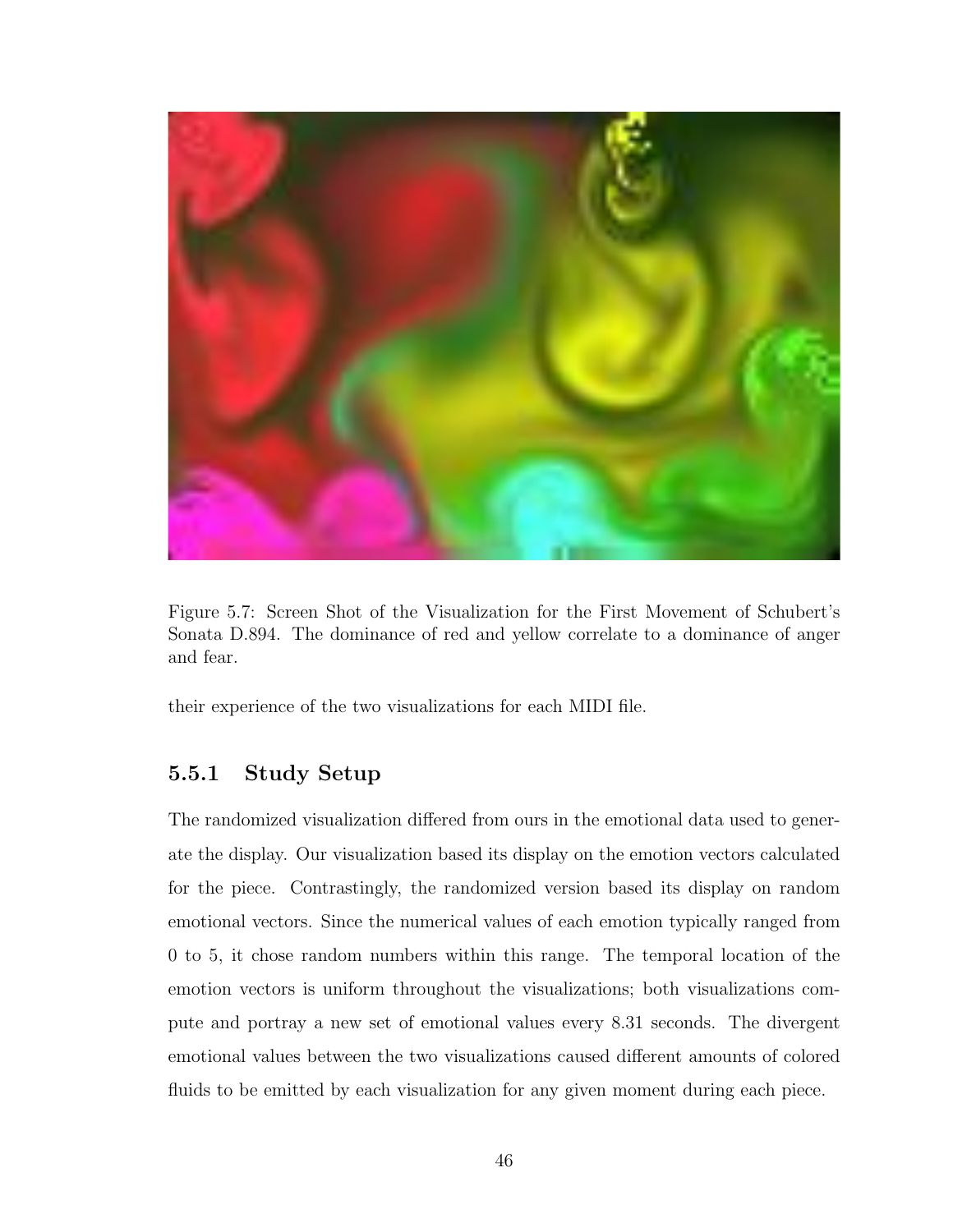The MIDI files played for the users were the third movement of Schubert's Sonata D.894 and the second movement of Sonata D.960. These movements were chosen for their wide range of musical and emotional content. Playing several different MIDI files for users increased the reliability of the feedback, since the visualization might coincidentally perform very well or poorly with a particular piece of music. After the users listened to a piece of music and viewed both visualizations, they were asked for feedback on the experience. For each piece, the user was asked to select his preferred visualization, and to explain his choice.

The users we surveyed consisted of ten undergraduate students. They possessed varying degrees of affinity to and training in music, and their academic studies ranged across the humanities and sciences. They were not provided with the theory behind the making of the visualization, nor were they told that colors represent emotions, or that the visualization was meant to convey an emotional message.

#### 5.5.2 Results and Analysis

The users who preferred the completely randomized visualization cited the display's dynamism as the source of its appeal. They liked that the visualization changed more drastically over the course of the music. In comparison, our visualization presented smoother transitions and fewer unexpected changes. The relative stability of our visualization system speaks to its success at relaying emotional content, since music is rarely a sequence of radical changes in emotional content.

Users also noticed that the basis of our visualization system differed from the basis of popular music visualizers that do not encode emotion. Many users referenced other music visualizers that encode the rhythm with a pulsing screen or changes in volume through the introduction of new motion. They drew upon past experience with music visualization systems to evaluate ours. However, the aim of our visualization system differed from those that the users had seen. The focus of those systems was to present an entertaining visual product that compliments the music, while the focus of our system was to convey deeper meaning in the music in the form of emotions. The fact that users noticed dissimilarities between our visualization and other systems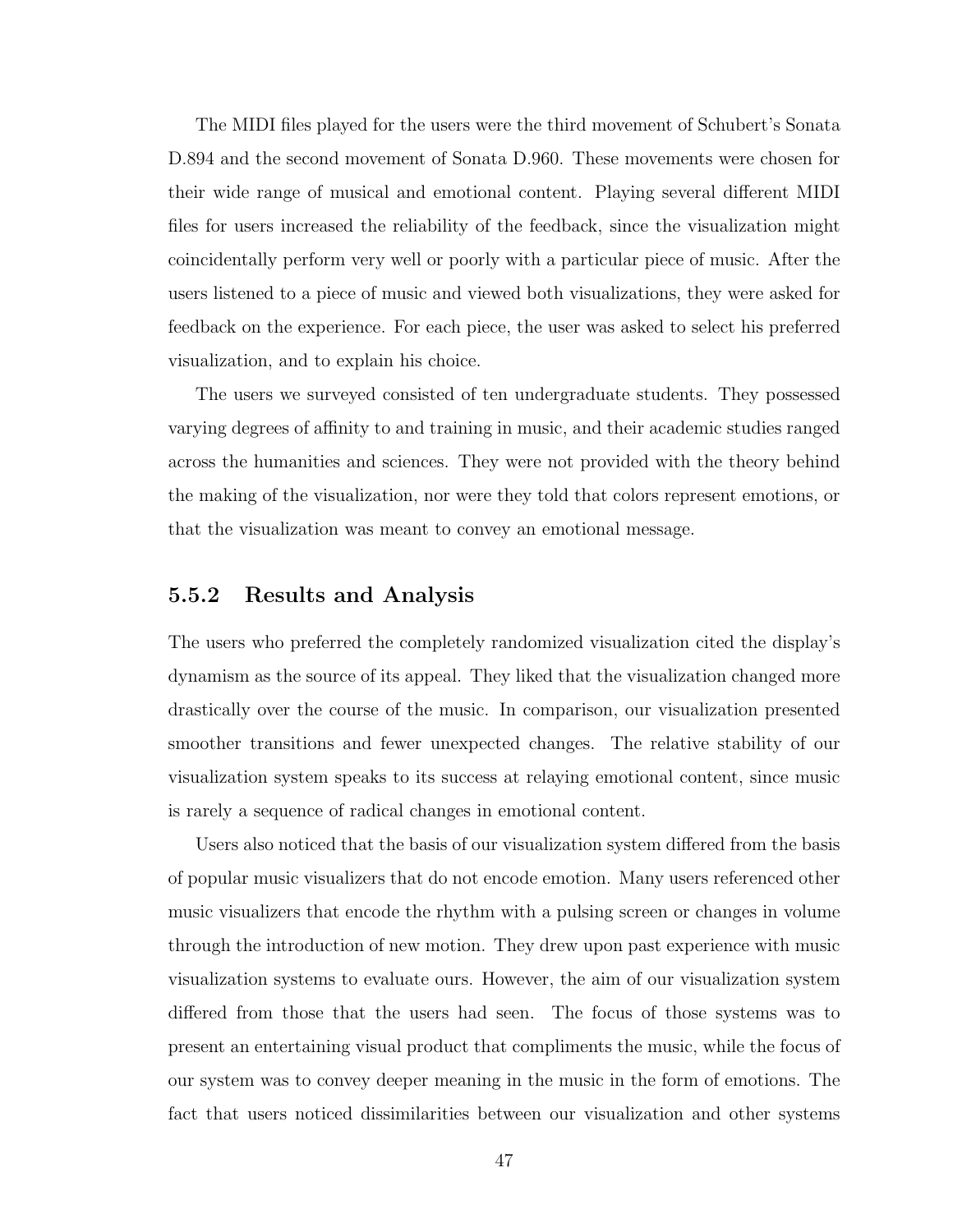they have seen before is a testament to the novelty of our approach.

In testing our system, we noticed that it is sometimes difficult to differentiate between the amounts of colored fluids. To increase the visible contrast between the amounts of fluids, we modified the velocities of fluid flow. Instead of assigning velocity to be proportional to the quantitative emotional values, we made velocity proportional to the square of the corresponding emotional value. We also scaled down the velocities so that the user would have more time to absorb the data. Figure [5.8](#page-52-0) displays a screen shot of this visualization with increased contrast. Though this visualization heightens differentiation between colors, users found this type of visualization more boring than its faster paced predecessors.



<span id="page-52-0"></span>Figure 5.8: Screen Shot of the visualization with increased differentiation between velocities for the First Movement of Schubert's Sonata D.894.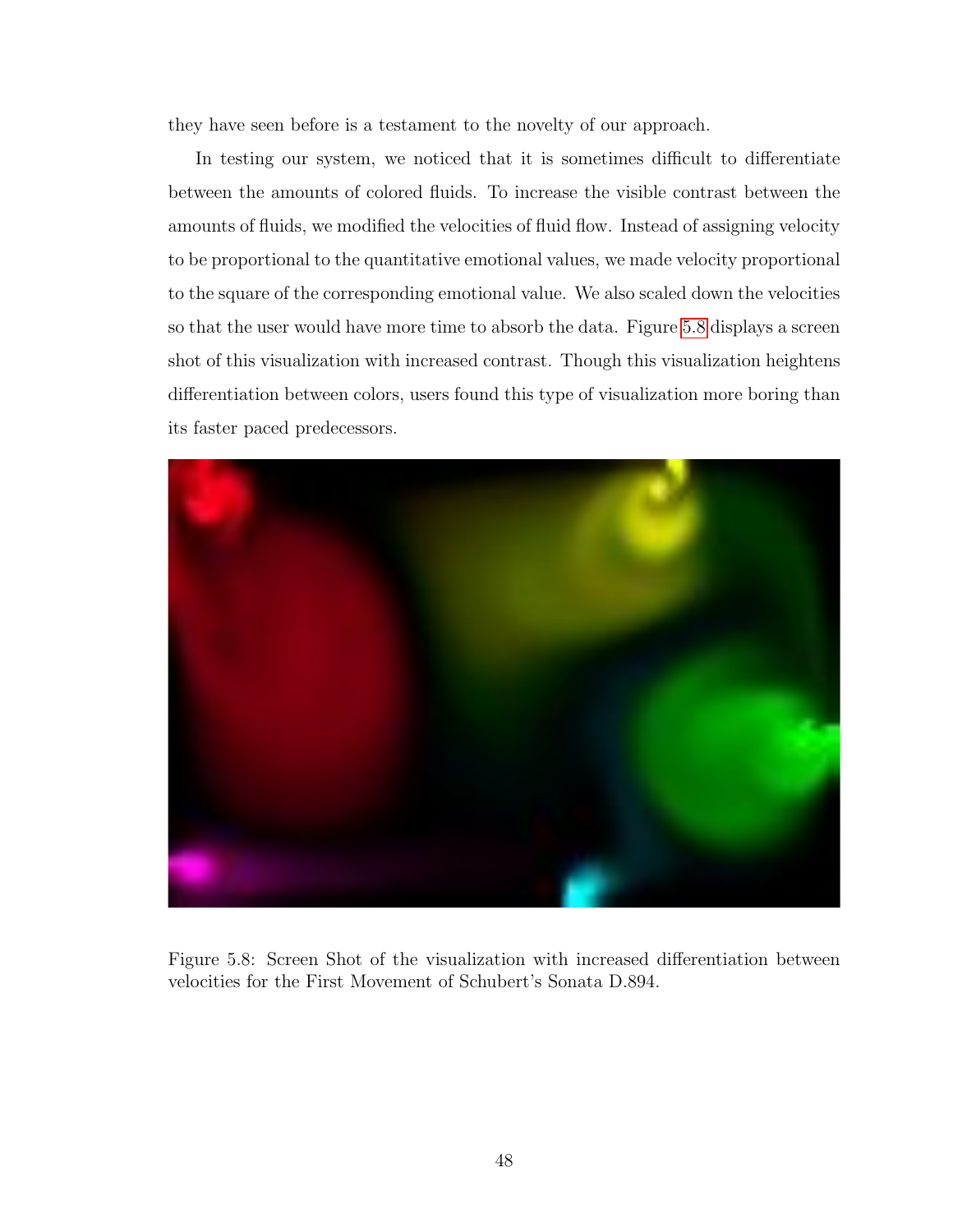## Chapter 6

## Conclusion

Through the development of software to quantify and display emotion in music, we encountered and addressed unexpected challenges with innovative solutions. In these challenges, we also found opportunities for future explorations and developments.

## 6.1 General Discussion

The first stage of our research consisted of extracting musical properties from MIDI files. Because we wanted to obtain a nearly continuous spread of data, we segmented the MIDI files into smaller chunks before performing musical analysis. This file segmentation proved unexpectedly difficult. MIDI files are unstandardized, and store their data across a number of tracks. The first track stores data to initialize the file, but commands that modify this setup occur throughout. Because the first segment's setup might not hold for subsequent segments, initializing these segments is a challenge. Tempo changes in particular confound the segmentation process. We circumvented these problems by using improv, a MIDI environment whose built-in functions flatten tempo. Once the files were segmented, the extraction of musical properties ran smoothly. The jSymbolic package extracted a large number of properties. With the aid of our Extraction Helper to determine average volume, we obtained a comprehensive list of musical properties, that can be applied to other problems involving low-level property extraction.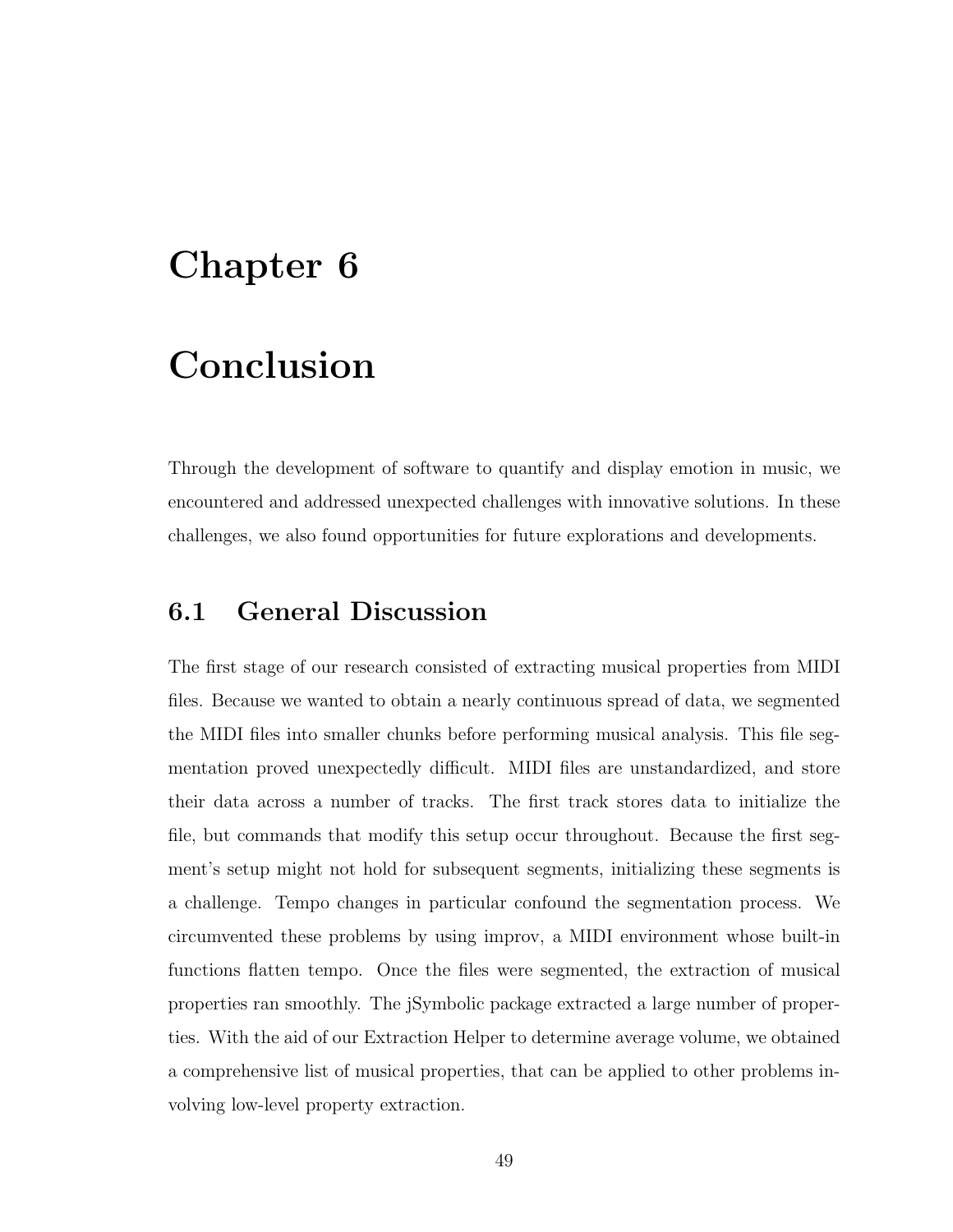Once we had processed the MIDI files and extracted musical property values, we tackled the task of creating a model to map these values to emotional values. Because the literature categorizes property values into ranges, but fails to define cutoff points, we faced the unexpected challenge of defining these ranges and developed an original statistical approach to solve the problem. Our solution exposed aspects of the musical properties worthy of further exploration. With these ranges defined, we proceeded to build a model based on empirical results presented in the literature. The model takes a vector of musical property values, multiplies this vector by a matrix, and obtains a vector of quantified emotional values. It derives elegance and flexibility in its simplicity, and provides the innovation of a deterministic mathematical model quantifying emotion from low-level properties.

Finally, in creating a visualization tool to display the emotional data we had quantified, we faced design and implementation challenges. The task of encoding the abstract qualities of emotions was solved by a mapping of emotions to color. To provide an engaging but flexible setting, we based the visualization in fluid dynamics. Directing the fluids towards the center of the screen and incorporating randomness in their flow called for geometric calculations. A final survey of user feedback provided a sense of the innovation and effectiveness of the system.

## 6.2 Future Work

Each stage of quantifying and portraying emotion in music offered opportunities to enhance our work further. We began the process by segmenting and extracting musical properties from MIDI files. The domain of application for our work could be greatly increased by expanding these techniques to accommodate not only MIDI files, but other types of music files as well. Next, we created a mathematical model to map musical properties to quantify emotional values. This model could be enhanced by redefining its categorical ranges of musical properties, experimenting with the weighting of the properties, and increasing the total number of musical properties used. Finally, we created a visualization based on the product of our model. This display could be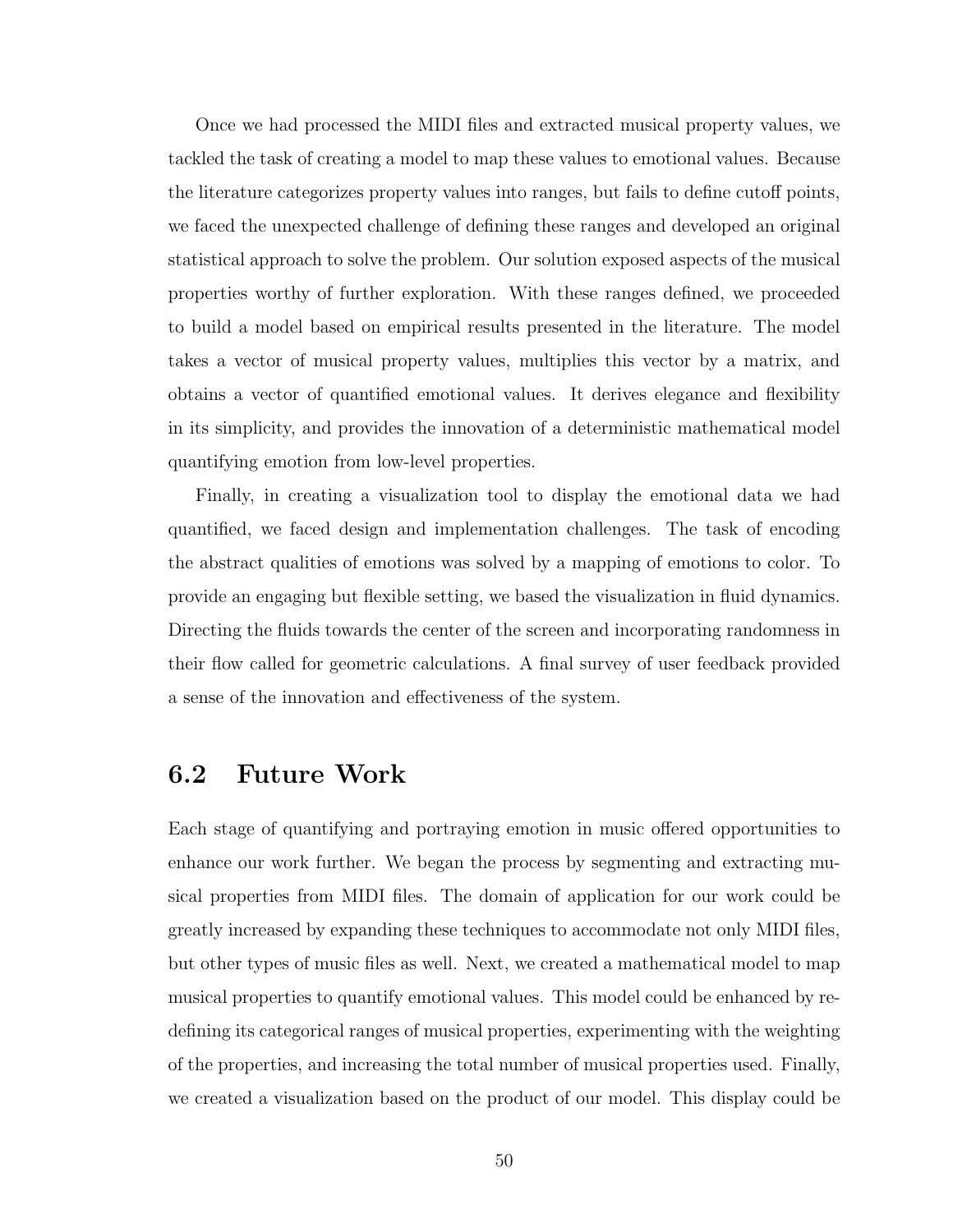enhanced by providing richer data, and offers significant areas for application.

### 6.2.1 Music File Preprocessing

A major focus of this thesis has been the segmentation of music files and the extraction of their musical properties. The system that we present performs these operations for MIDI files. This file format was chosen for its explicit storage of musical events, which facilitated the extraction of many musical properties.

We are interested in expanding the methodology to accommodate other music file formats. Because MIDI makes up a small fraction of all music files, processing other types of files has a wide appeal. Once musical properties are extracted, our mathematical model mapping these properties to emotions holds, regardless of the original format of the music.

## 6.2.2 Mathematical Model

The development of a mathematical model mapping musical properties to emotions has been another major contribution of this work. The model takes a vector of musical property values and multiplies it by a matrix to produce a vector of emotional quantities. The literature categorized property values into ranges, and we defined those ranges based on an statistical analysis of empirical data of property values. The indices of the matrix were also defined by statistical data on the impact of property values on the emotions.

We would like to experiment with the definition of the ranges for the categorization of musical property values. The current ranges were defined based on the distribution of the surveyed data, such that each range contained an equal number of data points. However, it is possible that the different properties require different range definitions, based on the individuality of their histograms, listed in Appendix [B.](#page-67-0) Modified range definitions would translate into different categorizations of musical property values, mapping to potentially more accurate quantified emotional values through our model.

The mathematical model could also be improved by weighting the effects of the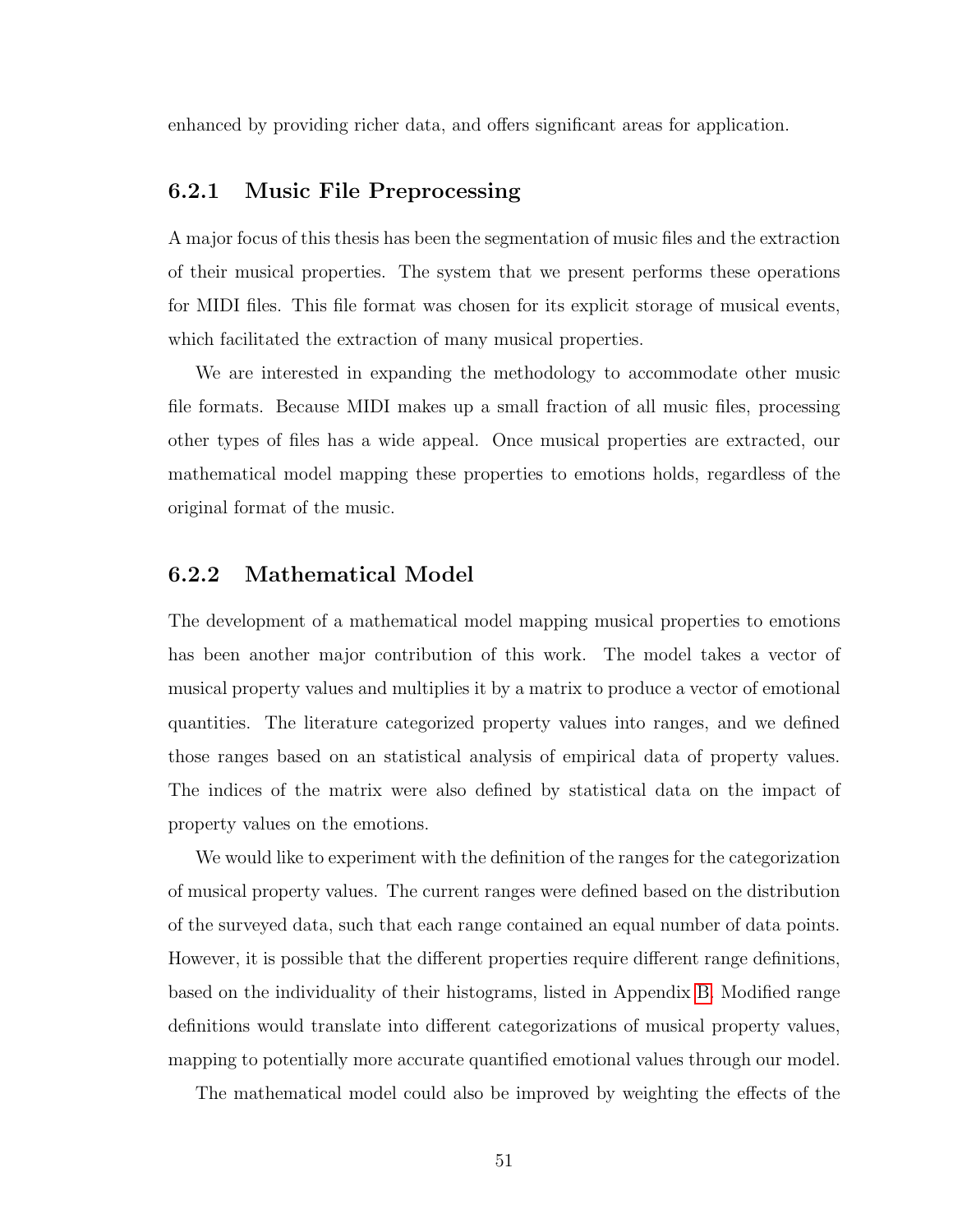musical properties on the emotions differently. Our current model values each musical property equally. However, it is possible that certain musical properties have a larger role in determining the emotional composition of a clip of music. For instance, a tempo might have a greater impact on emotional content than average note length. Furthermore, a property like tempo might have a greater or lesser effect on the presence of specific emotions. Our model is designed to incorporate weightings through the introduction of a weighting matrix *W*, as described in [4.5.](#page-31-0) We would like to examine the effects of different numerical assignments of the weighting matrix.

Expanding the list of musical properties used would also enrich our model. The current model maps 8 musical properties to the 5 emotions described by Juslin and Laukka. A higher number of musical properties would account for more dimensions of the music, and thus yield more accurate mappings. Among the properties added, elements of harmonic analysis could be included. Because MIDI files lose some of the music's subtler qualities, some musical properties were rendered inapplicable to our MIDI-based system. These properties were thus excluded from the model. Expanding our system to incorporate richer file formats, as discussed above, has the added appeal of facilitating the incorporation of more musical properties in our model. Other musical properties were excluded from the model because they required comparison of the performance with a score. Consequently, analysis of digital scores would also help expand the list of musical properties, and enrich our mathematical model.

## 6.2.3 Visualization

The visualization we created to display information about quantity of emotion represents emotions with colors, and amount of emotion with quantity of color. This system could be enhanced to provide the user with more information. Additional features like pie charts or bar chart at the side could be added to explicitly show the proportions of the emotions present. Exacerbating the difference between large and small amounts of color could also enhance the tool's effectiveness at relaying emotional quantities.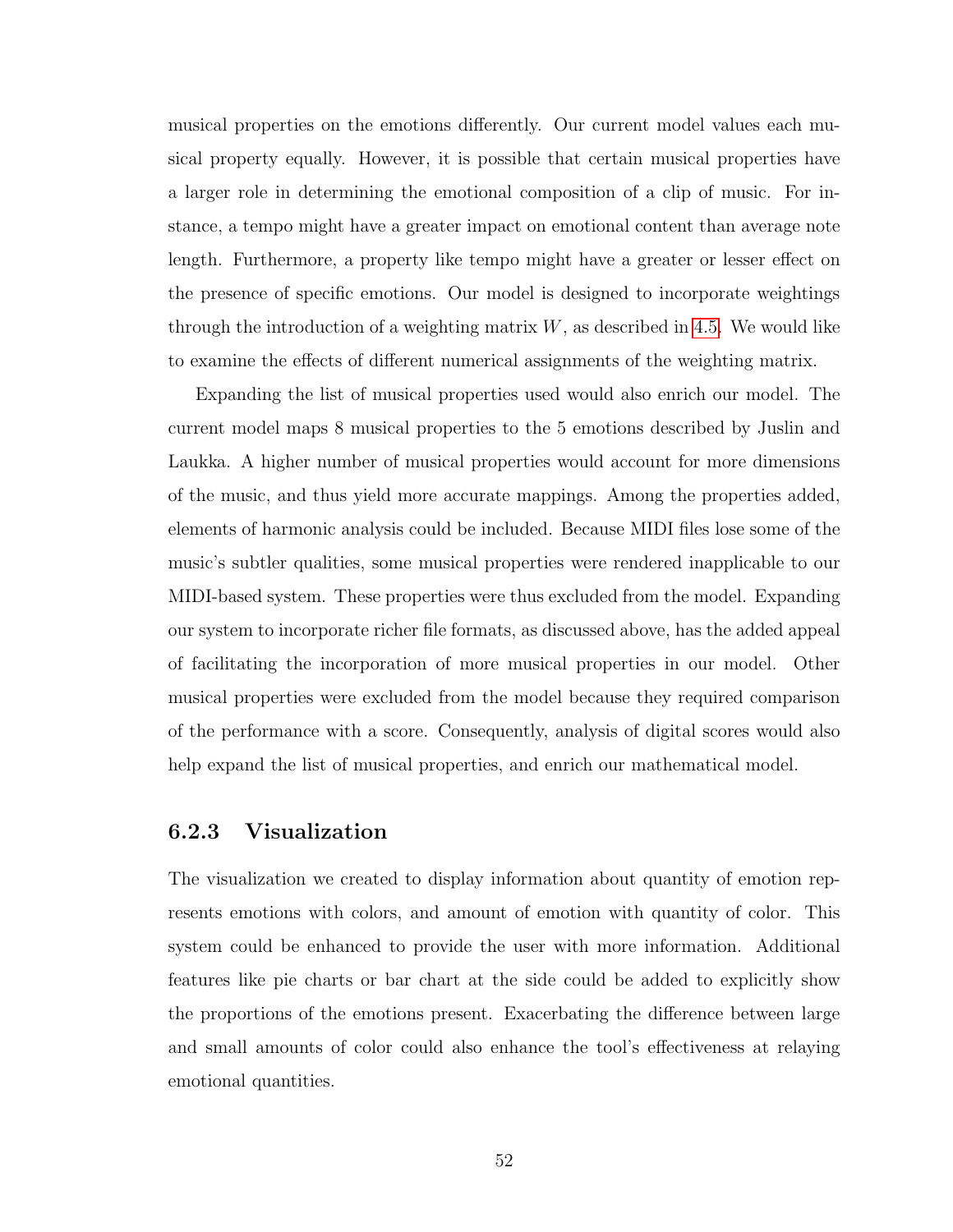## 6.3 Applications of Work

Implications of our work extend beyond the production of quantified emotional data. For example, the tool could be used by musicians to check the effects of their playing. If a performer wanted to express a particular emotion in an excerpt, he could record himself and feed the recording to our emotional quantification system. According to the feedback the system provides, he would know if his intentions match his emotional impact. The system could also be used to create music from a set of emotional values. Given a set of quantified emotions, an inverse mapping to musical properties could be created. These properties could then be used as guidelines for composition. Other systems for measuring emotional responses to music could benefit from our tool. If other sources of data can produce quantified emotional values, our visualization system can be used to display their findings as well. For instance, neurological measurements of emotions in the brain while listening to music could use a visualization system like ours to explore its findings. The elegance of our system and the relative independence of its contributions provides opportunity for powerful applications of the work presented in this thesis.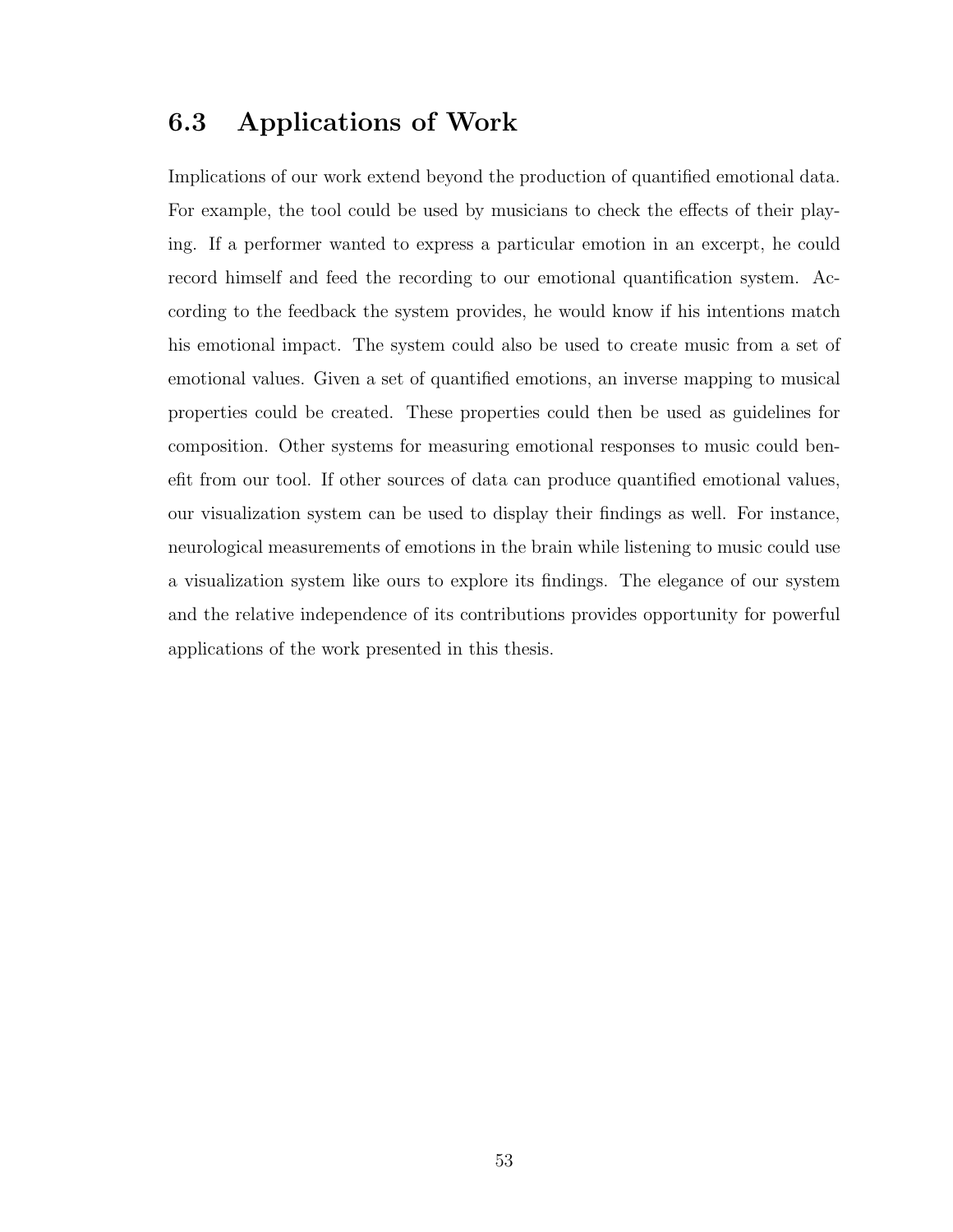## Bibliography

- [1] S. Abdallah, K. Noland, M. Sandler, M. Casey, and C. Rhodes. Theory and evaluation of a Bayesian music structure extractor. In *Proc. International Conference on Music Information Retrieval (ISMIR)*. Citeseer, 2005.
- [2] J.J. Aucouturier and M. Sandler. Segmentation of musical signals using hidden Markov models. *Preprints-Audio Engineering Society*, 2001.
- [3] J.P. Bachorik, M. Bangert, P. Loui, K. Larke, J. Berger, R. Rowe, and G. Schlaug. Emotion in Motion: Investigating the Time-Course of Emotional Judgments of Musical Stimuli. *Music Perception*, 26(4):355–364, 2009.
- [4] T. Bergstrom and K. Karahalios. Seeing more: Visualizing audio cues. *Human-Computer Interaction–INTERACT 2007*, pages 29–42, 2007.
- [5] E. Bigand, S. Vieillard, F. Madurell, J. Marozeau, and A. Dacquet. Multidimensional scaling of emotional responses to music: The effect of musical expertise and of the duration of the excerpts. *Cognition & Emotion*, 19(8):1113–1139, 2005.
- [6] C.J. Boyatzis and R. Varghese. Children's emotional associations with colors. *Journal of Genetic Psychology*, 155(1):77–85, 1994.
- [7] C.H. Chen, M.F. Weng, S.K. Jeng, and Y.Y. Chuang. Emotion-based music visualization using photos. *Advances in Multimedia Modeling*, pages 358–368, 2008.
- [8] E. Chew. Regards on two regards by Messiaen: Post-tonal music segmentation using pitch context distances in the spiral array. *Journal of New Music Research*, 34(4):341–354, 2005.
- [9] E. Chew and A.R.J. Francois. MuSA. RT: music on the spiral array. real-time. In *Proceedings of the eleventh ACM international conference on Multimedia*, page 449. ACM, 2003.
- [10] L. Dalhuijsen and L. Velthoven. MusicalNodes. http://www.musicalnodes.com/, 2007.
- [11] R. D'Andrade and M. Egan. The colors of emotion. *American ethnologist*, pages 49–63, 1974.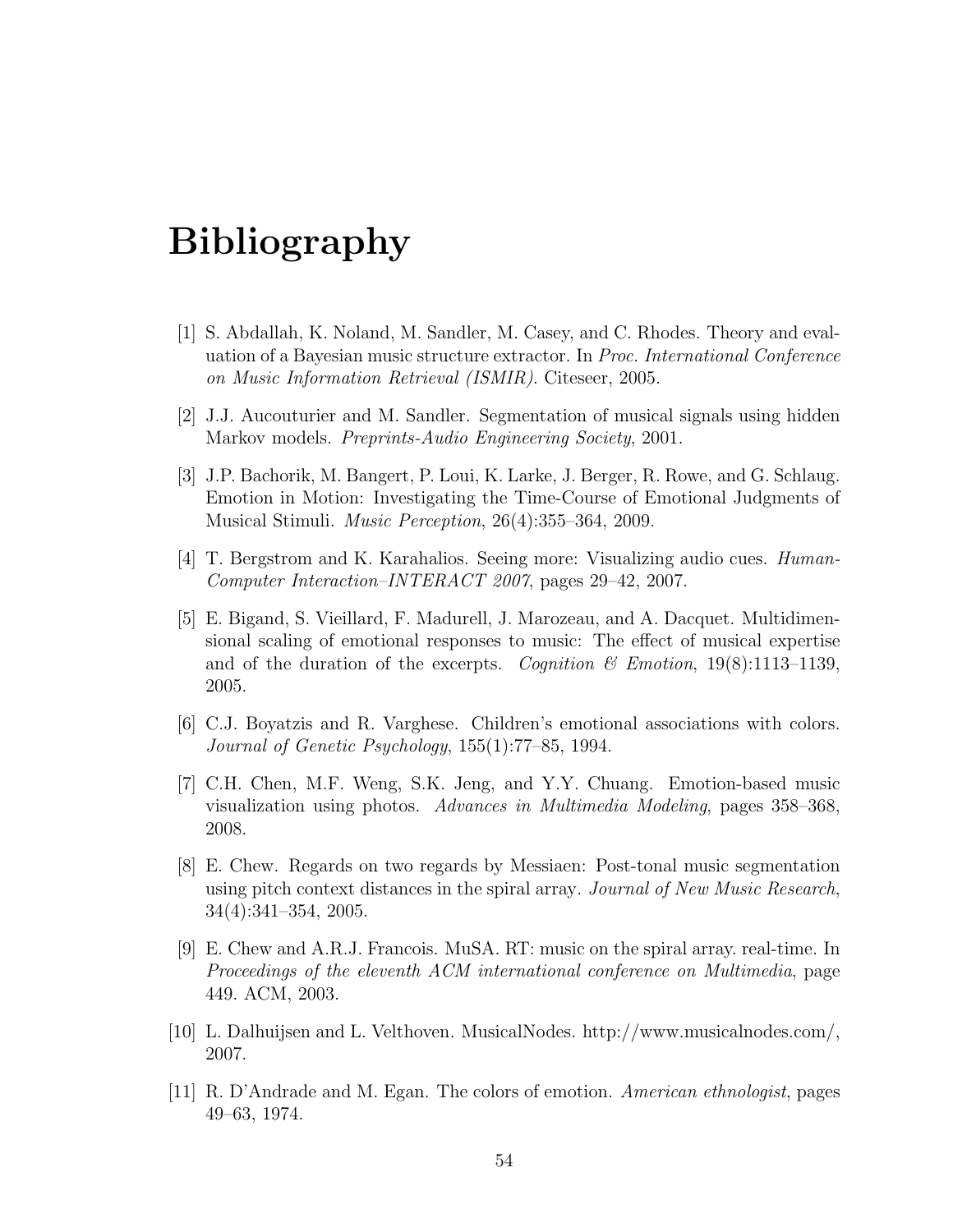- [12] R.B. Dannenberg and N. Hu. Pattern discovery techniques for music audio. *Journal of New Music Research*, 32(2):153–163, 2003.
- <span id="page-59-0"></span>[13] B.H. Detenber and B. Reeves. A bio-informational theory of emotion: Motion and image size effects on viewers. *Journal of Communication*, 46(3):66–84, 1996.
- [14] S. Dixon, F. Gouyon, and G. Widmer. Towards characterisation of music via rhythmic patterns. In *Proc. ISMIR*, volume 5. Citeseer, 2004.
- [15] Y. Feng, Y. Zhuang, and Y. Pan. Popular music retrieval by detecting mood. In *Proceedings of the 26th annual international ACM SIGIR conference on Research and development in informaion retrieval*, pages 375–376. ACM, 2003.
- [16] J. Foote. Automatic audio segmentation using a measure of audio novelty. In *Proceedings of IEEE International Conference on Multimedia and Expo*, volume 1, pages 452–455, 2000.
- <span id="page-59-1"></span>[17] D. Halliday, R. Resnick, and J. Walker. *Fundamentals of Physics*, volume 1. John Wiley and Sons, Inc., 7 edition, 2005.
- [18] K. Hevner. Expression in music: a discussion of experimental studies and theories. *Psychological Review*, 42(2):186–204, 1935.
- [19] K. Hevner. Experimental studies of the elements of expression in music. *The American Journal of Psychology*, 48(2):246–268, 1936.
- [20] R. Hiraga. Case study: a look of performance expression. In *Proceedings of the conference on Visualization'02*, page 504. IEEE Computer Society, 2002.
- [21] R. Hiraga and N. Matsuda. Visualization of music performance as an aid to listener's comprehension. In *Proceedings of the working conference on Advanced visual interfaces*, pages 103–106. ACM, 2004.
- [22] R. Hiraga, R. Mizaki, and I. Fujishiro. Performance visualization: a new challenge to music through visualization. In *Proceedings of the tenth ACM international conference on Multimedia*, page 242. ACM, 2002.
- [23] R. Hiraga, F. Watanabe, and I. Fujishiro. Music learning through visualization. *Proc. of WEB Delivering Music*, 2002.
- [24] M.B. Holbrook and M.P. Gardner. Illustrating a dynamic model of the moodupdating process in consumer behavior. *Psychology and Marketing*, 17(3):165– 194, 2000.
- [25] F.S. Howes. Emotion. *Music and Letters*, 1:45–57, 1924.
- [26] G. Husain, W.F. Thompson, and E.G. Schellenberg. Effects of musical tempo and mode on arousal, mood, and spatial abilities. *Music Perception*, 20(2):151–171, 2002.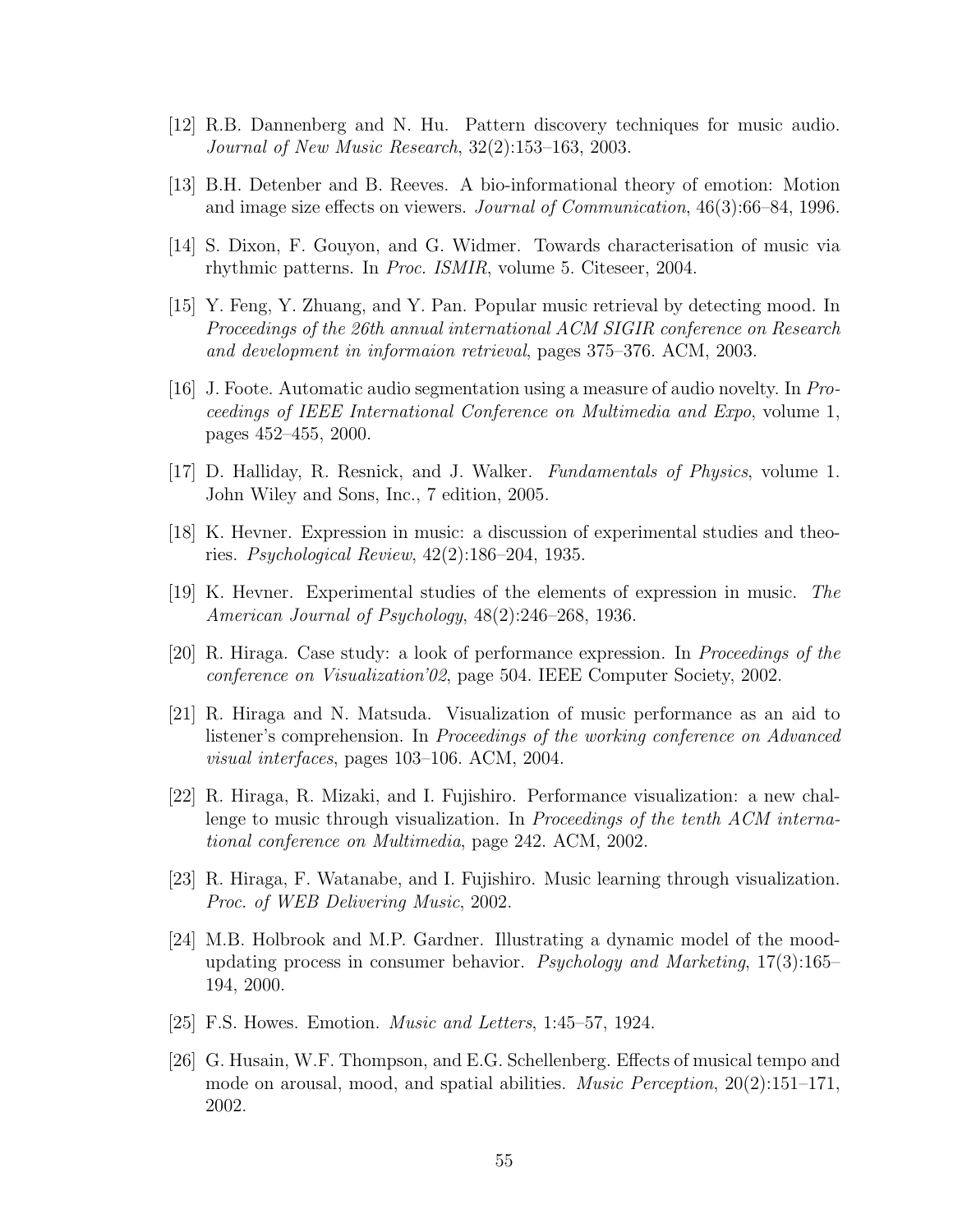- [27] E.J. Isaacson. Content visualization in a digital music library. In *Third International Workshop on Information Visualization Interfaces for Retrieval and Analysis (IVIRA) at JCDL*. Citeseer, 2003.
- [28] P.N. Juslin. *A functionalist perspective on emotional communication in music performance*. Acta Universitatis Upsaliensis, 1998.
- [29] P.N. Juslin and P. Laukka. Communication of emotions in vocal expression and music performance: Different channels, same code?. *Psychological Bulletin*, 129(5):770–814, 2003.
- <span id="page-60-0"></span>[30] N. Kaya and H.H. Epps. Relationship between color and emotion: A study of college students. *College student journal*, 38(3):396–406, 2004.
- [31] J.T. Kellaris and R.J. Kent. An exploratory investigation of responses elicited by music varying in tempo, tonality, and texture. *Journal of Consumer Psychology*, 2(4):381–402, 1993.
- [32] P. Knees, M. Schedl, T. Pohle, and G. Widmer. An innovative three-dimensional user interface for exploring music collections enriched with meta-information from the web. In *ACM Multimedia*, pages 17–24. Citeseer, 2006.
- [33] C.L. Krumhansl. Music: A link between cognition and emotion. *Current Directions in Psychological Science*, 11(2):45, 2002.
- [34] J. Langner and W. Goebl. Visualizing expressive performance in tempo-loudness space. *Computer Music Journal*, 27(4):69–83, 2003.
- [35] R.T. Laudon. The Elements of Expression in Music: A Psychological View/Element Ekspresije u Glazbi: Psihologijsko Stajalište. *International Review of the Aesthetics and Sociology of Music*, pages 123–133, 2006.
- [36] S. Leitich and M. Topf. Globe of Music: Music Library Visualization Using GEO-SOM. In *Proceedings of the 8th International Conference on Music Information Retrieval (ISMIR 2007)*. Citeseer, 2007.
- [37] A. Lillie. *MusicBox: Navigating the space of your music*. PhD thesis, Massachusetts Institute of Technology, 2007.
- [38] D. Liu, L. Lu, and H.J. Zhang. Automatic mood detection from acoustic music data. In *Proceedings of the International Symposium on Music Information Retrieval*, pages 81–7, 2003.
- [39] C. McKay and I. Fujinaga. jSymbolic: A feature extractor for MIDI files. In *International Computer Music Conference*. Citeseer, 2006.
- [40] L.B. Meyer. *Emotion and meaning in music*. University of Chicago Press, 1956.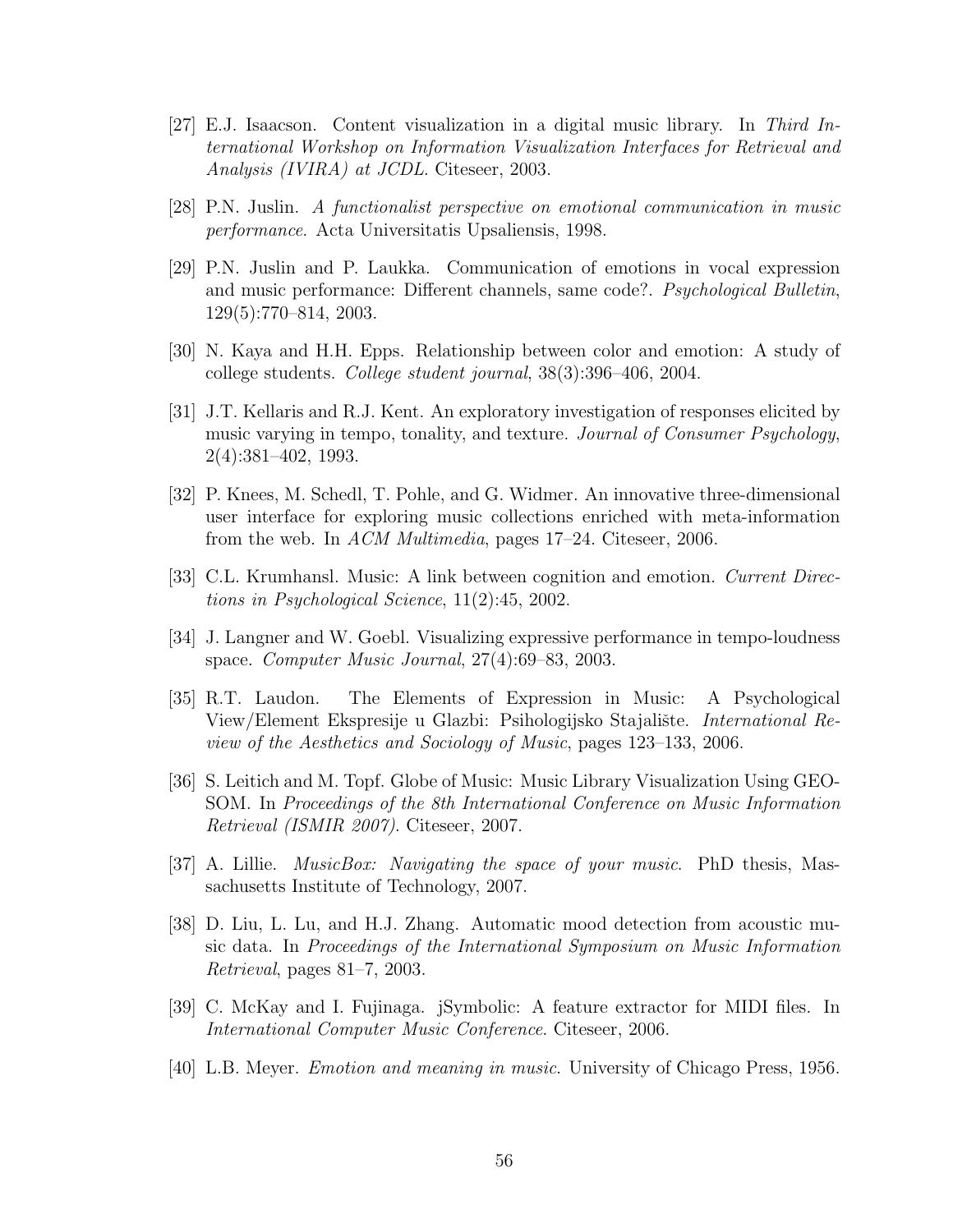- [41] L. Mion and G. De Poli. Music Expression Understanding Based on a Joint Semantic Space. *AI\* IA 2007: Artificial Intelligence and Human-Oriented Computing*, pages 614–625, 2007.
- [42] JB Mitroo, N. Herman, and N.I. Badler. Movies from music: Visualizing musical compositions. In *Proceedings of the 6th annual conference on Computer graphics and interactive techniques*, page 225. ACM, 1979.
- [43] F. M "orchen, A. Ultsch, M. N "ocker, and C. Stamm. Databionic visualization of music collections according to perceptual distance. In *Proc. of the 6th International Conference on Music Information Retrieval (ISMIR05), London, UK*. Citeseer, 2005.
- [44] K. Ohmi. Music Visualization in Style and Structure. *Journal of Visualization*, 10(3):257–258, 2007.
- <span id="page-61-0"></span>[45] L.C. Ou, M.R. Luo, A. Woodcock, and A. Wright. A study of colour emotion and colour preference. Part I: Colour emotions for single colours. *Color Research & Application*, 29(3):232–240, 2004.
- [46] E. Pampalk. Islands of music: Analysis, organization, and visualization of music archives. *Journal of the Austrian Soc. for Artificial Intelligence*, 22(4):20–23, 2003.
- [47] B. Pardo and W.P. Birmingham. Algorithms for chordal analysis. *Computer Music Journal*, 26(2):27–49, 2002.
- [48] C. Raphael and J. Stoddard. Harmonic analysis with probabilistic graphical models. In *Proc. ISMIR*, pages 177–181. Citeseer, 2003.
- [49] A. Rauber, E. Pampalk, and D. Merkl. The SOM-enhanced JukeBox: Organization and visualization of music collections based on perceptual models. *Journal of New Music Research*, 32(2):193–210, 2003.
- [50] J. Rothstein. *MIDI: A Comprehensive Introduction*. Madison (WI): A-R Editions, 2 edition, 1995.
- [51] C.S. Sapp. Harmonic visualizations of tonal music. In *Proceedings of the International Computer Music Conference*, volume 1001, pages 423–430. Citeseer, 2001.
- [52] C.S. Sapp. Improv: Computer/Performer Interaction Programming with MIDI in C++. http://improv.sapp.org/, January 2005.
- [53] M. Schedl and T. Pohle. Exploring Music Artists via Descriptive Terms and Multimedia Content. *Semantic Multimedia*, pages 137–148, 2008.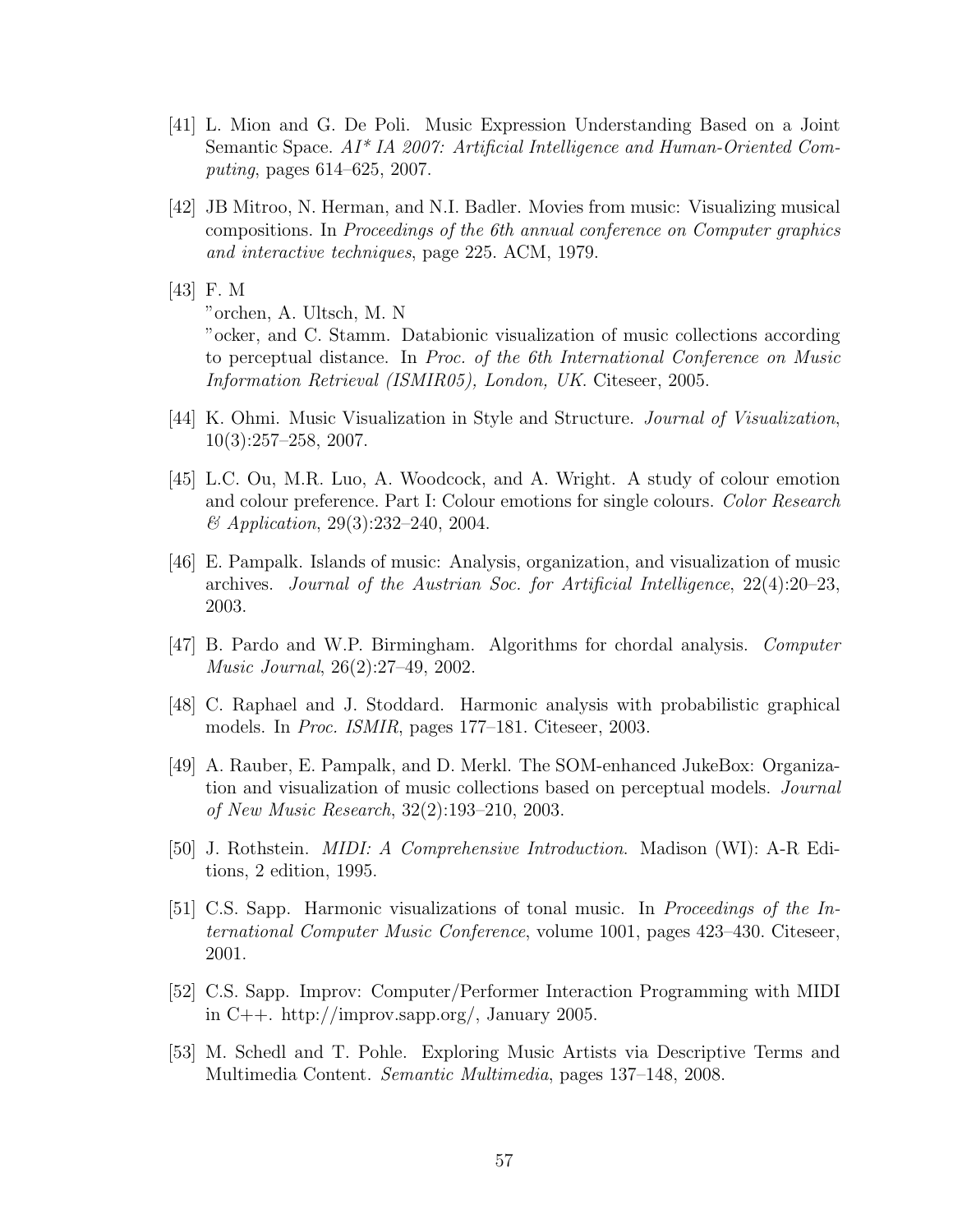- [54] E.D. Scheirer. Tempo and beat analysis of acoustic musical signals. *The Journal of the Acoustical Society of America*, 103:588, 1998.
- [55] D. Sleator and D. Temperley. The Melisma Music Analyzer. *nd). Available online at¡ http://www. link. cs. cmu. edu/music-analysis/¿, accessed 30 May 2007*.
- [56] J. Sloboda. Music: where cognition and emotion meet. In *Conference Proceedings: Opening the Umbrella; an Encompassing View of Music Education; Australian Society for Music Education, XII National Conference, University of Sydney, NSW, Australia, 09-13 July 1999*, page 175. Australian Society for Music Education, 1999.
- [57] R. Taylor, P. Boulanger, and D. Torres. Visualizing emotion in musical performance using a virtual character. In *Smart Graphics*, pages 13–24. Springer, 2005.
- [58] D. Temperley and D. Sleator. Modeling meter and harmony: A preference-rule approach. *Computer Music Journal*, 23(1):10–27, 1999.
- [59] MM Terwogt and JB Hoeksma. Colors and emotions: preferences and combinations. *The Journal of general psychology*, 122(1):5, 1995.
- [60] M. Torrens, P. Hertzog, and J.L. Arcos. Visualizing and exploring personal music libraries. In *Proc. ISMIR*, pages 421–424. Citeseer, 2004.
- [61] P. Valdez and A. Mehrabian. Effects of color on emotions. *Journal of Experimental Psychology: General*, 123(4):394–409, 1994.
- [62] R. van Gulik, F. Vignoli, and H. van de Wetering. Mapping music in the palm of your hand, explore and discover your collection. In *Proceedings of the 5th International Conference on Music Information Retrieval*. Citeseer, 2004.
- [63] T.L. Wu and S.K. Jeng. Probabilistic estimation of a novel music emotion model. *Advances in Multimedia Modeling*, pages 487–497, 2008.
- [64] Y.H. Yang, Y.C. Lin, Y.F. Su, and H.H. Chen. Music emotion classification: A regression approach. In *Proc. IEEE Int. Conf. Multimedia and Expo*, pages 208–211, 2007.
- [65] Y.H. Yang, C.C. Liu, and H.H. Chen. Music emotion classification: a fuzzy approach. In *Proceedings of the 14th annual ACM international conference on Multimedia*, page 84. ACM, 2006.
- [66] Y.H. Yang, Y.F. Su, Y.C. Lin, and H.H. Chen. Music emotion recognition: the role of individuality. In *Proceedings of the international workshop on Humancentered multimedia*, page 22. ACM, 2007.
- [67] E. Yılmaz, Y. Çetin, Ç. Erdem, T. Erdem, and M. "Ozkan. Music Driven Real-Time 3D Concert Simulation. *Multimedia Content Representation, Classification and Security*, pages 379–386, 2006.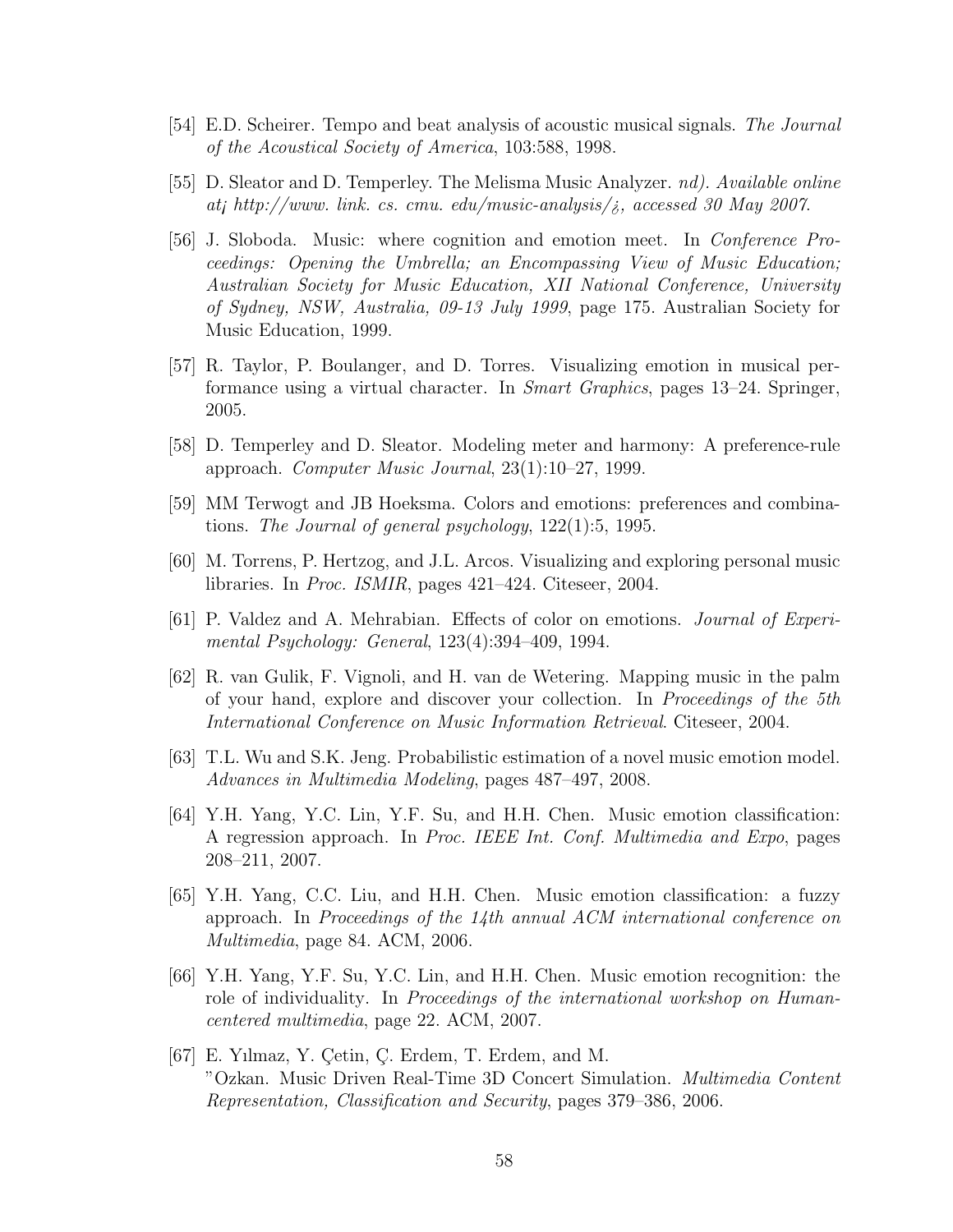## Appendix A

# Correlations between Musical Properties and Emotions

This appendix provides a series of bar charts used to explore the problem of mapping musical properties to emotions. Each chart displays the number of studies linking various musical property values to a particular emotion. The charts include the musical properties we incorporated in our model, as well as others examined by Juslin and Laukka.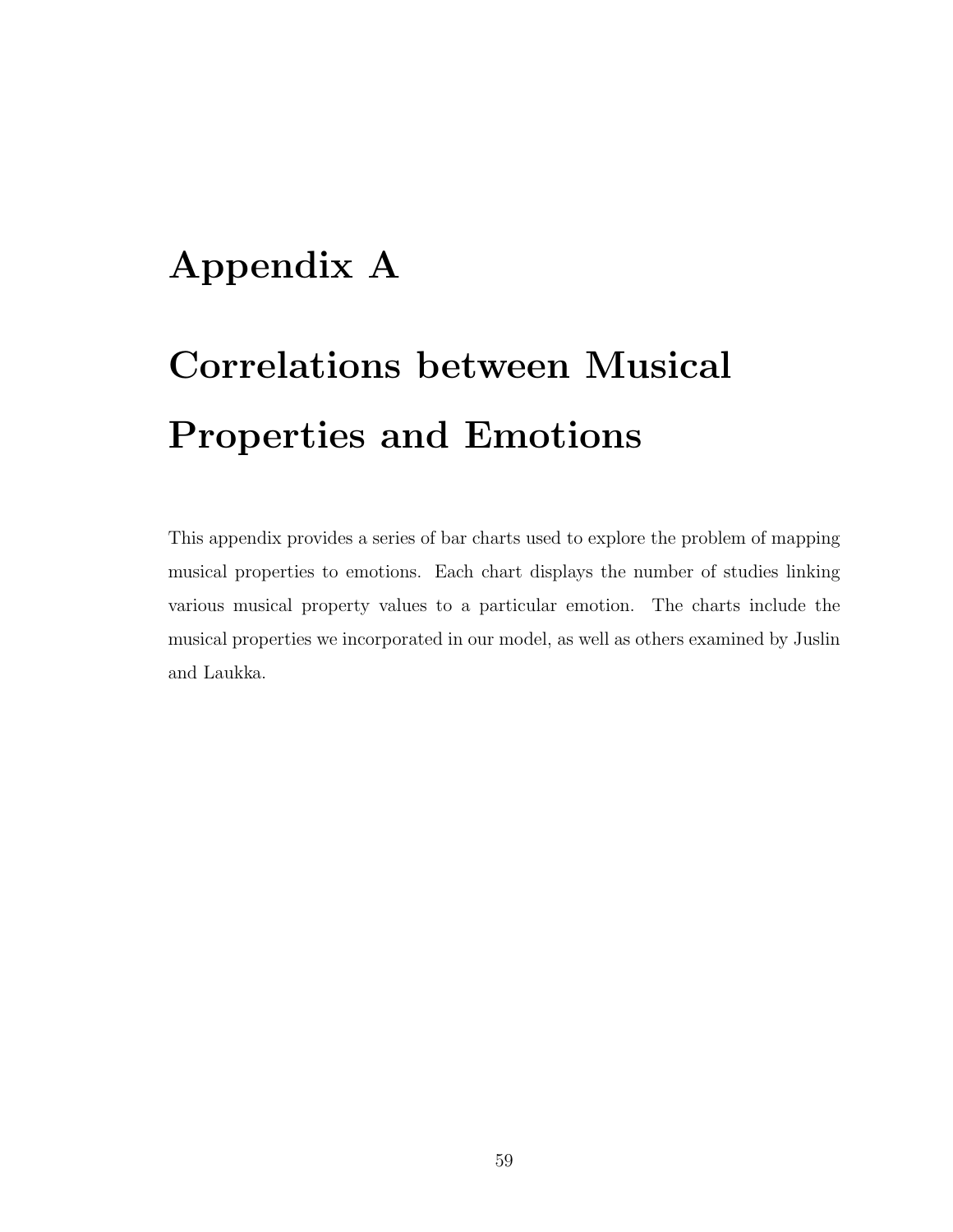

Figure A.1: Correlation between Musical Property Values and Anger



Figure A.2: Correlation between Musical Property Values and Fear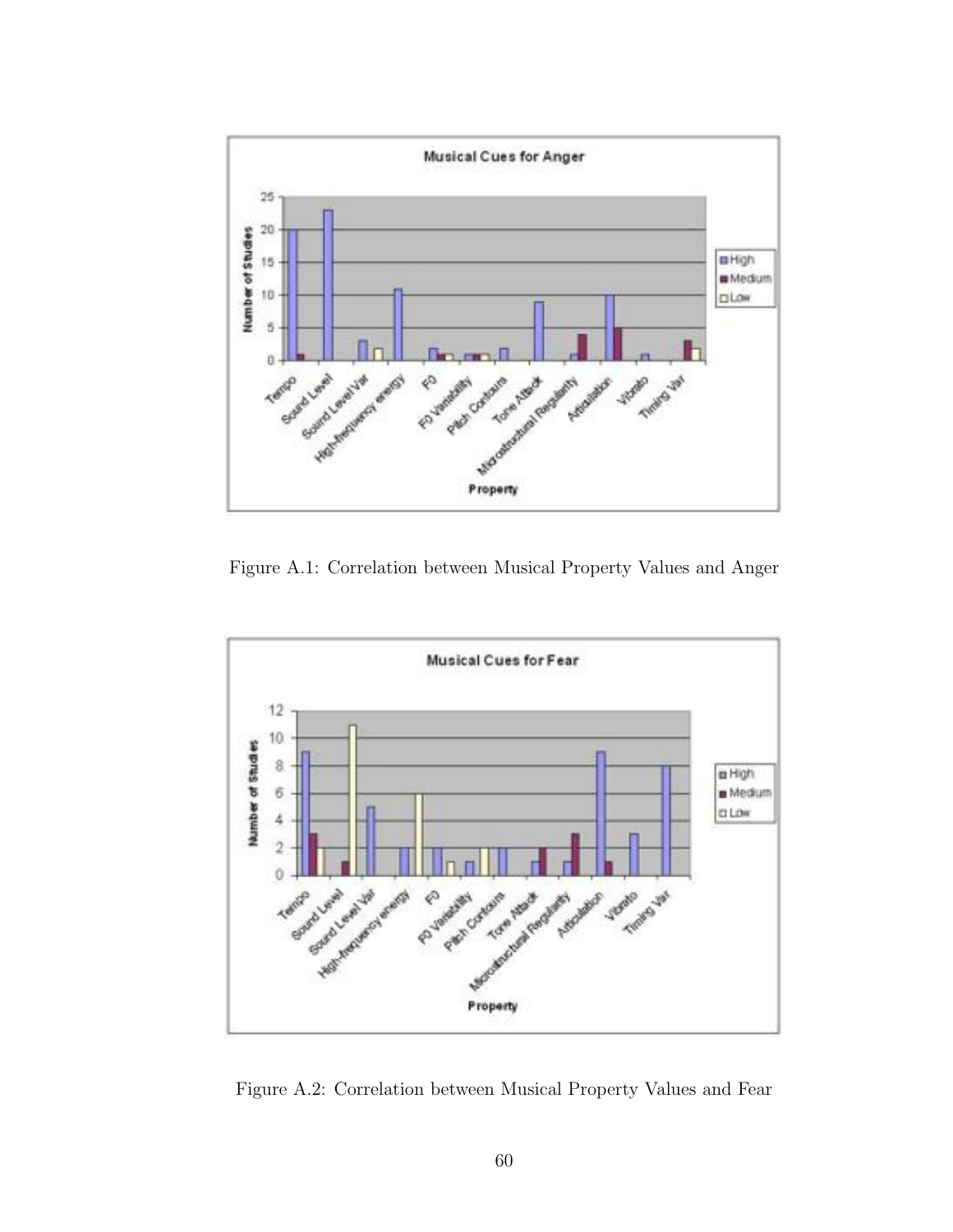

Figure A.3: Correlation between Musical Property Values and Happiness



Figure A.4: Correlation between Musical Property Values and Sadness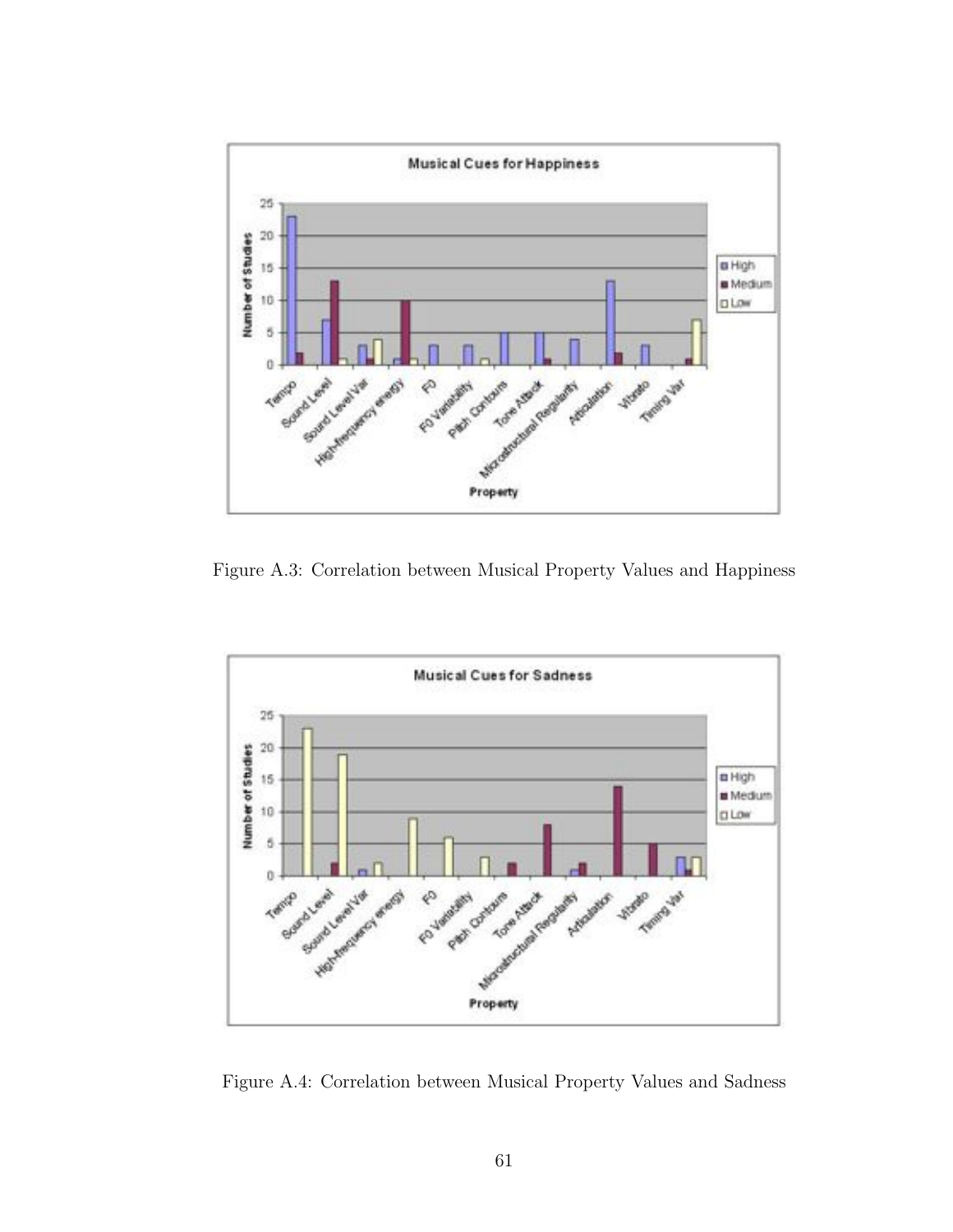

Figure A.5: Correlation between Musical Property Values and Tenderness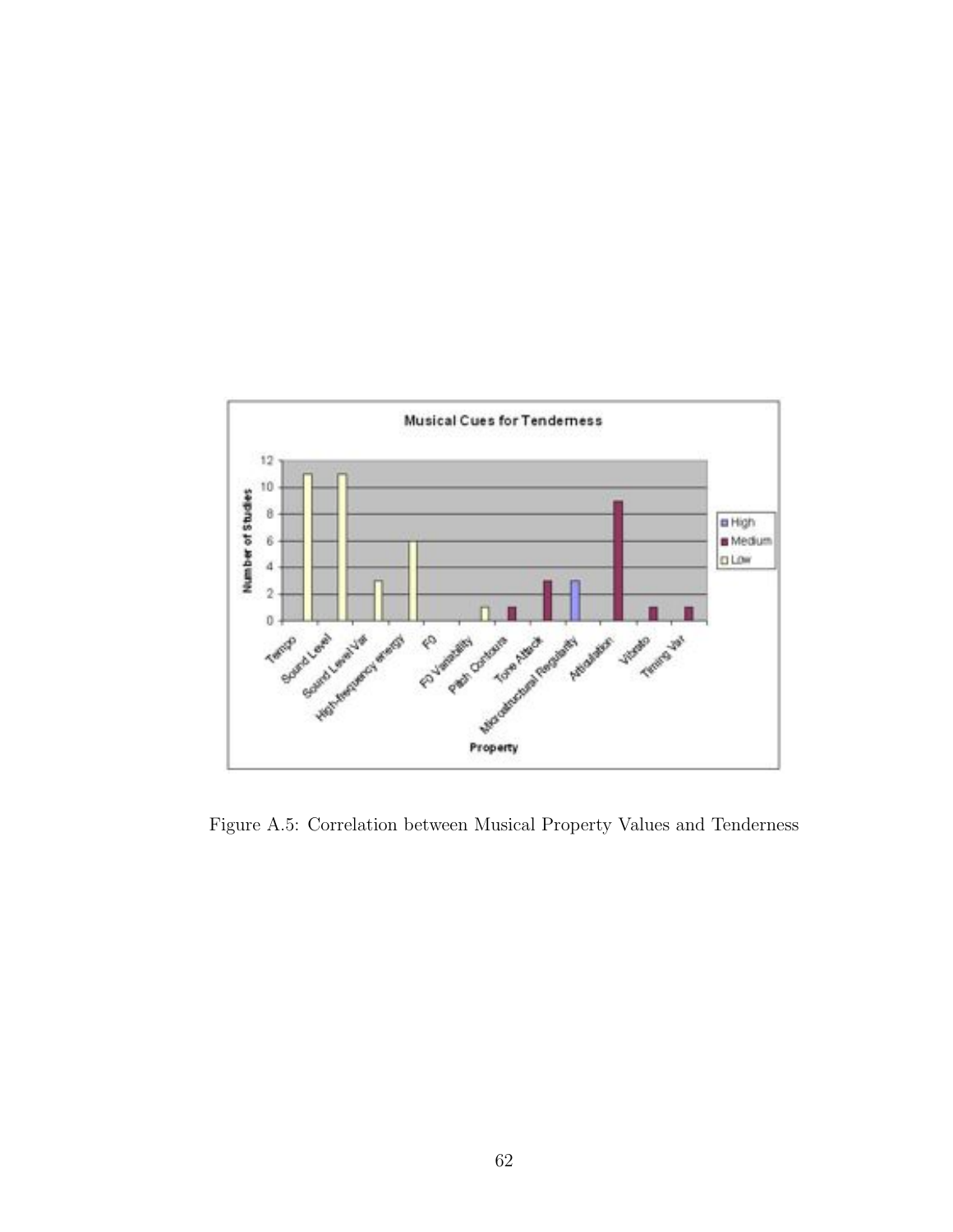## <span id="page-67-0"></span>Appendix B

## Distributions of Musical Properties

This appendix lists the distributions of the values of the musical properties used to define the ordinal categories of musical property values. The unit used for each musical property is the unit used by the jSymbolic property extraction software. Categorical ranges were defined so that each range encompasses an equal number of data points.



Figure B.1: Distribution of Initial Tempo across 797 Musical Sections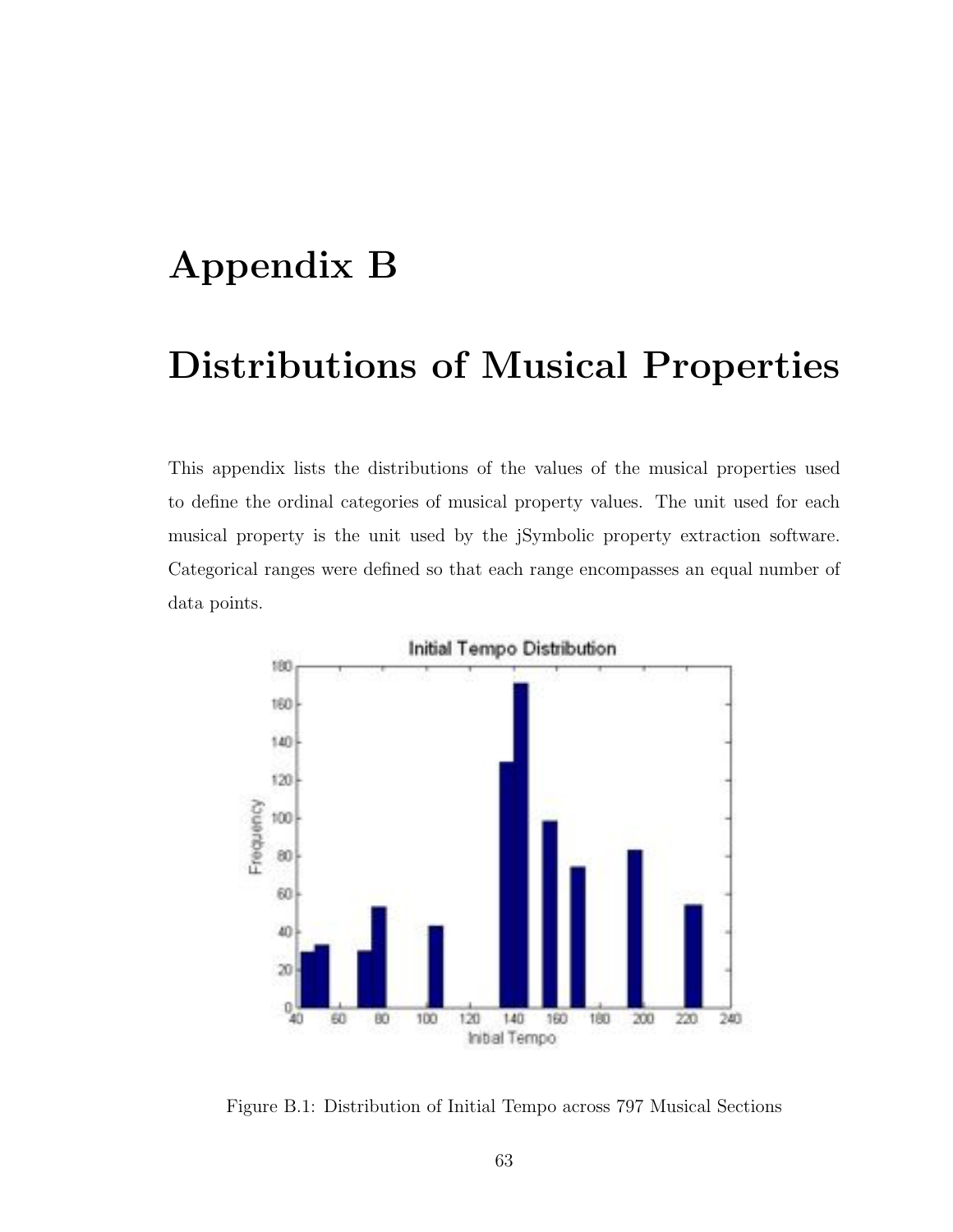

Figure B.2: Distribution of Sound Level across 797 Musical Sections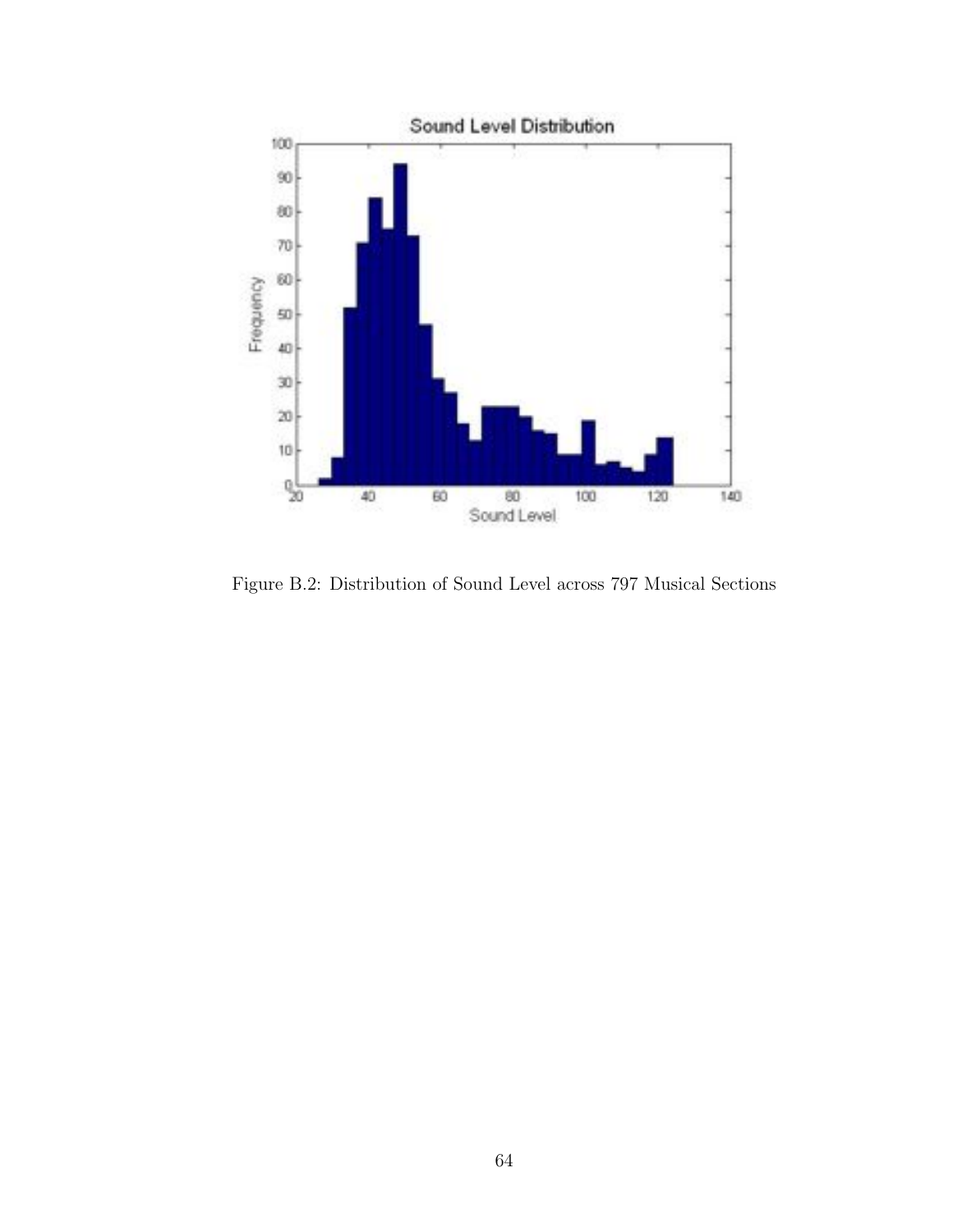

Figure B.3: Distribution of the Variation of Dynamics across 797 Musical Sections



Figure B.4: Distribution of the Primary Register across 797 Musical Sections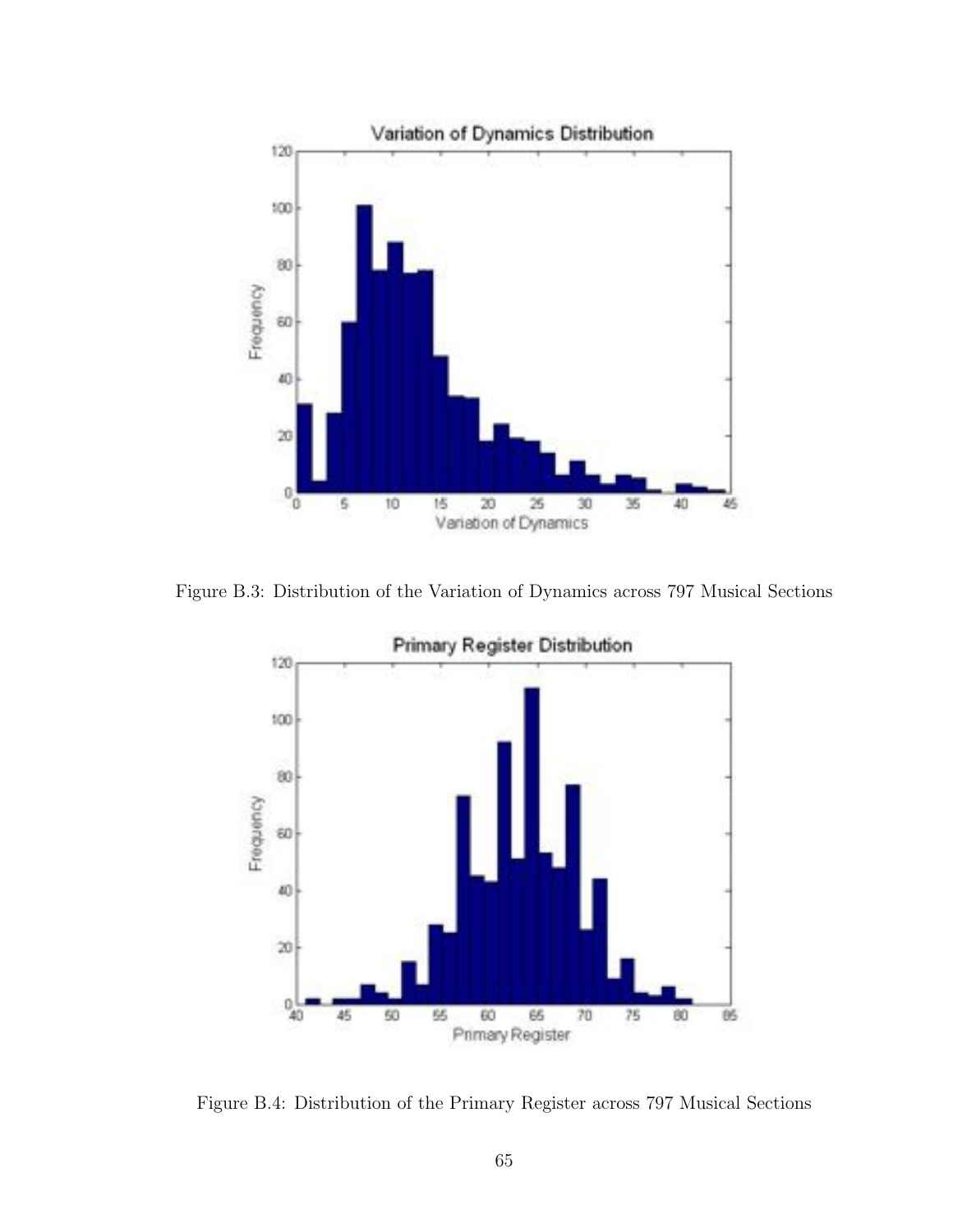

Figure B.5: Distribution of the Pitch Variety across 797 Musical Sections



Figure B.6: Distribution of the Direction of Motion across 797 Musical Sections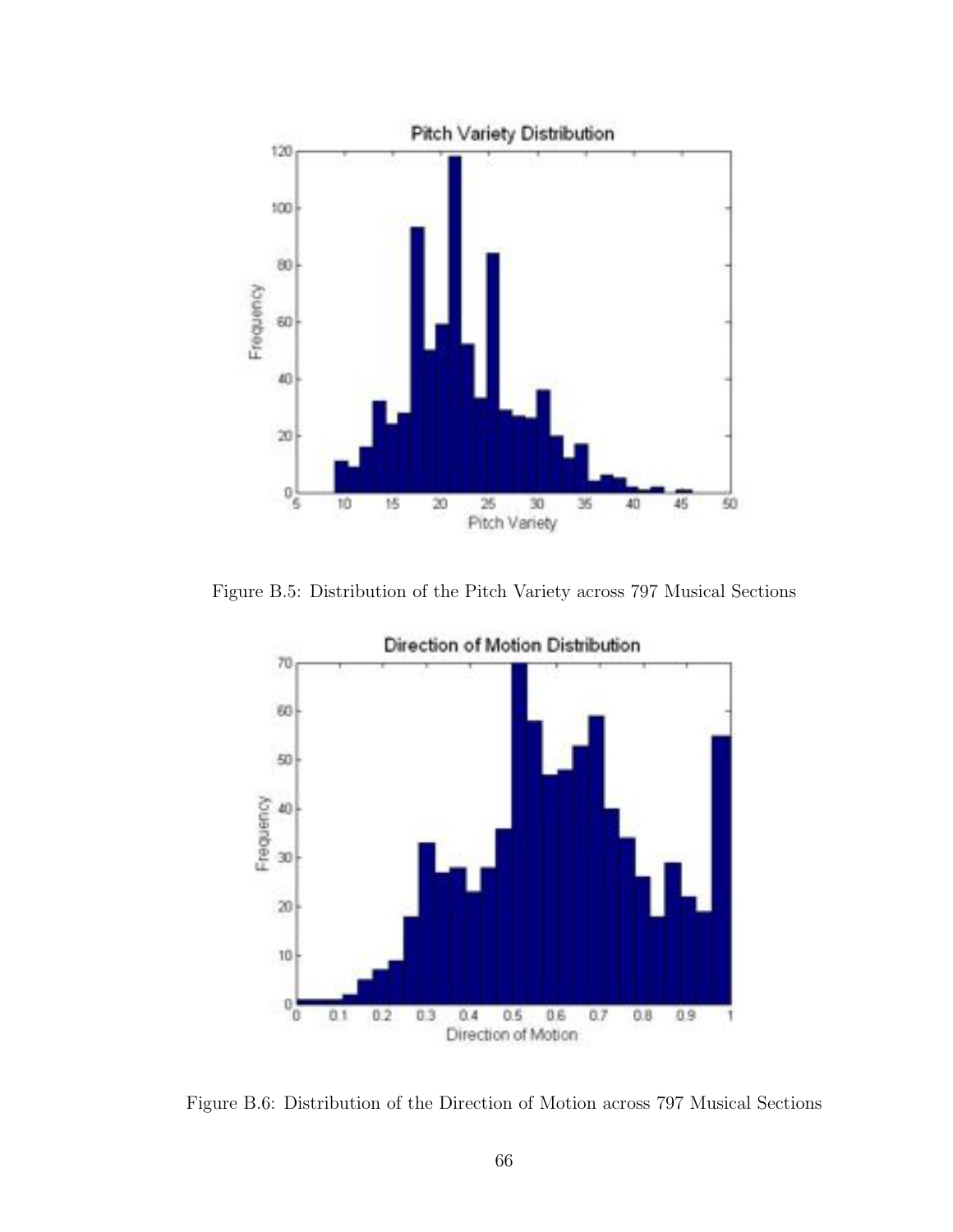

Figure B.7: Distribution of the Staccato Incidence across 797 Musical Sections



Figure B.8: Distribution of the Variability of Note Duration across 797 Musical Sections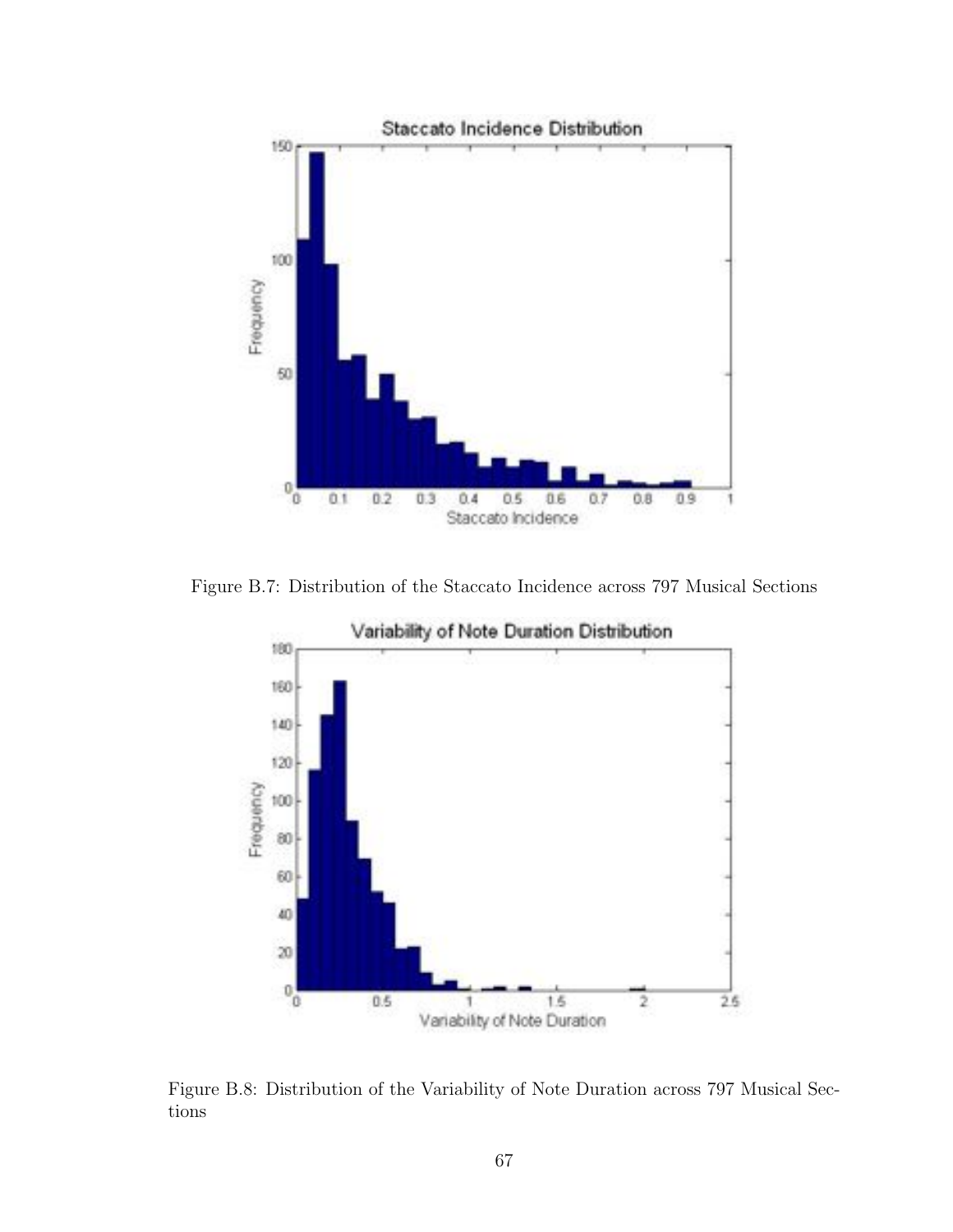# Appendix C

## **Visualization Code**

The following section includes the code for the visualization product. The structure of the code in *ThesisSwirl.pde, Particle.pde, and ParticleSystem.pde* comes from the MSAF luid library Demo. Sections that were added to make this project work are indicated with "DBragg - start" and "DBragg - end" markers. The *Imports.pde* file was created from scratch.

```
MSAFluid library's copyright information:
Copyright (c) 2008, 2009, Memo Akten, www.memo.tv
*** The Mega Super Awesome Visuals Company ***
* All rights reserved.
* Redistribution and use in source and binary forms, with or without
* modification, are permitted provided that the following conditions
* are met:
      * Redistributions of source code must retain the above
\astcopyright notice, this list of conditions and the following
\astdisclaimer.
\ast* Redistributions in binary form must reproduce the above
\ast\astcopyright notice, this list of conditions and the following
     disclaimer in the documentation and/or other materials
\astprovided
\ast* with the distribution.
      * Neither the name of MSA Visuals nor the names of its
```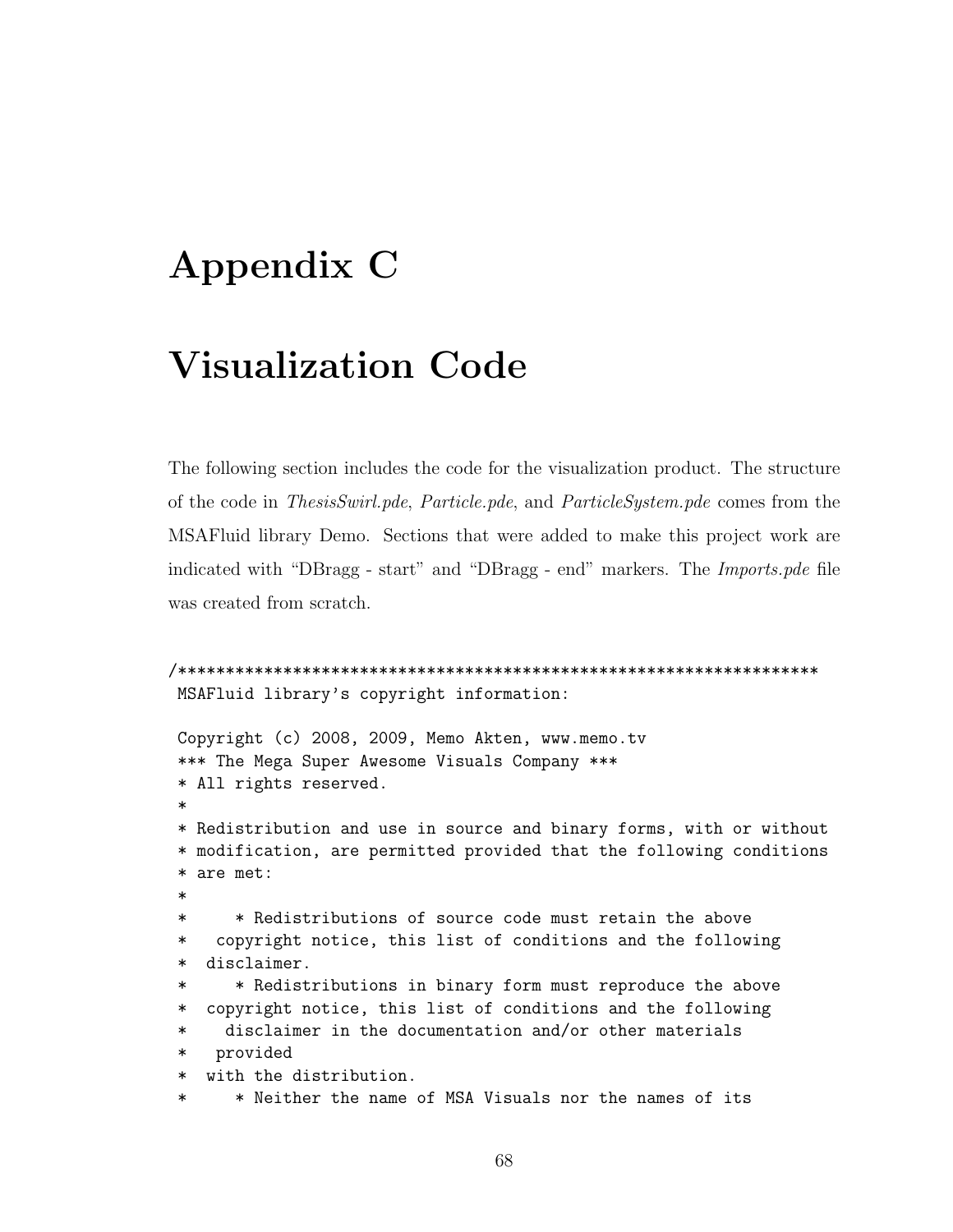\* contributors may be used to endorse or promote products

- derived from this software without specific prior written
- \* permission.
- 

\* THIS SOFTWARE IS PROVIDED BY THE COPYRIGHT HOLDERS AND CONTRIBUTORS \* "AS IS" AND ANY EXPRESS OR IMPLIED WARRANTIES, INCLUDING, BUT NOT \* LIMITED TO, THE IMPLIED WARRANTIES OF MERCHANTABILITY AND FITNESS \* FOR A PARTICULAR PURPOSE ARE DISCLAIMED. IN NO EVENT SHALL THE \* COPYRIGHT HOLDER OR CONTRIBUTORS BE LIABLE FOR ANY DIRECT, \* INDIRECT, INCIDENTAL, SPECIAL, EXEMPLARY, OR CONSEQUENTIAL \* DAMAGES (INCLUDING, BUT NOT LIMITED TO, PROCUREMENT OF SUBSTITUTE \* GOODS OR SERVICES; LOSS OF USE, DATA, OR PROFITS; OR BUSINESS \* INTERRUPTION) HOWEVER CAUSED AND ON ANY THEORY OF LIABILITY, \* WHETHER IN CONTRACT, STRICT LIABILITY, OR TORT (INCLUDING \* NEGLIGENCE OR OTHERWISE) ARISING IN ANY WAY OUT OF THE USE OF \* THIS SOFTWARE, EVEN IF ADVISED OF THE POSSIBILITY OF SUCH DAMAGE. 

### C.1 ThesisSwirl.pde

import msafluid.\*; import processing.opengl.\*; import javax.media.opengl.\*; final float FLUID\_WIDTH =  $120$ ; float invWidth, invHeight; // inverse of screen dimensions float aspectRatio, aspectRatio2; MSAFluidSolver2D fluidSolver; ParticleSystem particleSystem; PImage imgFluid; boolean drawFluid =  $true;$ //DBragg - start  $float[]$  hues; //Coordinates of flows float x1, x2, x3, x4, x5;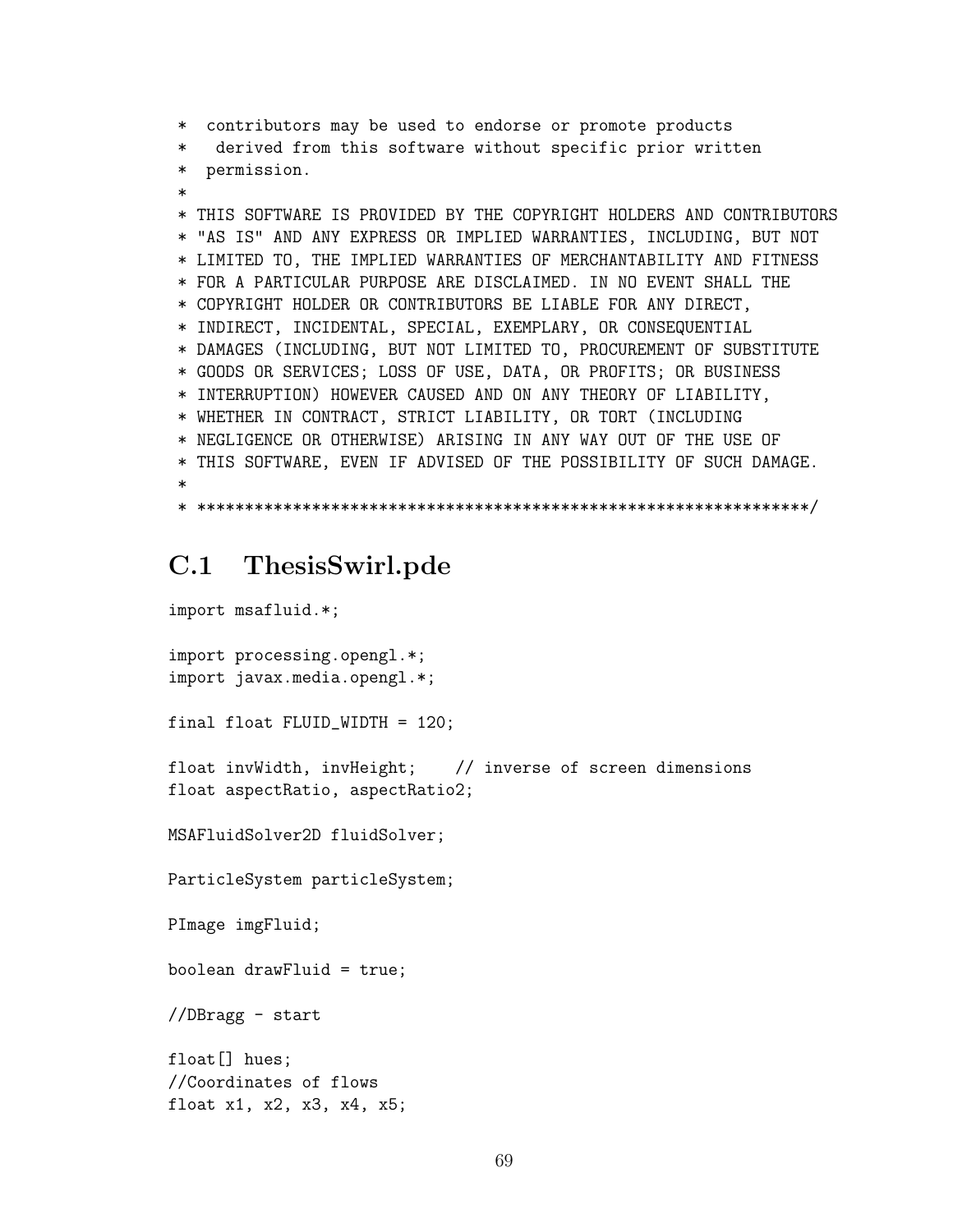```
float y1, y2, y3, y4, y5;
float x1_vel, x2_vel, x3_vel, x4_vel, x5_vel;
float y1_vel, y2_vel, y3_vel, y4_vel, y5_vel;
//Variables for keeping track of time
float cumm_passed;
int curr_seg;
//DBragg - end
//960, 640
void setup() {
// use OPENGL rendering for bilinear filtering on texture
    size(960, 640, OPENGL);
// size(screen.width * 49/50, screen.height * 49/50, OPENGL);
   hint( ENABLE_OPENGL_4X_SMOOTH ); // Turn on 4X antialiasing
    invWidth = 1.0f/width;invHeight = 1.0f/height;
    aspectRatio = width * invHeight;aspectRatio2 = aspectRatio * aspectRatio;
   // create fluid and set options
    fluidSolver = new MSAFluidSolver2D((int)(FLUID_WIDTH),
     (int)(FLUID_WIDTH * height/width));
   fluidSolver.enableRGB(true).setFadeSpeed(0.003).setDeltaT(0.5)
     .setVisc(0.0001);
    // create image to hold fluid picture
    imgFluid = createImage(fluidSolver.getWidth(),
    fluidSolver.getHeight(), RGB);
    // create particle system
   particleSystem = new ParticleSystem();
   // init TUIO
    initTUIO();
    //DBragg - start//
   //Initialize emotion-color mappings
   hues = new float[5];
   hues[0] = 357; //anger_hue
   hues[1] = 50; //fear_hue
```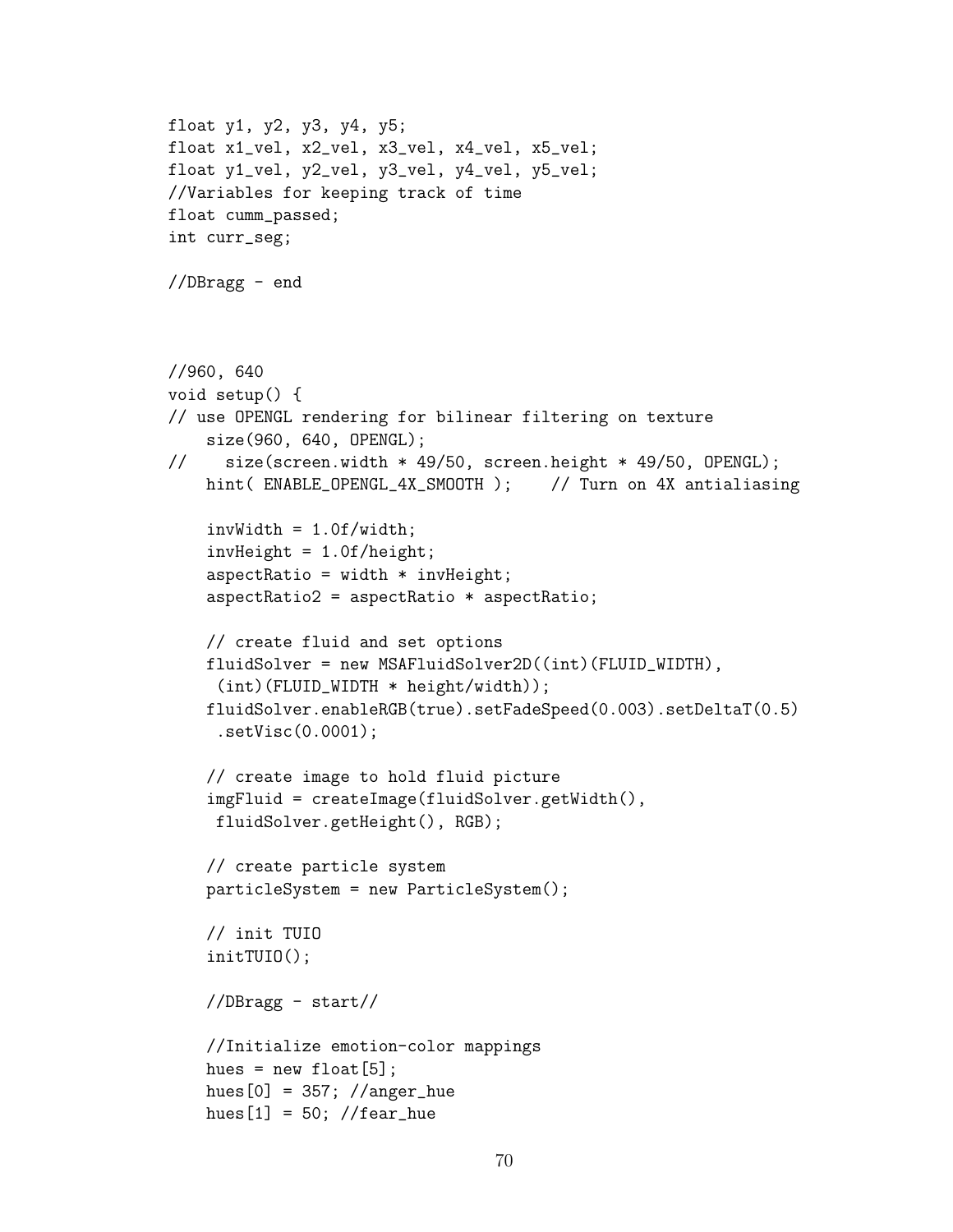```
hues[2] = 120; //happiness_hue
hues[3] = 340; //sadness_hue
hues[4] = 200; //tenderness_hue
//Calculate spacing of streams
//(equidistant from eachother around perimeter)
float total_length = 2*width + 2*height;
float interval = total_length/5;
float midX = width/2;
float midY = height/2;
//Initialize coordiates for 1st stream
float indent = 60:
x1 = indent;v1 = 0;
//Initialize coordinates for 2nd stream
if (interval + indent <= width){
  x2 = interval + indent;y2 = 0;
}else if (interval + indent > width &&
 interval + indent <= width + height){
  x2 = width;y2 = interval - width + indent;}else if (interval + indent > width + height &&
 interval + indent \leq 2 * width + height){
  x2 = width - (interval - width - height) - indent;y2 = height;}else{
  x2 = 0;y2 = total_length - interval - indent;}
//Initialize coordiates for 3rd stream
if (2 * interval + indent \leq width){
 x3 = 2 * interval + indent;y3 = 0;}else if (2 * interval + indent > width &&
 2 * interval + indent <= width + height){
 x3 = width;
  y3 = 2 * interval - width + indent;}else if (2 * interval + indent > width + height &&
 2 * interval + indent \leq 2 * width + height){
  x3 = width - (2 * interval - width - height) - indent;y3 = height;}else{
 x3 = 0;y3 = total_length - 2 * interval - indent;
```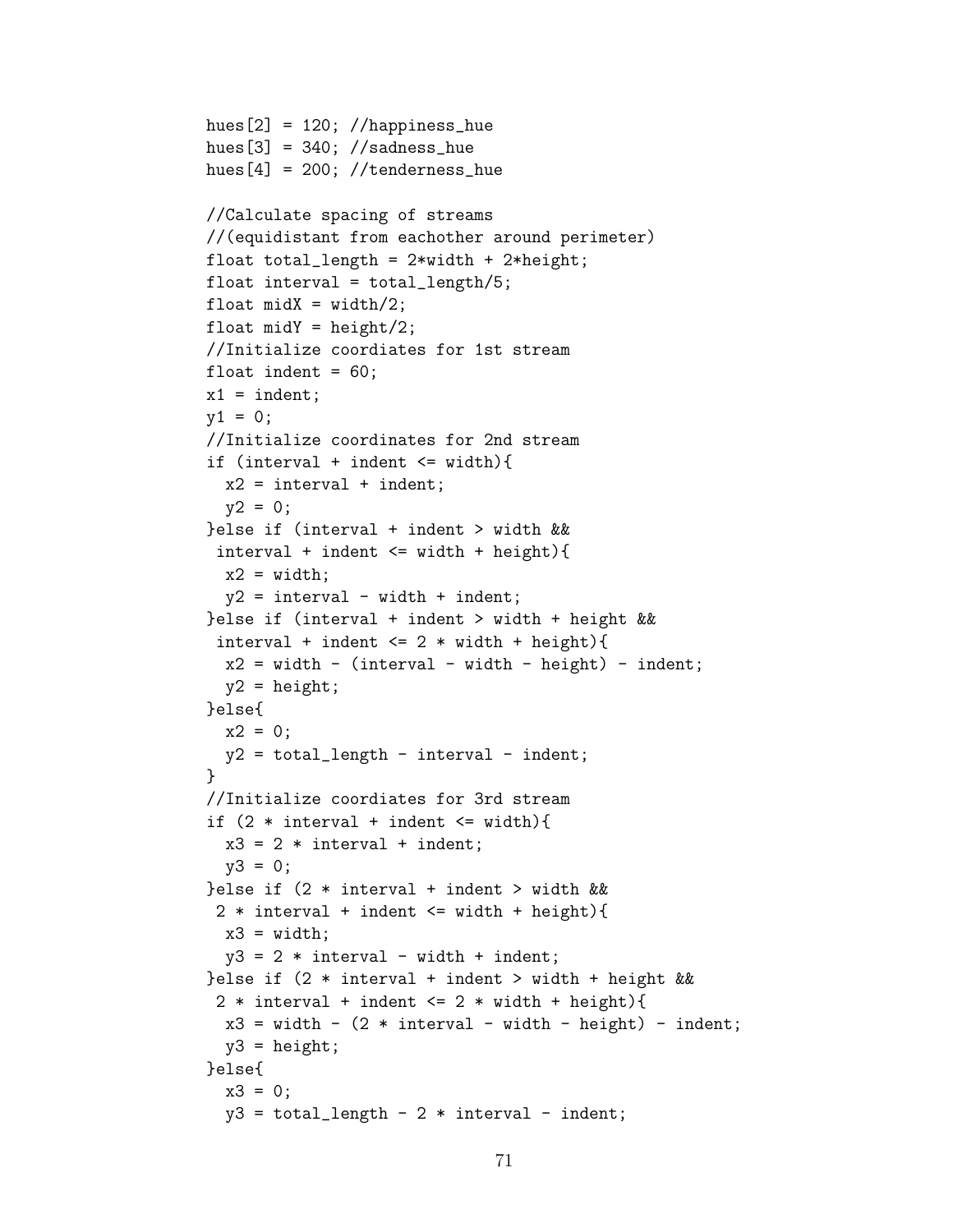```
}
//Initialize coordiates for 5th stream
//-- NOTE: Intuitive locations of 4th and 5th are switched.
if (3 * interval + indent \leq width){
  x5 = 3 * interval + indent;y5 = 0;}else if (3 * interval + indent > width &&
 3 * interval + indent \leq width + height){
  x5 = width;v5 = 3 * interval - width + indent;}else if (3 * interval + indent > width + height &&
 3 * interval + indent \leq 2 * width + height)x5 = width - (3 * interval - width - height) - indent;y5 = height;}else{
  x5 = 0;y5 = total_length - 3 * interval - indent;}
//Initialize coordiates for 4th stream
if (4 * interval + indent \leq width){
  x4 = 4 * interval + indent;y4 = 0;} else if (4 * interval + indent > width &&
 4 * interval + indent \leq width + height){
  x4 = width;y4 = 4 * interval - width + indent;}else if (4 * interval + indent > width + height &&
 4 * interval + indent \leq 2 * width + height){
  x4 = width - (4 * interval - width - height) - indent;y4 = height;}else{
  x4 = 0;
  y4 = height - (4 * interval - 2 * width - height) - indent;}
//Calculate directional velocities
//All velocities point towards the center of the screen.
//All velocities normalized so each has net velocity 1/10.
float scaler = 100;
x1<sub>-</sub>vel = midX - x1;
y1<sub>-</sub>vel = midY - y1;
float proportion = scaler *(x1_{vel} * x1_{vel} + y1_{vel} * y1_{vel});x1<sub>-</sub>vel = x1<sub>-</sub>vel / sqrt( proportion);
y1<sub>-</sub>vel = y1<sub>-</sub>vel / sqrt(proportion);
```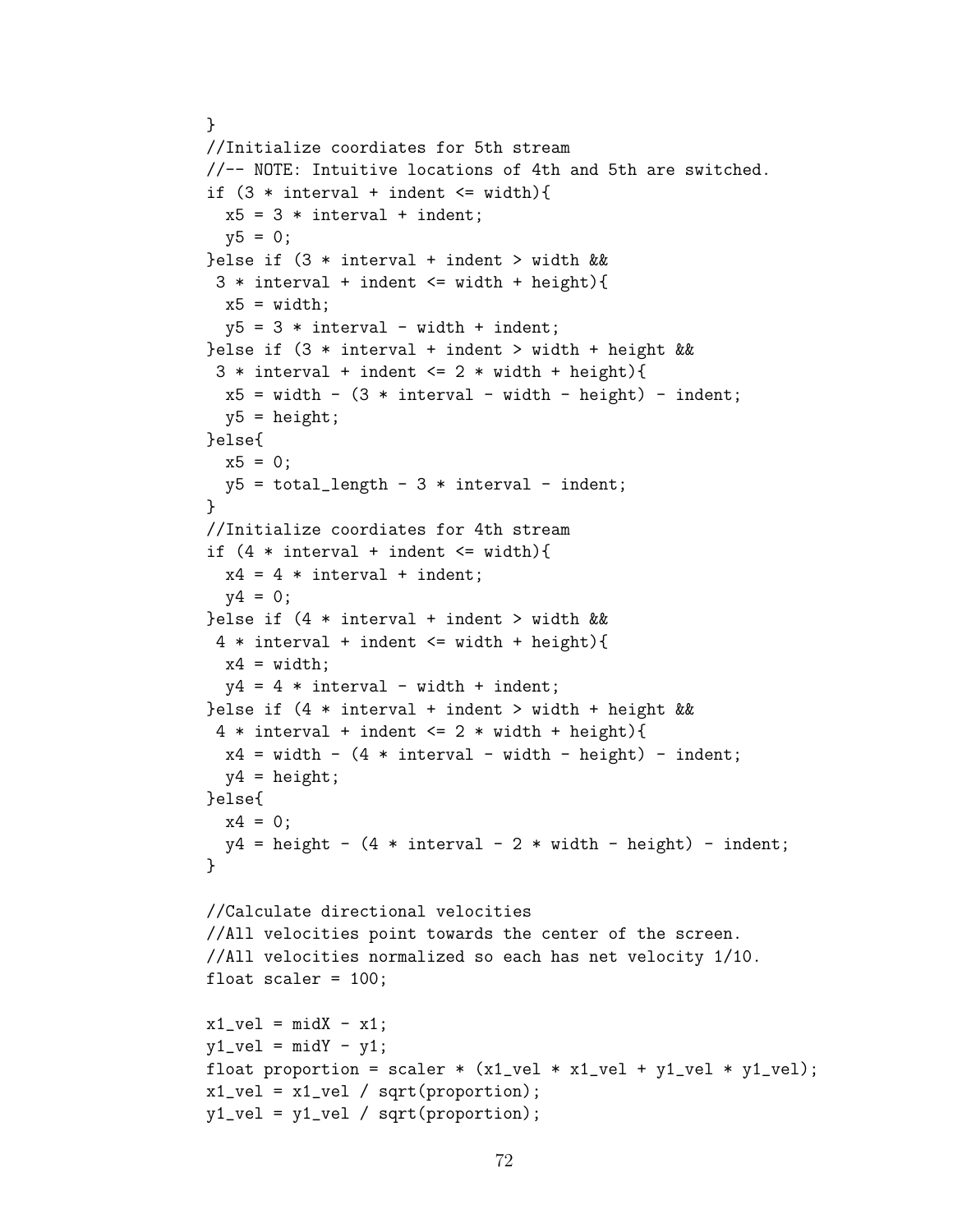```
x2<sub>vel</sub> = mid x2;
     y2<sub>-</sub>vel = midY - y2;
     proportion = scaler * (x2vel * x2vel + y2vel * y2vel);
     x2<sub>-</sub>vel = x2<sub>-</sub>vel / sqrt(proportion);
     y2<sub>-</sub>vel = y2<sub>-</sub>vel / sqrt(proportion);
     x3<sub>-</sub>vel = midX - x3;
     y3<sub>-</sub>vel = midY - y3;
     proportion = scaler *(x3\_vel * x3\_vel + y3\_vel * y3\_vel);x3<sub>-</sub>vel = x3<sub>-</sub>vel / sqrt(proportion);
     y3_vel = y3_vel / sqrt(proportion);
     x4<sub>-</sub>vel = mid X - x4;
     y4<sub>-</sub>vel = mid - y4;
     proportion = scaler *(x4\_vel * x4\_vel + y4\_vel * y4\_vel);x4<sub>-</sub>vel = x4<sub>-</sub>vel / sqrt(proportion);
     y4<sub>-</sub>vel = y4<sub>-</sub>vel / sqrt(proportion);
     x5<sub>-</sub>vel = midX + 80 - x5;
     y5<sub>-</sub>vel = midY - y5;
     proportion = \text{scalar} * (\text{x5\_vel} * \text{x5\_vel} + \text{y5\_vel} * \text{y5\_vel});x5<sub>-</sub>vel = x5<sub>-</sub>vel / sqrt(proportion);
     y5<sub>-</sub>vel = y5<sub>-</sub>vel / sqrt(proportion);
     //Import neccessary data
     import_emotions();
     import_times();
     //initialize time
     curr\_seg = 0;cumm_passed = 0;
     //DBragg - end
void draw() {
     updateTUIO();
     fluidSolver.update();
     if(drawFluid) {
          for(int i=0; i<fluidSolver.getNumCells(); i++) {
               int d = 2;
               imgFluid.pixels[i] = color(fluidSolver.r[i] * d,
```
}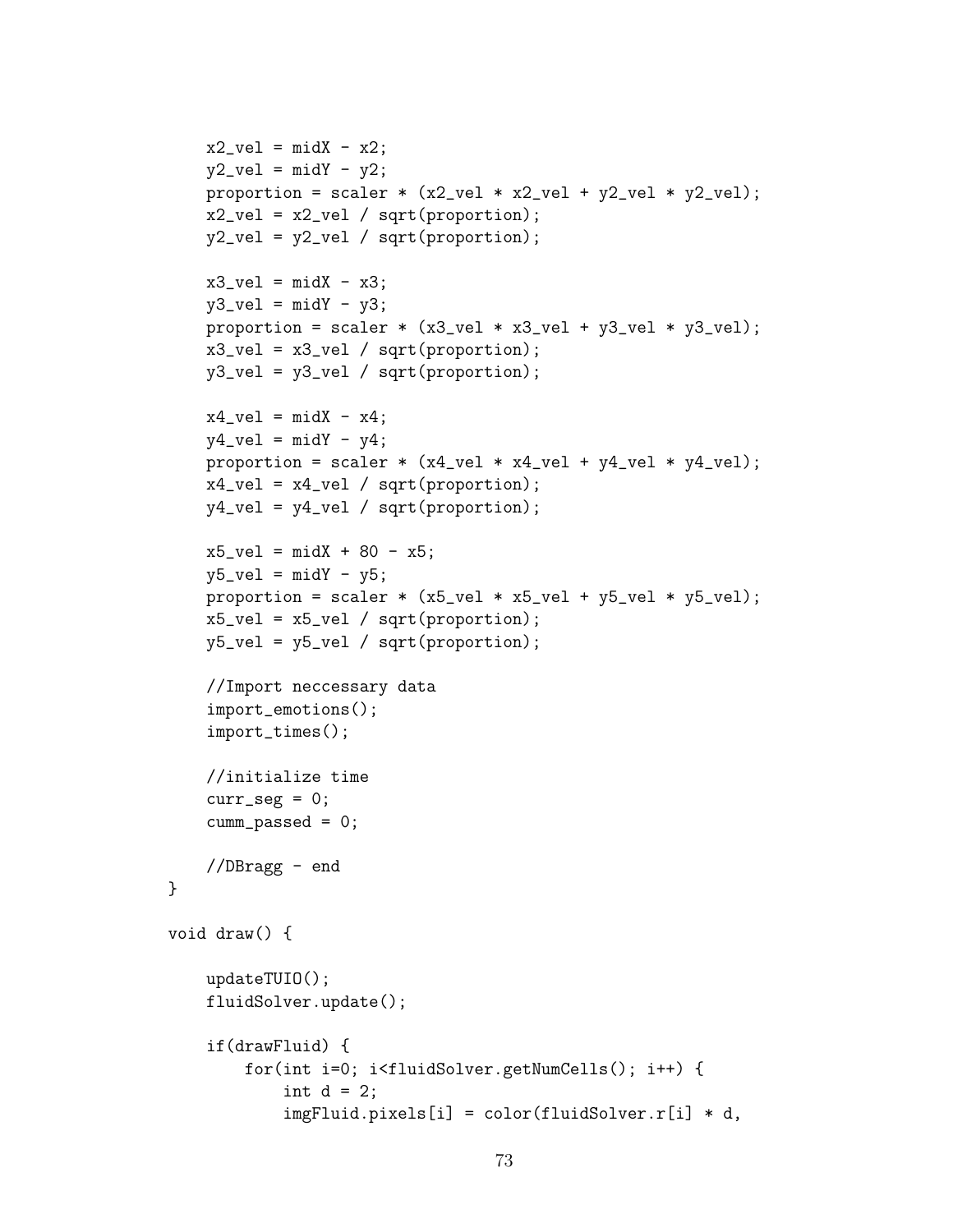```
fluidSolver.g[i] * d, fluidSolver.b[i] * d);
    }
    imgFluid.updatePixels();// fastblur(imgFluid, 2);
    image(imgFluid, 0, 0, width, height);
}
particleSystem.updateAndDraw();
//DBragg - start
//Check if we have moved on to the next time segment
if (millis() / 1000 \geq cumm-passed + times[curr\_seg]){
  printhm(millis() + " " + curr\_seg);cumm_passed = cumm_passed + times[curr_seg];
  curr\_seg = curr\_seg + 1;}
//Retreive information on the strengths of the emotions
int scale_input = 100;
float proportion1 = emotions[curr_seg][0]/scale_input;
float proportion2 = emotions[curr_seg][1]/scale_input;
float proportion3 = emotions[curr_seg][2]/scale_input;
float proportion4 = emotions[curr_seg][3]/scale_input;
float proportion5 = emotions[curr_seg][4]/scale_input;
//Random factor of fluid outputs
float random_range = .1;
float random_factor_1 = random(-random_range, random_range);
float x11_vel = proportion1 * x1_vel;
float y11<sub>-</sub>vel = proportion1 * y1<sub>-</sub>vel;
x11<sub>-</sub>vel = x11<sub>-</sub>vel + random_factor_1;
y11<sub>-</sub>vel = sqrt(proportion1 - x11<sub>-</sub>vel * x11<sub>-</sub>vel);
float random_factor_2 = random(-random_range, random_range);
float x21_vel = proportion2 * x2_vel;
float y21_vel = proportion2 * y2_vel;
x21<sub>-</sub>vel = x21<sub>-</sub>vel + random<sub>-factor<sub>-2</sub>;</sub>
y21<sub>-</sub>vel = sqrt(proportion2 - x21<sub>-</sub>vel * x21<sub>-</sub>vel);
float random_factor_3 = random(-random_range, random_range);
float x31_vel = proportion3 * x3_vel;
float y31<sub>-</sub>vel = proportion3 * y3<sub>-</sub>vel;
y31<sub>-</sub>vel = y31<sub>-</sub>vel + random<sub>-factor<sub>-3;</sub></sub>
x31<sub>-</sub>vel = -sqrt(proportion3 - y31<sub>-</sub>vel * y31<sub>-</sub>vel);
float random_factor_4 = random(-random_range, random_range);
```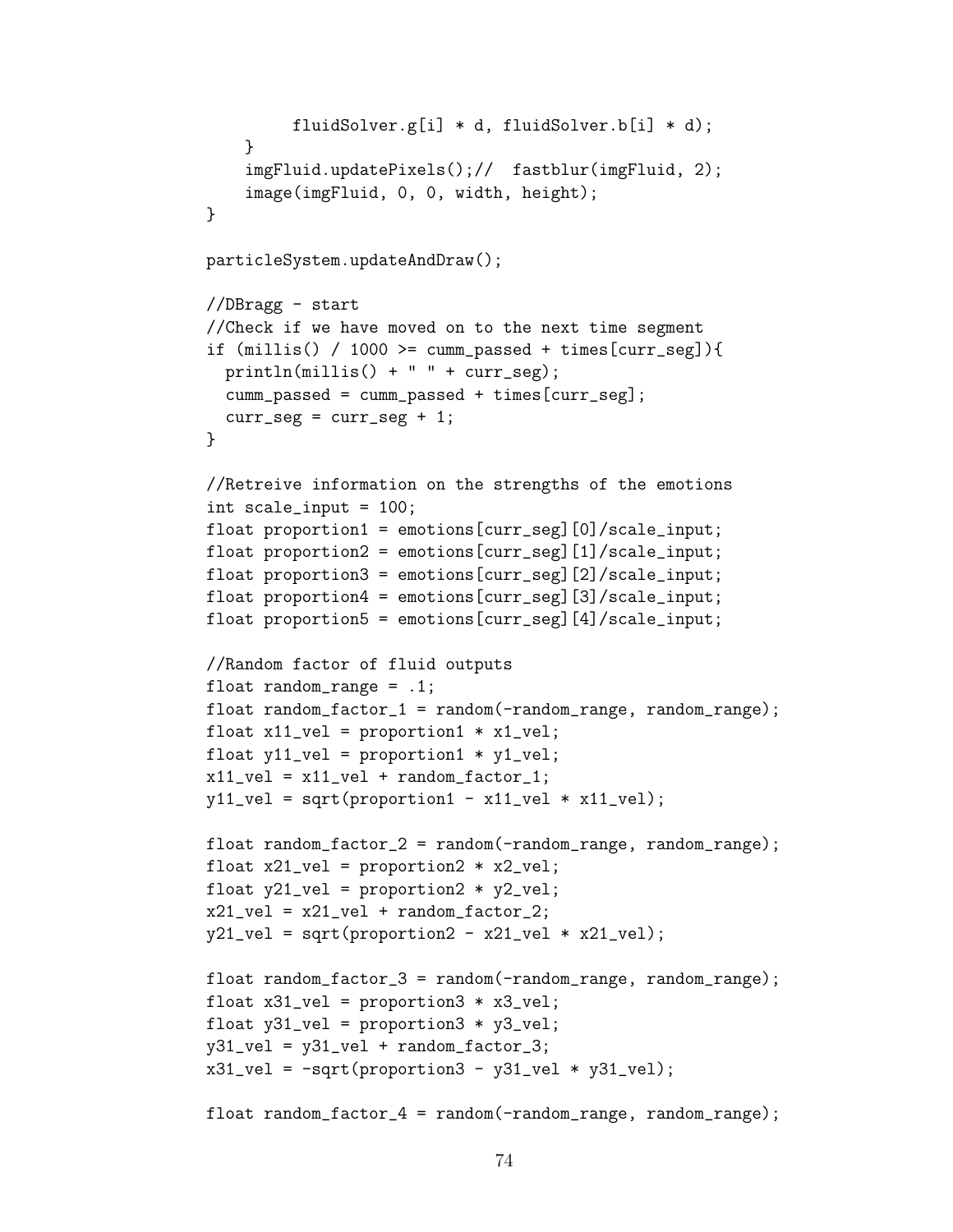```
float x41_vel = proportion4 * x4_vel;
    float y41_vel = proportion4 * y4_vel;
    y41<sub>-</sub>vel = y41<sub>-</sub>vel + random<sub>-factor<sub>-4;</sub></sub>
    x41<sub>-</sub>vel = sqrt(proportion4 - y41<sub>-</sub>vel * y41<sub>-</sub>vel);
    float random_factor_5 = random(-random_range, random_range);
    float x51_vel = proportion5 * x5_vel;
    float y51_vel = proportion5 * y5_vel;
    x51<sub>-</sub>vel = x51<sub>-</sub>vel + random<sub>-factor<sub>-</sub>5;</sub>
    y51<sub>-</sub>vel = -sqrt(proportion5 - x51<sub>-</sub>vel * x51<sub>-</sub>vel);
    //Add the streams.
    //Color indicates emotion.
    //Velocity indicates amount of emotion.
    addForce(x1 * invWidth, y1 * invHeight, x11_vel, y11_vel, 0);
    addForce(x2 * invWidth, y2 * invHeight, x21_vel, y21_vel, 1);
    addForce(x3 * invWidth, y3 * invHeight, x31_vel, y31_vel, 2);
    addForce(x4 * invWidth, y4 * invHeight, x41_vel, y41_vel, 3);
    addForce(x5 * invWidth, y5 * invHeight, x51_vel, y51_vel, 4);
    //DBRAGG - end
}
void mousePressed() {
    drawFluid ^= true;
}
void keyPressed() {
    switch(key) {
    case 'r':
         renderUsingVA ^= true;
         println("renderUsingVA: " + renderUsingVA);
         break;
    }
    println(frameRate);
}
// add force and dye to fluid, and create particles
// DBragg - added input "emotion" parameter
void addForce(float x, float y, float dx, float dy, int emotion) {
// balance the x and y components of speed
// with the screen aspect ratio
    float speed = dx * dx + dy * dy * aspectRatio2;
```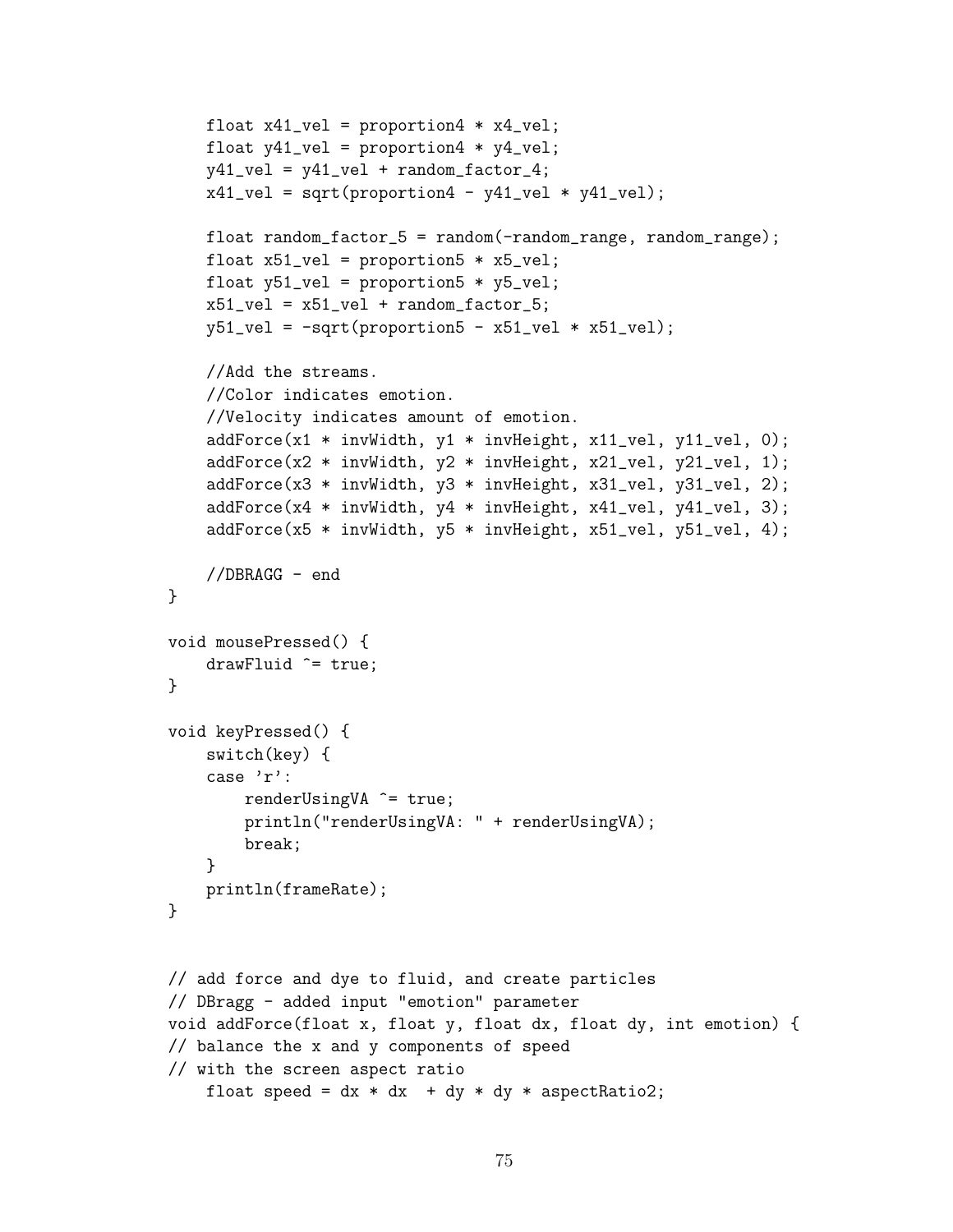```
if(speed > 0) {
        if(x<0) x = 0;
        else if(x>1) x = 1;
        if(y<0) y = 0;
        else if(y>1) y = 1;
        float colorMult = 5;
        float velocityMult = 30.0f;
        int index = fluidSolver.getIndexForNormalizedPosition(x, y);
        color drawColor;
        colorMode(HSB, 360, 1, 1);
        //DBragg - start
        float hue = hues[emotion];
        //DBragg - end
        drawColor = color(hue, 1, 1);colorMode(RGB, 1);
        fluidSolver.rOld[index] += red(drawColor) * colorMult;
        fluidSolver.gOld[index] += green(drawColor) * colorMult;
        fluidSolver.bOld[index] += blue(drawColor) * colorMult;
        particleSystem.addParticles(x * width, y * height, 10);
        fluidSolver.uOld[index] += dx * velocityMult;
        fluidSolver.vOld[index] += dy * velocityMult;
   }
}
```
#### C.2 Imports.pde

```
\\DBragg - start
String[] emotion_lines;
String[] time_lines;
float[][] emotions;
float[] times;
//Import data on emotions from TSV file emotion_vectors.tsv.
//Store the data in emotions[][].
void import_emotions(){
  emotion_lines = loadStrings("emotion_vectors.tsv");
```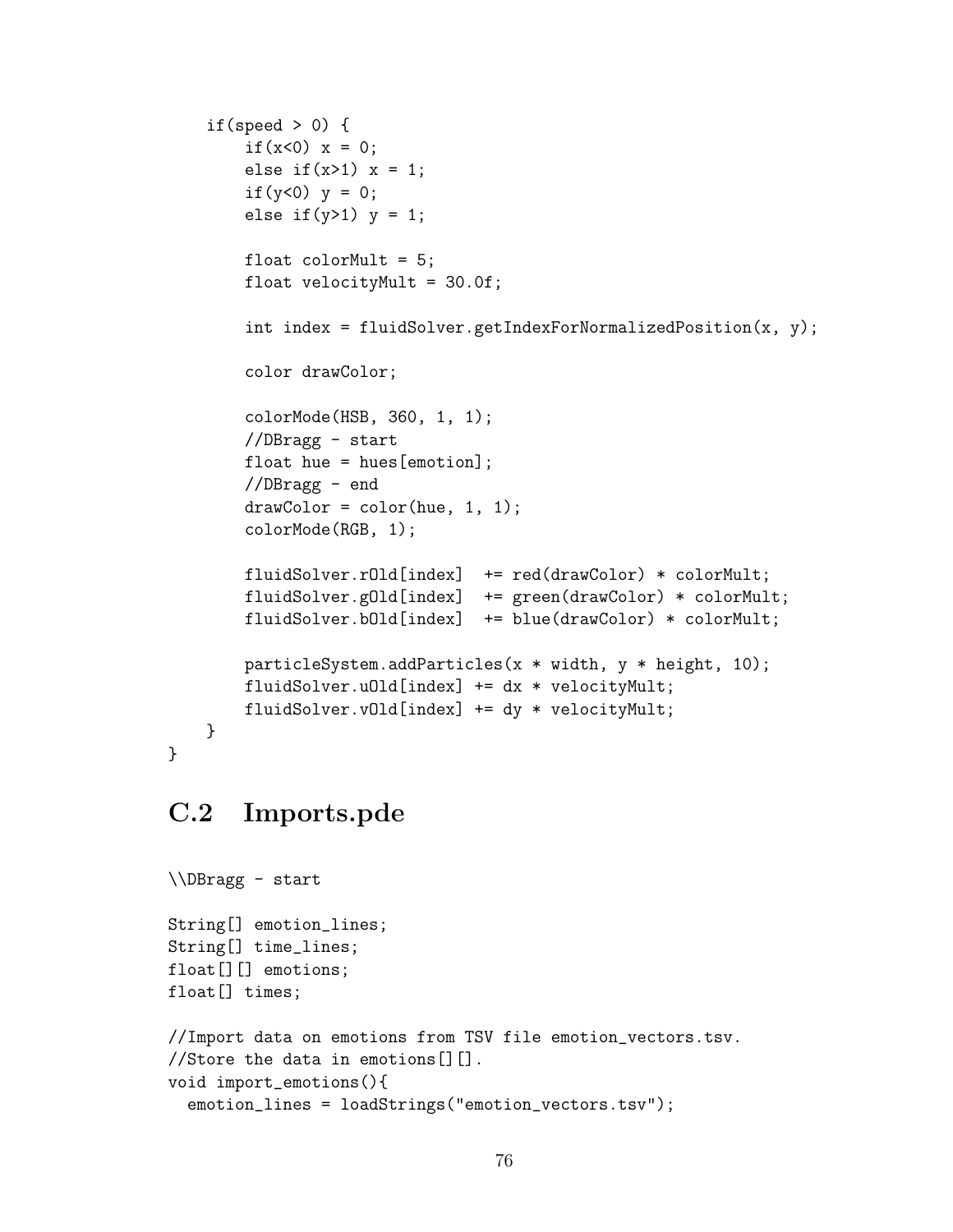```
emotions = new float[emotion_lines.length][5];
  for (int i = 0; i < emotion_lines.length; i++){
    String[] pieces = split(emotion_lines[i], " ");
    for (int j = 1; j \le 5; j^{++}){
       \text{emotions}[i][j-1] = \text{float}(pieces[j]);}
 }
}
//Import data on the time segmentation.
//For the original visualization,
//all entries in time_lines.length are 8.31.
void import_times(){
  time_lines = loadStrings("times.tsv");
 times = new float[time_lines.length];
  for (int i = 0; i < time_lines.length; i++){
    times[i] = float(time_lines[i]);
 }
}
\\DBragg - end
```
#### C.3 Particle.pde

```
class Particle {
   final static float MOMENTUM = 0.5;
    final static float FLUID_FORCE = 0.6;
   float x, y;
   float vx, vy;
   float radius; // particle's size
   float alpha;
   float mass;
   void init(float x, float y) {
       this.x = x;
       this.y = y;
       vx = 0;vy = 0;radius = 5;
       alpha = random(0.3, 1);mass = random(0.1, 1);
```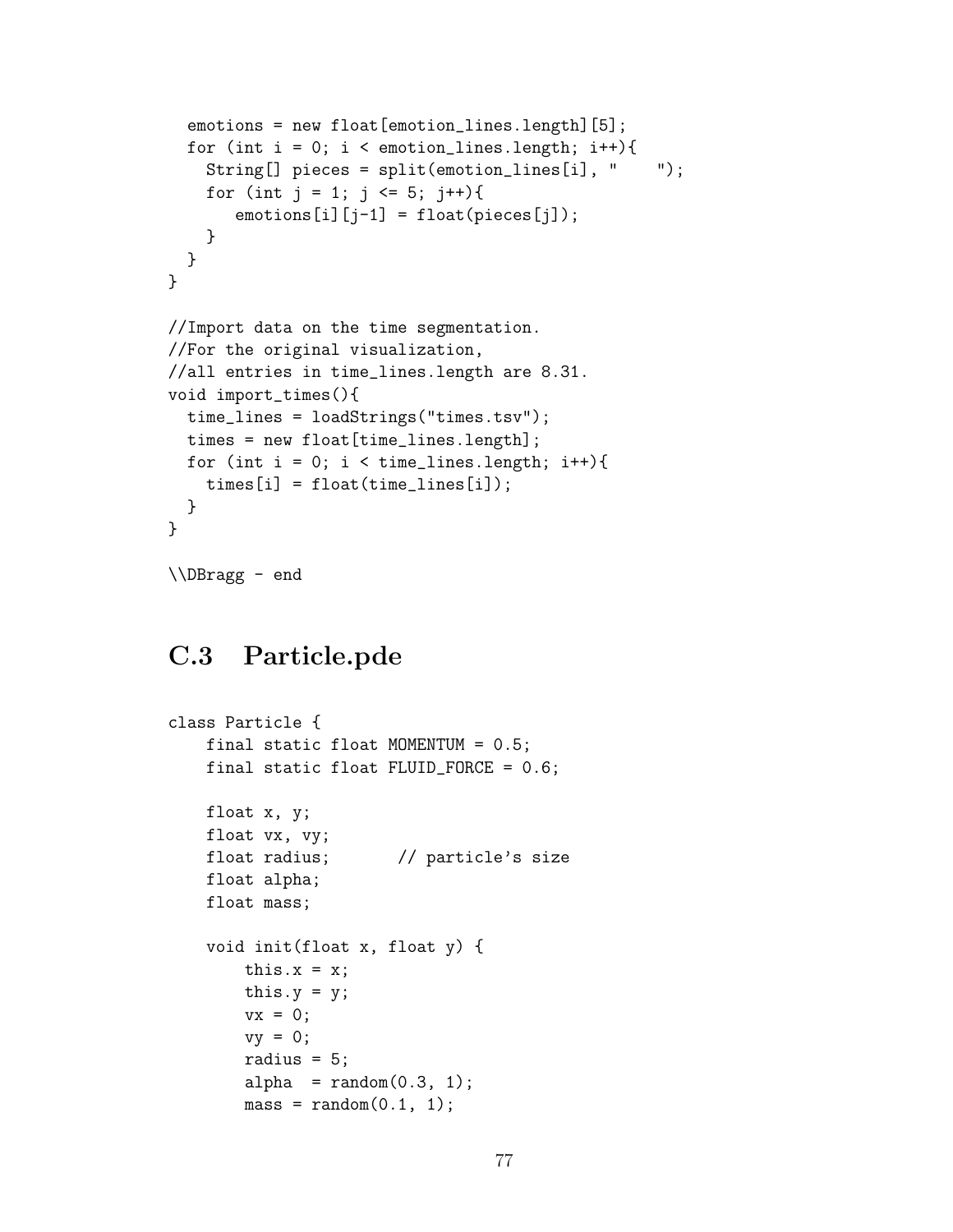```
void update() {
    // only update if particle is visible
    if(alpha == 0) return;// read fluid info and add to velocity
    int fluidIndex = fluidSolver.getIndexForNormalizedPosition
     (x * invWidth, y * invHeight);vx = fluidSolver.u[fluidIndex] * width * mass
     * FLUID_FORCE + vx * MOMENTUM;
    vy = fluidSolver.v[fluidIndex] * height * mass* FLUID_FORCE + vy * MOMENTUM;
   // update position
   x \leftarrow + = v x;y \leftarrow vy;
   // bounce of edges
    if(x<0) {
        x = 0;vx * = -1;}
    else if(x > width) {
        x = width;vx * = -1;}
    if(y<0) {
        y = 0;vy \ast = -1;}
    else if(y > height) {
        y = height;
        vy * = -1;}
    // hackish way to make particles glitter when the slow down a lot
    if(vx * vx + vy * vy < 1) {
        vx = random(-1, 1);vy = random(-1, 1);}
   // fade out a bit (and kill if alpha == 0);
```
}

```
78
```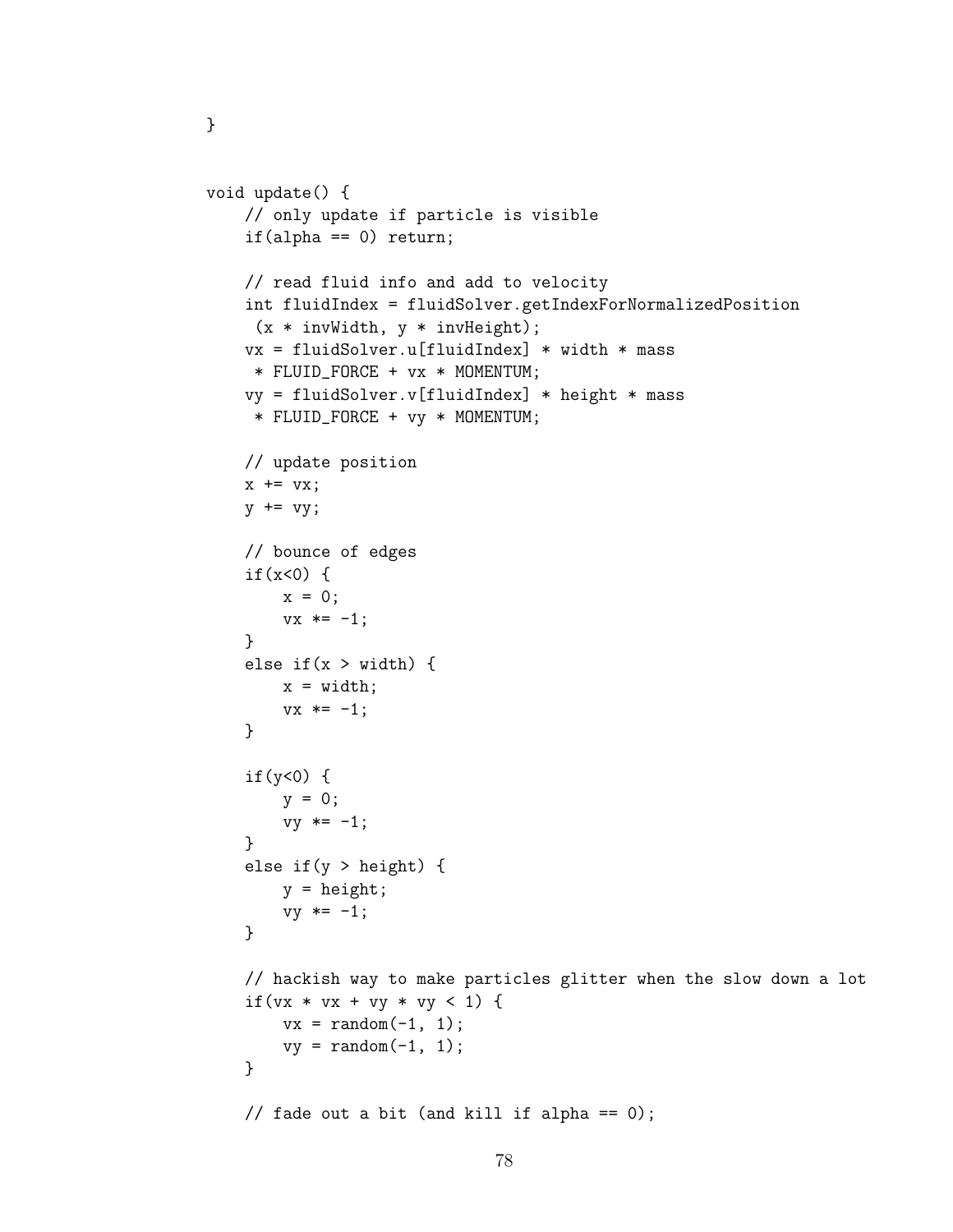```
alpha *= 0.999;if(alpha < 0.01) alpha = 0;
}
void updateVertexArrays(int i, FloatBuffer posBuffer,
 FloatBuffer colBuffer) {
    int vi = i * 4;
    posBuffer.put(vi++, x - vx);posBuffer.put(vi++, y - vy);
    posBuffer.put(vi++, x);
    posBuffer.put(vi++, y);
    int ci = i * 6;
    colBuffer.put(ci++, alpha);
    colBuffer.put(ci++, alpha);
    colBuffer.put(ci++, alpha);
    colBuffer.put(ci++, alpha);
    colBuffer.put(ci++, alpha);
    colBuffer.put(ci++, alpha);
}
void drawOldSchool(GL gl) {
    gl.glColor3f(alpha, alpha, alpha);
    gl.glVertex2f(x-vx, y-vy);
    gl.glVertex2f(x, y);
}
```
### C.4 ParticleSystem.pde

}

```
import java.nio.FloatBuffer;
import com.sun.opengl.util.*;
boolean renderUsingVA = true;
void fadeToColor(GL gl, float r, float g, float b, float speed) {
    gl.glBlendFunc(GL.GL_SRC_ALPHA, GL.GL_ONE_MINUS_SRC_ALPHA);
    gl.glColor4f(r, g, b, speed);
```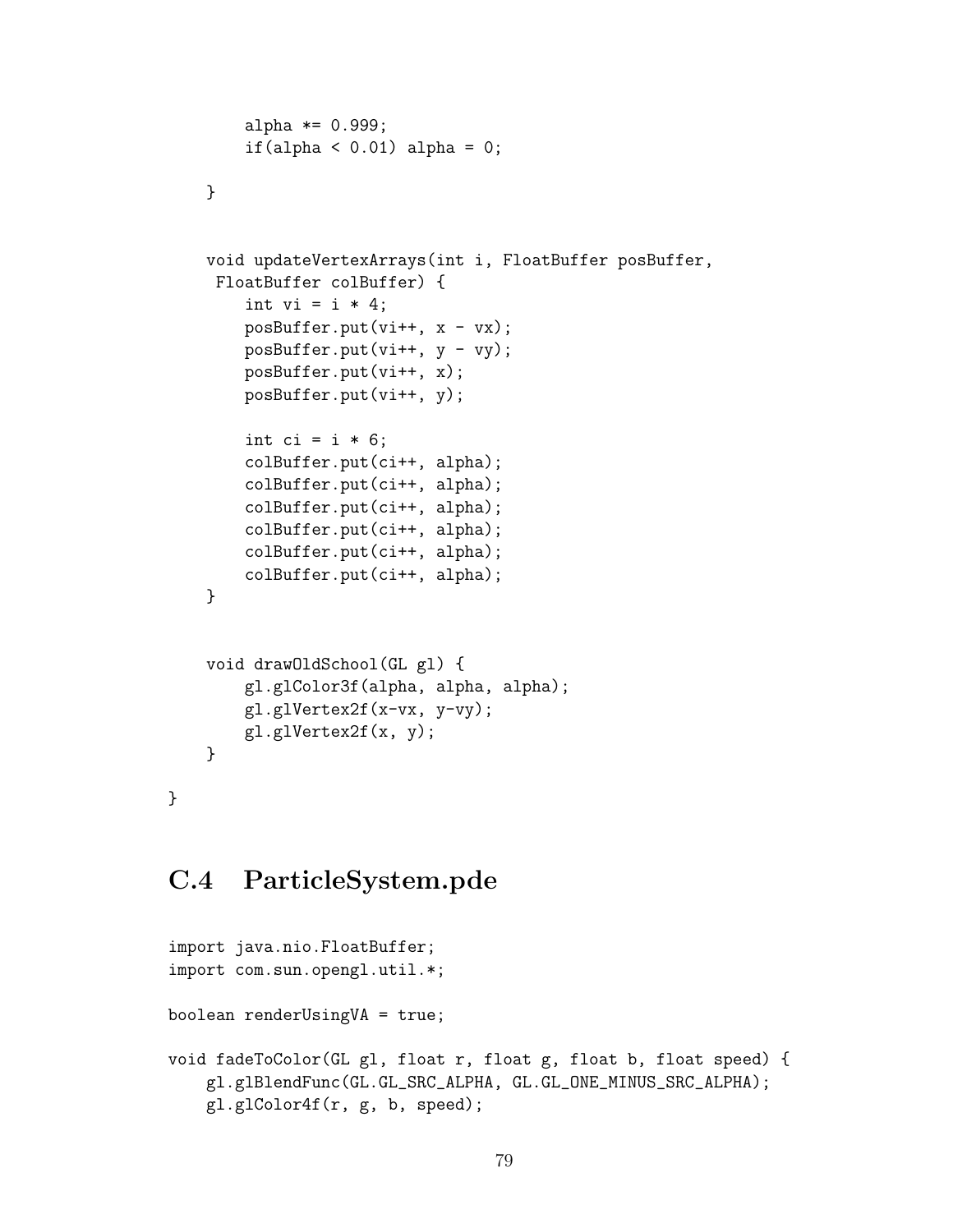```
gl.glBegin(GL.GL_QUADS);
    gl.glVertex2f(0, 0);
    gl.glVertex2f(width, 0);
    gl.glVertex2f(width, height);
    gl.glVertex2f(0, height);
   gl.glEnd();
}
class ParticleSystem {
   FloatBuffer posArray;
   FloatBuffer colArray;
   final static int maxParticles = 5000;
    int curIndex;
   Particle[] particles;
   ParticleSystem() {
        particles = new Particle[maxParticles];
       for(int i=0; i<maxParticles; i++) particles[i] = new Particle();
        curIndex = 0;
// 2 coordinates per point, 2 points per particle
//(current and previous)
       posArray = BufferUtil.newFloatBuffer(maxParticles * 2 * 2);colArray = BufferUtil.newFloatBuffer(maxParticles * 3 * 2);
   }
    void updateAndDraw(){
        // processings opengl graphics object
        PGraphicsOpenGL pgl = (PGraphicsOpenGL) g;
        GL gl = pgl.beginGL(); \frac{1}{3} // JOGL's GL object
        gl.glEnable( GL.GL_BLEND ); // enable blending
        if(!drawFluid) fadeToColor(gl, 0, 0, 0, 0.05);
// additive blending (ignore alpha)
        gl.glBlendFunc(GL.GL_ONE, GL.GL_ONE);
       gl.glEnable(GL.GL_LINE_SMOOTH); // make points round
        gl.glLineWidth(1);
```

```
if(renderUsingVA) {
```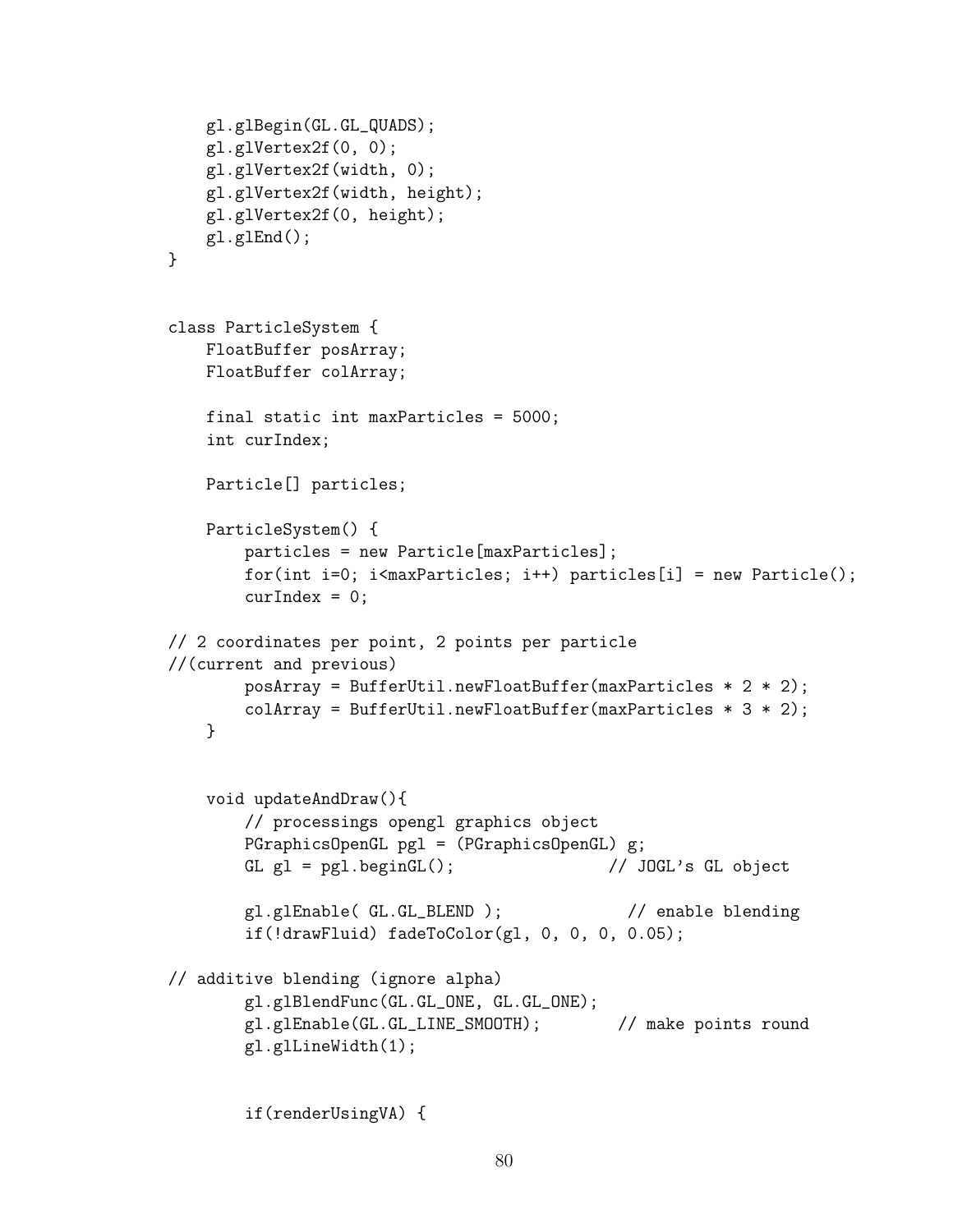```
for(int i=0; i<maxParticles; i++) {
            if(particles[i].alpha > 0) {
                particles[i].update();
                particles[i].updateVertexArrays(i, posArray,
                 colArray);
            }
        }
        gl.glEnableClientState(GL.GL_VERTEX_ARRAY);
        gl.glVertexPointer(2, GL.GL_FLOAT, 0, posArray);
        gl.glEnableClientState(GL.GL_COLOR_ARRAY);
        gl.glColorPointer(3, GL.GL_FLOAT, 0, colArray);
        gl.glDrawArrays(GL.GL_LINES, 0, maxParticles * 2);
    }
    else {
     // start drawing points
        gl.glBegin(GL.GL_LINES);
        for(int i=0; i<maxParticles; i++) {
            if(particles[i].alpha > 0) {
                particles[i].update();
                // use oldschool renderng
                particles[i].drawOldSchool(gl);
            }
        }
        gl.glEnd();
    }
    gl.glDisable(GL.GL_BLEND);
    pgl.endGL();
}
void addParticles(float x, float y, int count ){
    for(int i=0; i<count; i++) addParticle(x + \text{random}(-15, 15),
     y + random(-15, 15);
}
void addParticle(float x, float y) {
    particles[curIndex].init(x, y);
    curIndex++;
    if(curIndex >= maxParticles) curIndex = 0;
}
```